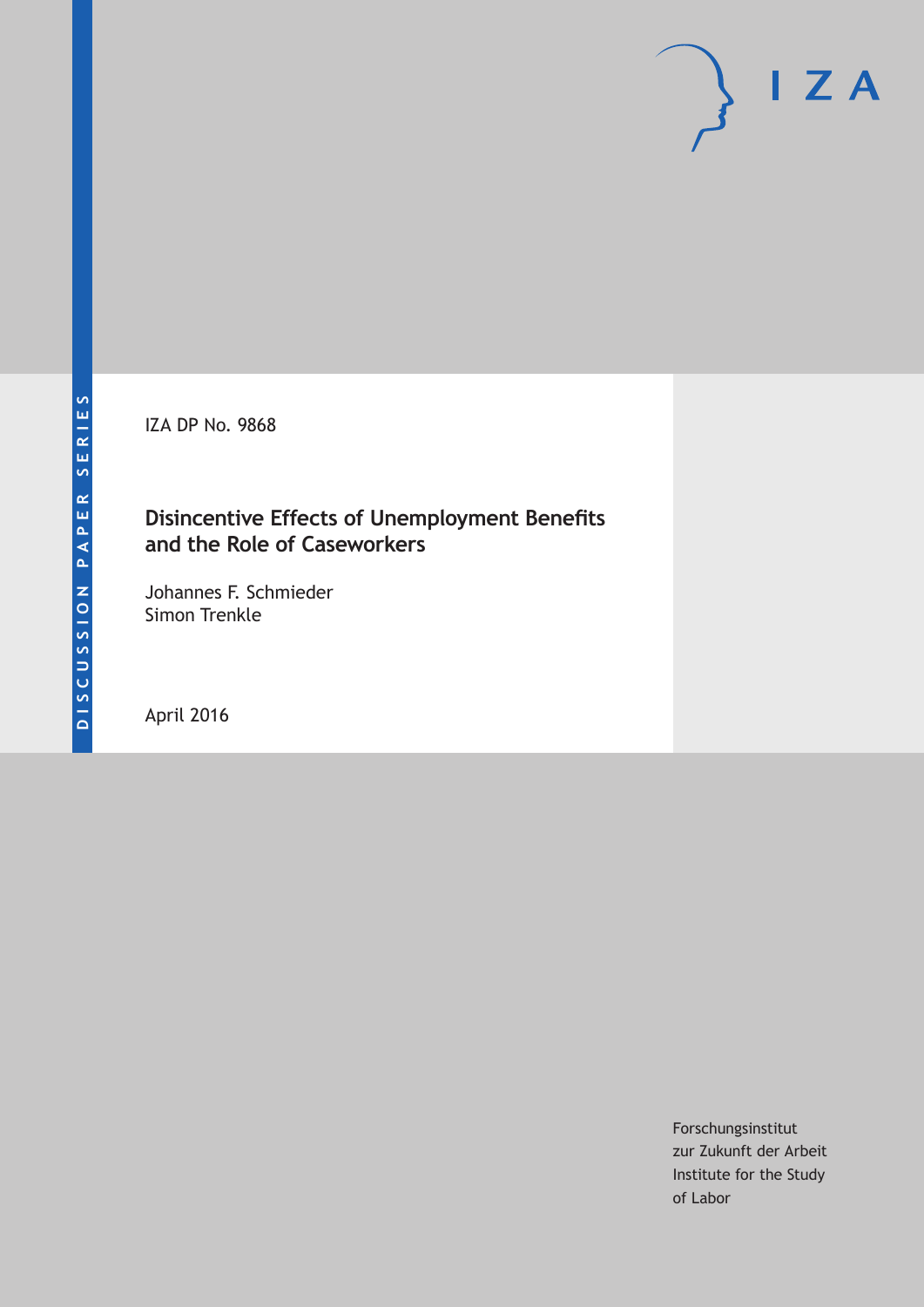# **Disincentive Effects of Unemployment Benefits and the Role of Caseworkers**

### **Johannes F. Schmieder**

*Boston University, NBER, IZA and CESIfo* 

## **Simon Trenkle**

*Institute for Employment Research (IAB)* 

Discussion Paper No. 9868 April 2016

IZA

P.O. Box 7240 53072 Bonn **Germany** 

Phone: +49-228-3894-0 Fax: +49-228-3894-180 E-mail: iza@iza.org

Any opinions expressed here are those of the author(s) and not those of IZA. Research published in this series may include views on policy, but the institute itself takes no institutional policy positions. The IZA research network is committed to the IZA Guiding Principles of Research Integrity.

The Institute for the Study of Labor (IZA) in Bonn is a local and virtual international research center and a place of communication between science, politics and business. IZA is an independent nonprofit organization supported by Deutsche Post Foundation. The center is associated with the University of Bonn and offers a stimulating research environment through its international network, workshops and conferences, data service, project support, research visits and doctoral program. IZA engages in (i) original and internationally competitive research in all fields of labor economics, (ii) development of policy concepts, and (iii) dissemination of research results and concepts to the interested public.

IZA Discussion Papers often represent preliminary work and are circulated to encourage discussion. Citation of such a paper should account for its provisional character. A revised version may be available directly from the author.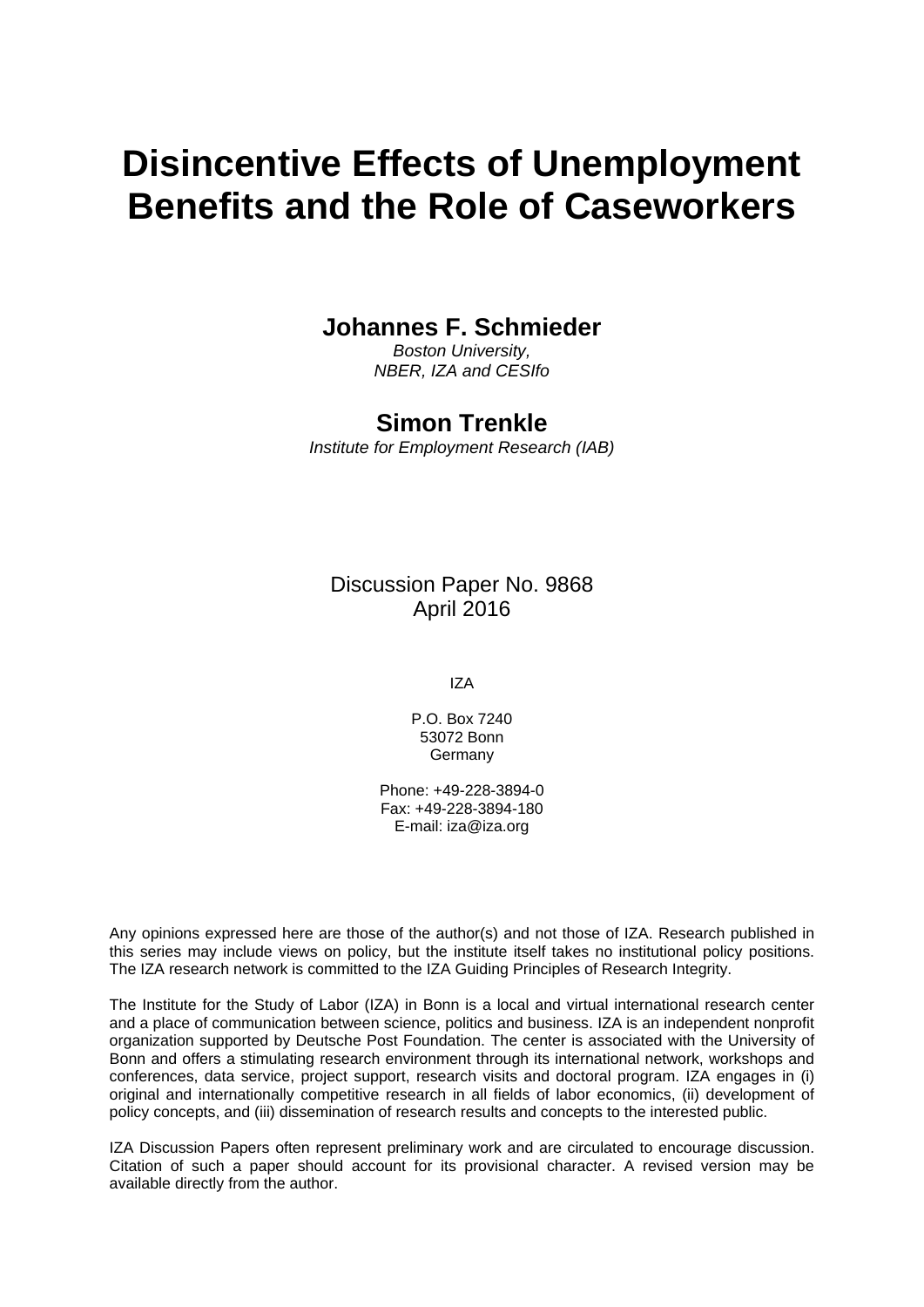IZA Discussion Paper No. 9868 April 2016

# **ABSTRACT**

# **Disincentive Effects of Unemployment Benefits and the Role of Caseworkers\***

A large literature has documented that the unemployment duration of unemployed individuals increases with the generosity of the unemployment insurance (UI) system, which has been interpreted as the disincentive effect of UI benefits. However, unemployed workers typically also have caseworkers assigned who are monitoring and assisting the job search efforts. These caseworkers may respond to differences in UI eligibility by shifting resources (financial or time) between unemployed individuals in order to counteract the moral hazard effect of UI benefits or to focus resources to where they have the largest effect. Depending on the motivations of the caseworker, the effectiveness of caseworker resources and the complementarity between these resources and UI benefits, the typical estimates of the disincentive effects of UI may be biased upwards or downwards in studies that compare workers within the same UI agency. We estimate whether caseworkers respond to the generosity of UI eligibility using a sharp regression discontinuity (RD) design in Germany, where potential UI durations vary with age. We show that across a wide variety of measures, including training programs, wage subsidies, personal meetings and sanctions, UI caseworkers do not treat unemployed with different eligibility differently. At best we find a very small effect that workers with shorter eligibility close to the exhaustion point are more likely to be assigned to training programs that prolong their UI eligibility. The typical RD estimates of the UI disincentive effects thus seem to be valid estimates.

JEL Classification: J65

Keywords: unemployment benefits, unemployment insurance, caseworkers, active labor market programs

Corresponding author:

Johannes F. Schmieder Department of Economics Boston University 270 Bay State Road Boston, MA 02215 USA E-mail: johannes@bu.edu

 $\overline{a}$ 

<sup>\*</sup> We would like to thank Stefan Bender, Kevin Lang, and Regina Riphahn as well as seminar participants at the University of Erlangen-Nuremberg for many helpful comments. All errors are our own.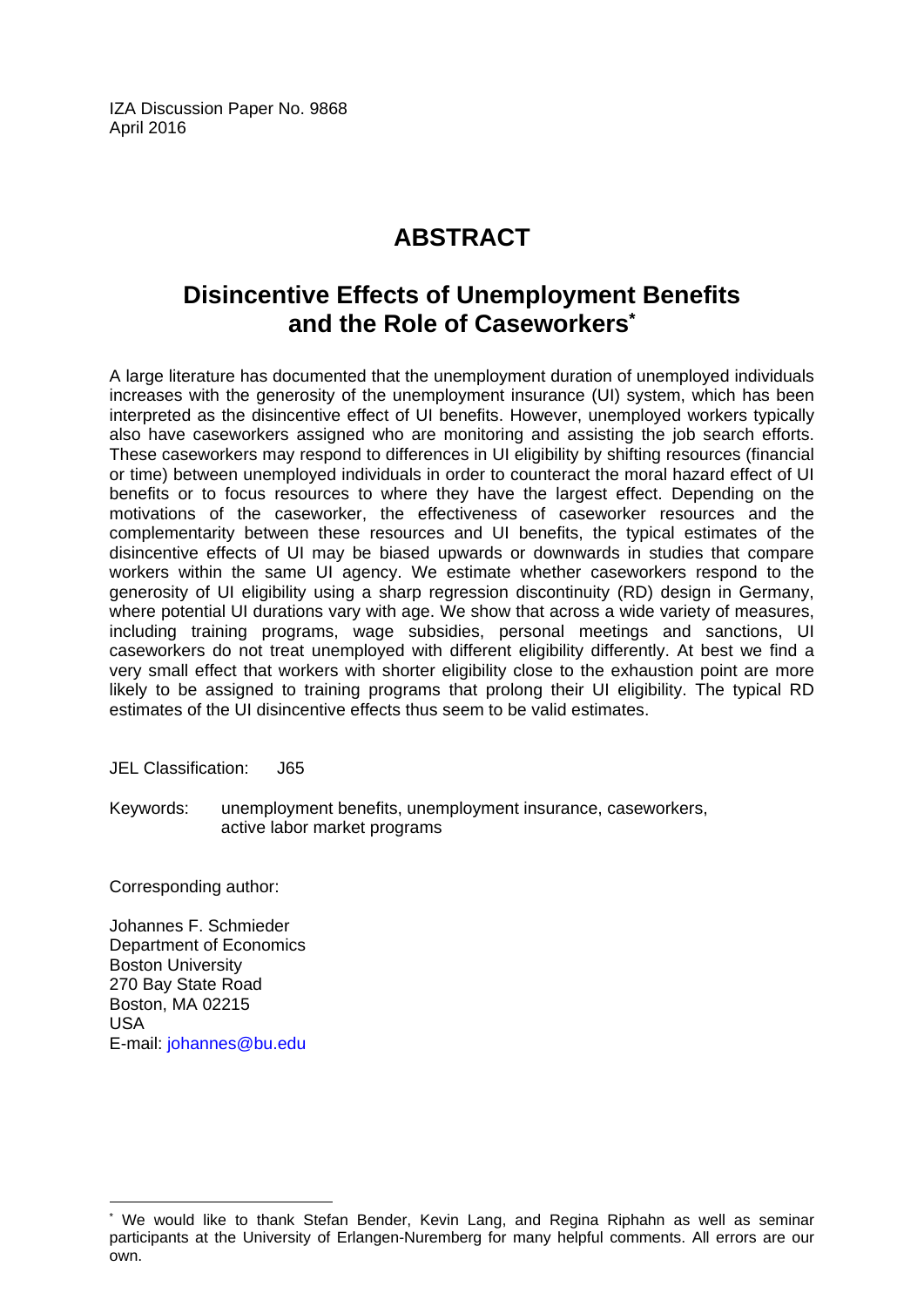#### 1 Introduction

A large literature has documented that unemployed workers who face more generous unemployment insurance (UI) benefit levels and eligility durations take longer to return to employment. This has typically been interpreted as the moral hazard effect of UI benefits<sup>[1](#page-3-0)</sup>, where individuals respond to the reduction in the marginal benefit of finding a job relative to remaining unemployed by lowering their search effort. Unemployed workers, however, are also influenced by caseworkers of the UI agencies, who are typically tasked with monitoring job search effort as well as with providing various types of support to the unemployed, such as through job referrals, various active labor market programs or by providing advice and motivation. Since caseworkers have limited resources in terms of time, financial means for active labor market programs and vacancies that they can refer workers to, they may respond to differences in UI eligibility across workers by targeting their efforts. If these efforts then have a direct effect on unemployment durations, this could lead to substantial biases in estimates of the disincentive effects of UI benefits. Some of the most convincing empirical estimates of the effect of UI eligibility are based on regression discontinuity designs [\(Lalive et al., 2006;](#page-27-0) [Card et al., 2007a;](#page-26-0) [Lalive, 2008;](#page-27-1) [Schmieder et al., 2012a\)](#page-27-2) and regression kink designs [\(Landais, forthcoming;](#page-27-3) [Card et al., 2015a,](#page-26-1) [forthcoming\)](#page-26-2). However, these are precisely the settings where the potential bias from caseworker responses to UI eligibility may be particularly severe, since these designs effectively compare workers in the same labor market and plausibly within the same caseworker.

In this paper we provide the first estimates - to the best of our knowledge - whether UI caseworkers respond to differences in UI eligibility across unemployed workers. We use the fact that in Germany potential UI benefit durations are a function of the exact age of claiming UI benefits where durations increase discontinuously from 12 to 15 months of benefits at age 50. As has been shown in other studies [\(Schmieder et al., 2012a,](#page-27-2) [forthcoming\)](#page-28-0) for earlier time periods in Germany, this discontinuity gives rise to a substantial decrease

<span id="page-3-0"></span> $1$ Or a combination of a moral hazard and income effect (Chetty 2008).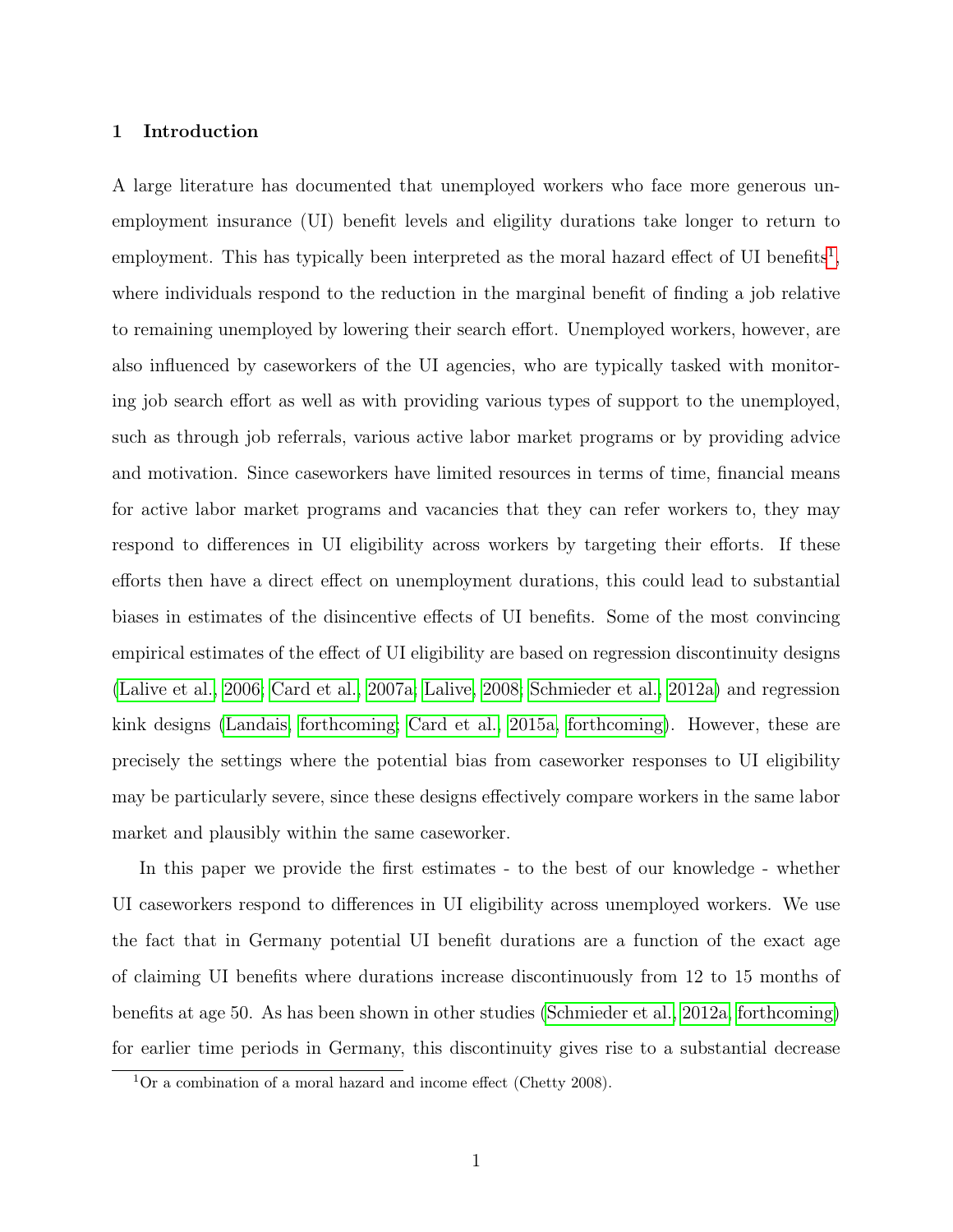in job finding hazards and a corresponding increase in unemployment durations. Using the universe of social security data in Germany merged to a unique new dataset on active labor market program participation, caseworker activities (such as personal meetings with the unemployed, the signing of integration contract, and vacancy referrals), and sanctions, we analyze whether caseworkers respond to the increase in UI eligibility at the age threshold. An important aspect of the empirical analysis is, that while UI eligibility is determined at the start of the UI spell, caseworkers interact with the unemployed throughout the entire unemployment spell and may assign them into different programs at various points in time. In the empirical part we therefore carefully deal with this dynamic aspect of the caseworker actions and we present both cross-sectional results - showing the effect of UI eligibility on total program participation and caseworker interactions - as well as dynamic results, showing the effect by month since the start of the UI spell.

A priori, UI eligibility can affect how caseworkers allocate their resources in various ways, depending on the objective function of the caseworker as well as the effectiveness of the resources the caseworker has at her disposition. For example caseworkers might be trying to minimize the average time until their assigned cases get back to work. If assignment into active labor market programs increases the job finding rate among the unemployed, then the caseworker would focus these resources on workers who are most responsive to these programs, which might be individuals with shorter durations who have more to gain from participating in these programs, or it might be individuals with longer UI durations, perhaps because the threat of a training program might be particularly effective for them to overcome the larger disincentive effect from UI. Similarly, other caseworker instruments like sanctions, monitoring or wage subsidies might be complements or substitutes with UI benefits which could lead to positive or negative correlations between caseworker activities and UI generosity. Furthermore, caseworkers might also have other objective functions, which can also have ambiguous effects on how they allocate their resources. For example caseworkers might be maximizing something like a Rawlsian social welfare function and thus attempt to focus their resources on the person with lower UI benefits in order to compensate them for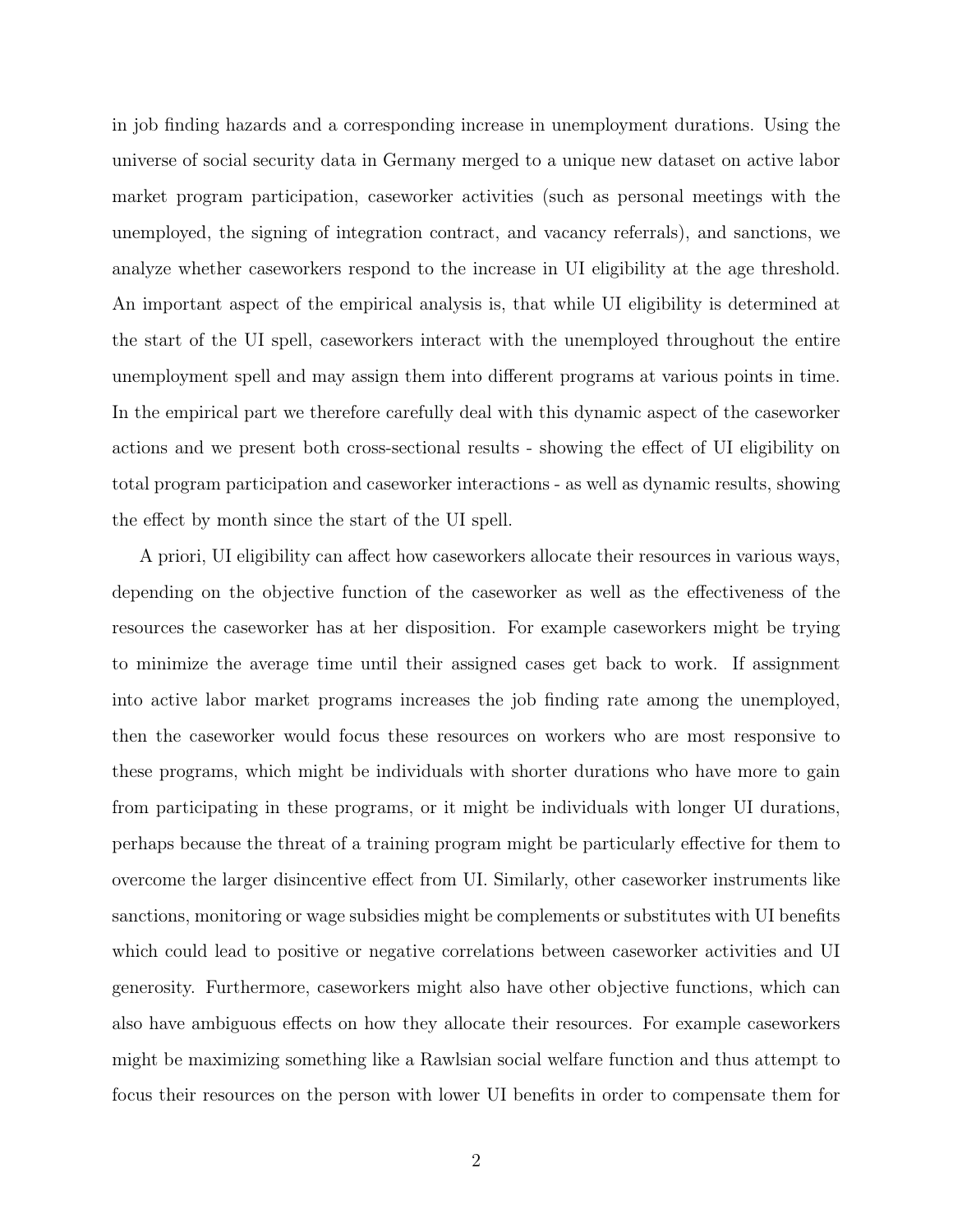the disadvantage of lower benefits. Furthermore caseworkers could be focused on assigning workers to ALMP programs who are most likely to find a job afterwards (with or without the training program), thus leading to the appearance that the program was successful.<sup>[2](#page-5-0)</sup> In short, depending on the type of caseworker instrument, the objective function of the caseworker, and the complementarity between UI benefits and caseworker actions, the effect of UI generosity on caseworker actions is ambiguous. In the next section, we will lay out these various ways caseworkers might be motivated to allocate their resources and derive some empirical tests from them.

The paper is related to the large literature on the effectiveness of active labor market programs and other dimensions of caseworker actions. [Card et al.](#page-26-3) [\(2010\)](#page-26-3) and [Card et al.](#page-26-4) [\(2015b\)](#page-26-4) provide an excellent overview over the literature. While results are heterogeneous across studies and some programs, such as public employment programs, may not be particulary effective, others, such as job search assistance and some training programs, seem to succeed in getting workers back into jobs over the short or medium run. Other papers (e.g. [Berg et al., 2004;](#page-28-1) [Abbring et al., 2005;](#page-26-5) [Lalive et al., 2005;](#page-27-4) [Svarer, 2007\)](#page-28-2), have evaluated the use of sanctions and found that they are quite successful in increasing transition rates back into employment. A growing body of research has also documented that often the threat of being sent to a training program may be enough to induce individuals to return to work, thus seemingly serving as a monitoring device (e.g. [Black et al., 2003;](#page-26-6) [Giulietti et](#page-27-5) [al., 2011\)](#page-27-5). Overall, there is substantial evidence on the effectiveness of different caseworker actions, but less is known about the motivations and goals of caseworkers. [Boockmann et](#page-26-7) [al.](#page-26-7) [\(2013\)](#page-26-7) provide survey evidence on caseworkers' motivations and strategies, but do not analyze quantitatively what factors influence caseworker actions. In contrast we investigate whether caseworkers respond to specific institutional features of the UI system, using a well defined natural experiment.

This paper complements the research estimating the disincentive effects of UI benefits. While this is a long line of research (with early seminal papers such as [Moffitt, 1985](#page-27-6) or [Meyer,](#page-27-7)

<span id="page-5-0"></span><sup>&</sup>lt;sup>2</sup>See [Heckman et al.](#page-27-8) [\(1997\)](#page-27-8) and [Bell and Orr](#page-26-8) [\(2002\)](#page-26-8) for evidence and discussion of such a "creaming" effect in training programms.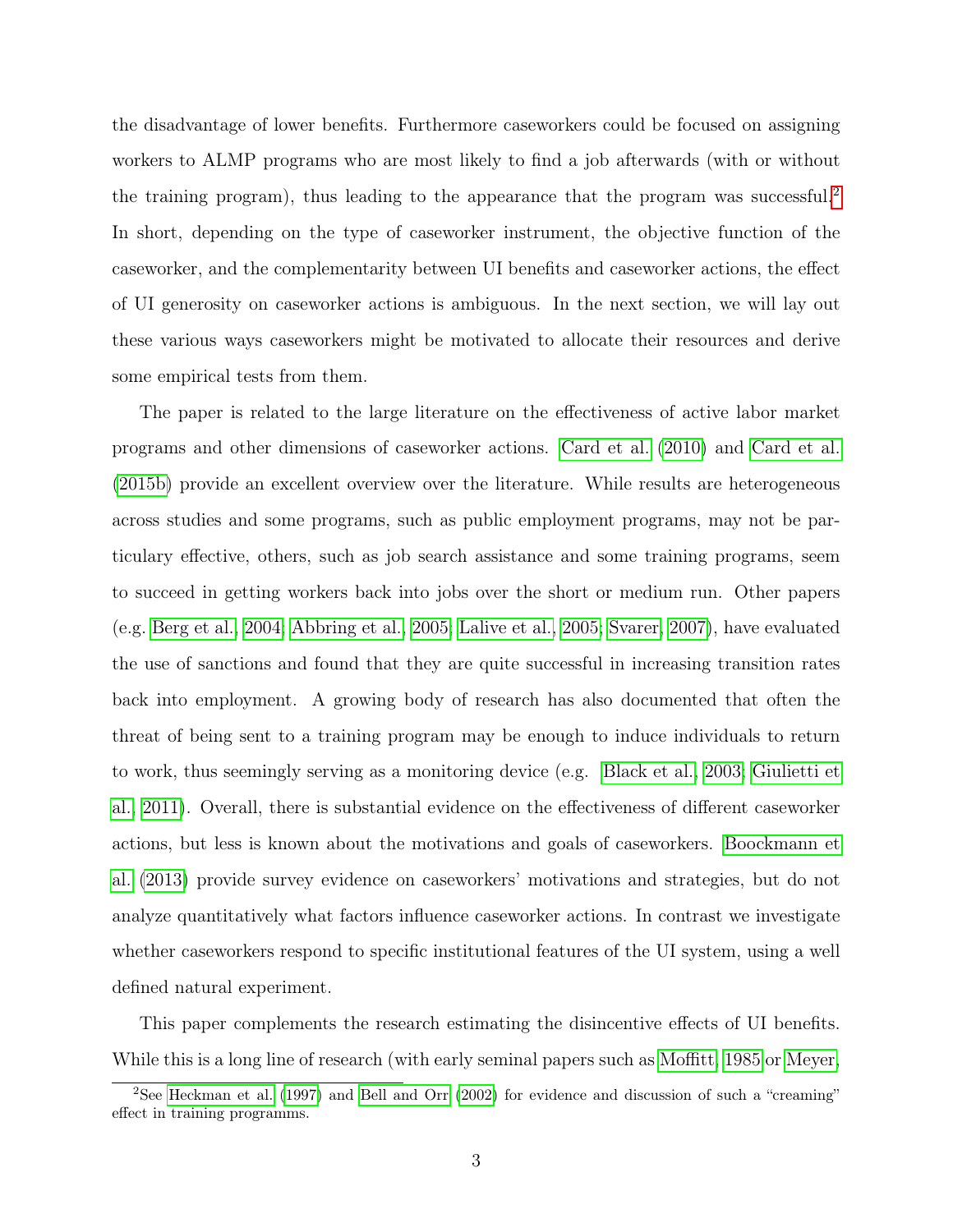[1990\)](#page-27-7), it has received a lot of new interest with the advent of large administrative datasets and the rise of econometric methods like regression discontinuity (e.g. [Lalive, 2008;](#page-27-1) [Lalive et](#page-27-0) [al., 2006;](#page-27-0) [Card et al., 2007a;](#page-26-0) [Schmieder et al., 2012a,](#page-27-2)[b;](#page-27-9) [Johnston and Mas, 2015\)](#page-27-10) and - more recently - regression kink designs [\(Landais, forthcoming;](#page-27-3) [Card et al., 2015a,](#page-26-1) [forthcoming\)](#page-26-2).<sup>[3](#page-6-0)</sup> The advantage of these designs is that they exploit policy features to isolate variation in UI generosity which is plausibly orthogonal to individual characteristics (observed and unobserved) and uncorrelated with other policy parameters, in many ways almost mimicking a randomized controlled trial. However these papers do not observe to what extent caseworkers and employment agencies themselves are responding to the policy variation by shifting various resources between different groups of workers. The nature of these designs suggests that the workers in the implicit treatment and control groups may well be assigned to the same caseworker, which implies that the problem of bias from caseworker actions may be particularly severe. Without information on caseworker activities it is impossible to gauge the possible magnitude from this bias, but the possibility that actions by intermediaries (with good intentions) may severely complicate the interpretation of differences between individuals with different 'treatments' has been recognized since the early days of statistical research such as in Student's (1931) famous critique of the Lanarkshire milk experiment. The main contribution of this paper is therefore to analyze the validity of the implicit assumption in these studies that caseworker actions are not confounding the estimates of the disincentive effects of UI, at least in the specific context that we are studying here.

The next section will discuss a simple framework for understanding the role of caseworkers and how they may bias estimates of the disincentive effects of UI. Section 3 provides institutional background on the role of UI caseworkers in Germany and describes our data. In section 4 we explain our empirical method based on an age discontinuity in Germany and provide evidence that this gives rise to a valid regression discontinuity design. Section 5 presents the main empirical results and section 6 concludes.

<span id="page-6-0"></span><sup>3</sup>See [Schmieder and von Wachter](#page-27-11) [\(2015\)](#page-27-11) for a review of this recent literature.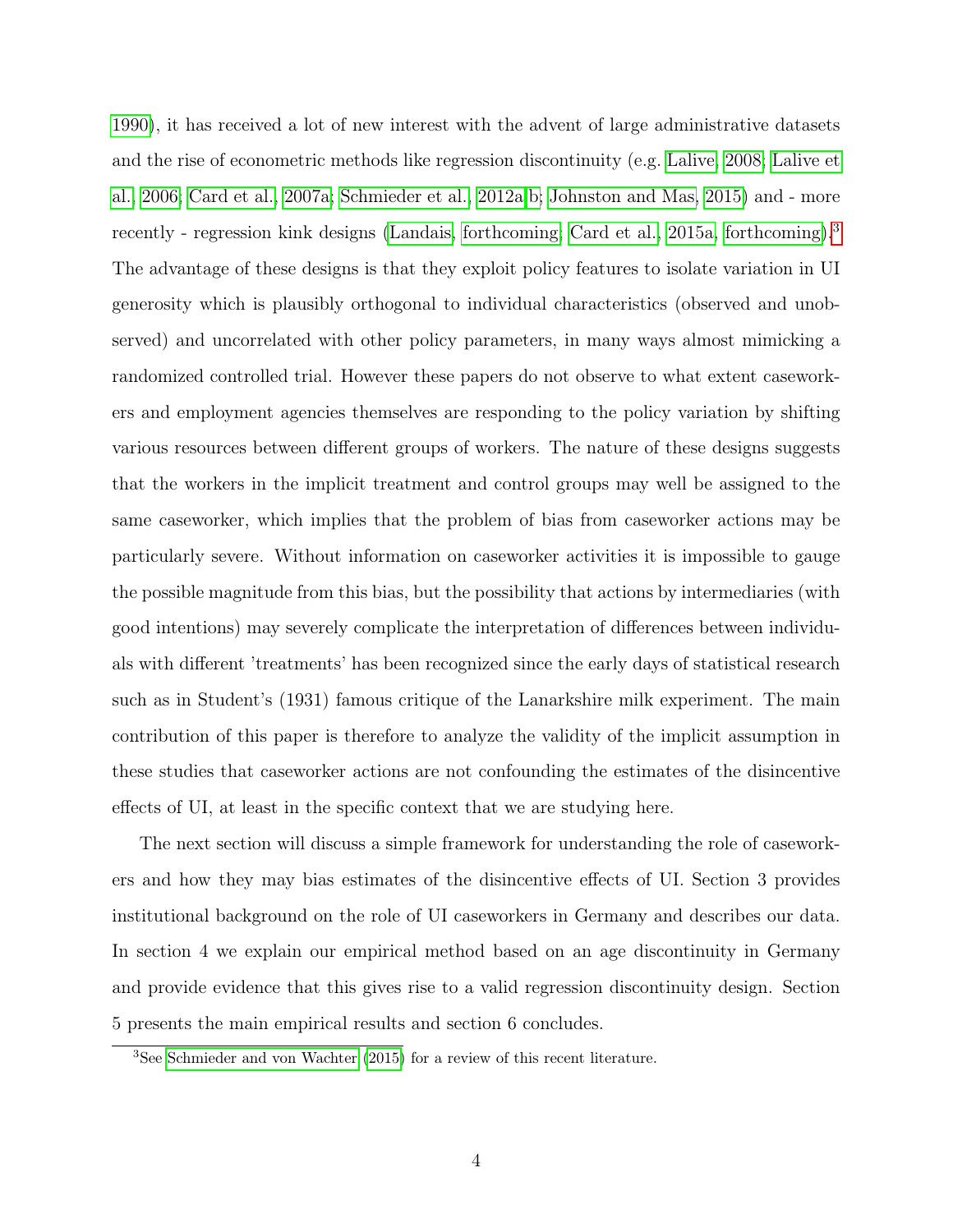#### 2 Theoretical Framework

We describe a simple stylized framework here to illustrate how the actions of caseworkers may bias estimates of the disincentive effects of UI and what would determine the direction of the bias. Consider a world where individuals  $i$  are unemployed at the beginning of the (single) period. The unemployed search for a job and choose search effort  $e_i$  for which they face a cost of  $\psi(e_i)$ . If they do find a job, they immediately start working and receive a wage w, otherwise they are unemployed for the period and receive UI benefits  $b_i$ , which may vary across individuals. The utility function is given as  $u(.)$ . Workers are subject to 'treatment' by a caseworker measured as  $\omega_i$ , which encompasses any kind of actions at the disposal of the caseworker, such as job search monitoring, vacancy referrals or ALMP. Furthermore the probability  $s_i$  of finding a job is a function of effort and caseworker resources:  $s_i = s(e_i, \omega_i)$ . Workers are maximizing expected utility:

$$
V_i = \max_{e_i} s(e_i, \omega_i) u(w) + (1 - s(e_i, \omega_i))u(b_i) - \psi(e_i)
$$

The first order condition for the worker is

$$
\frac{\partial s(e_i, \omega_i)}{\partial e_i} (u(w) - u(b_i)) - \psi'(e_i) = 0
$$

This function implicitly defines an optimal search effort function  $\xi(b_i, \omega_i)$ , so that workers are finding a job with probability:

<span id="page-7-0"></span>
$$
s_i = s\left(\xi\left(b_i, \omega_i\right), \omega_i\right) \tag{1}
$$

Consider the following log linearized approximation of equation [\(1\)](#page-7-0):

<span id="page-7-1"></span>
$$
s_i = \eta b_i + \pi \omega_i + X_i \beta + \varepsilon_i \tag{2}
$$

The empirical literature typically estimates a version of equation [\(2\)](#page-7-1) that omits the  $\omega_i$ -term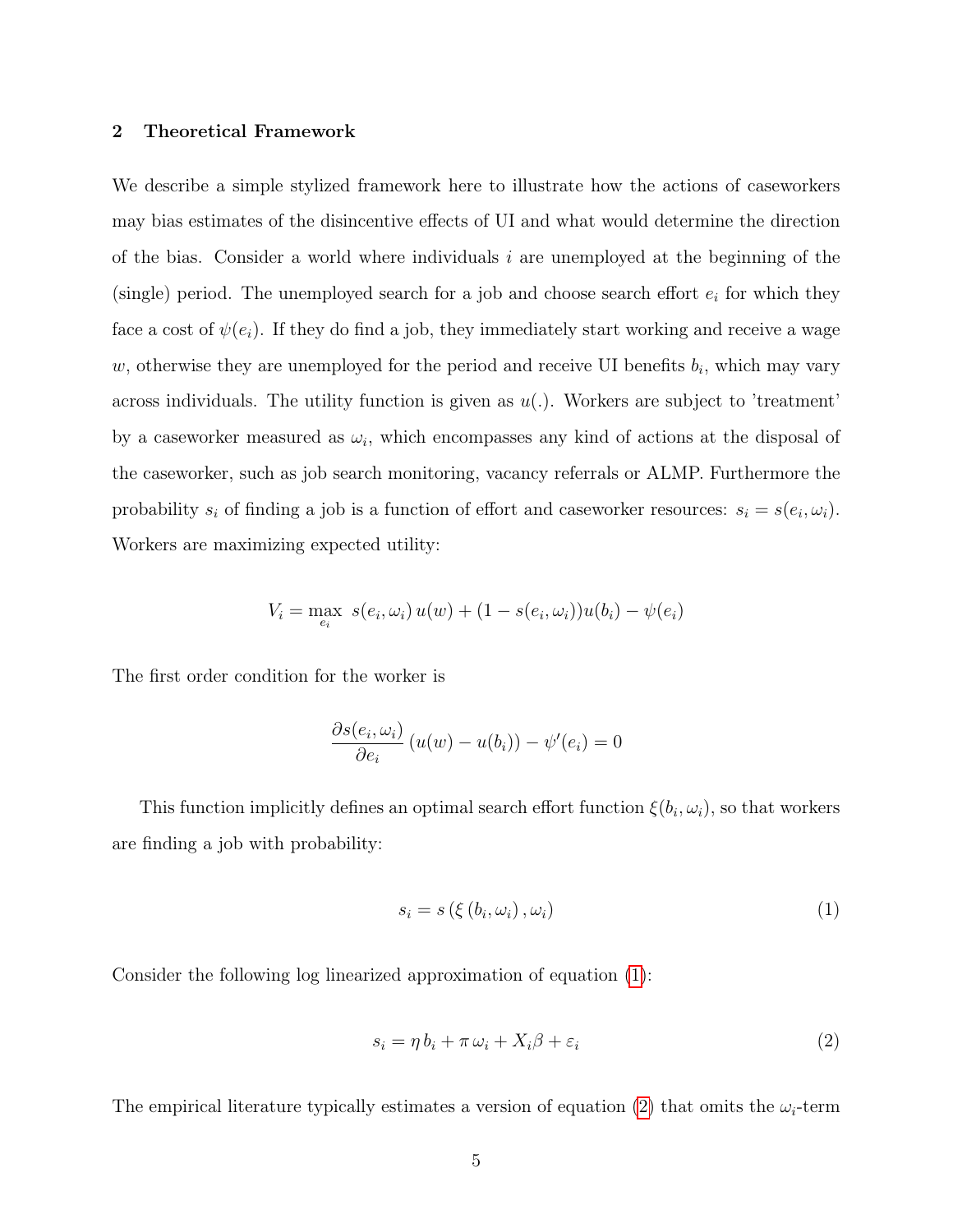in order to identify a parameter such as  $\eta$ , the effect of UI benefits on the job finding hazard. Typical estimation strategies such as RDD or RKD are focused on isolating variation (by selecting appropriate samples and controls  $X_i$ ) such that  $Cov(b_i, \varepsilon_i | X_i) = 0$ . However, if caseworkers allocate resources across unemployed workers taking  $b_i$  into account this would lead to  $Cov(\omega_i, b_i | X_i) \neq 0$ . In this case, as highlighted by equation [\(2\)](#page-7-1), not controlling for  $\omega_i$  will lead to an omitted variable bias when estimating  $\eta$ .

Suppose the allocation of resources among the unemployed can be described using the following linear model:

<span id="page-8-0"></span>
$$
\omega_i = \delta b_i + X_i \gamma + \epsilon_i \tag{3}
$$

If  $\delta \neq 0$ , then estimation of equation [\(2\)](#page-7-1) without controlling for  $\omega_i$  will lead to a biased estimate of  $\eta$ . The sign of  $\delta$  will determine the sign and the magnitude of this bias.

To see what kind of values  $\delta$  might plausibly take, consider a situation where each caseworker is assigned two unemployed individuals  $i = 1, 2$ . Furthermore the overall amount of resources (time, money, vacancies, ...) of the caseworker are limited to  $R = \omega_1 + \omega_2$ . The caseworker chooses an allocation of his resources to maximize an objective function subject to this budget constraint:

$$
\max_{\omega_1,\omega_2} = W(\omega_1,\omega_2) \, s.t. \, R = \omega_1 + \omega_2
$$

How caseworkers allocate their resources will depend crucially on the objective function W, as well as on how resources actually affect the unemployed. We will consider several stylized cases and highlight in each of these cases how resource allocation would be correlated with benefit levels.

First, consider the **unemployment-minimizer**, who wants to reduce average unemployment durations as much as possible. Such a caseworker can be described as maximizing the objective function  $W(\omega_1, \omega_2) = s_1 + s_2 = \xi(b_1, \omega_1) + \xi(b_2, \omega_2)$ . If  $b_i$  and  $\omega_i$  are substitutes, that is if  $\frac{\partial^2 \xi}{\partial h \cdot \partial \zeta}$  $\frac{\partial^2 \xi}{\partial b_i \partial \omega_i}$  < 0, then at the optimum  $\omega_i$  will be negatively related to UI benefits. On the other hand if  $b_i$  and  $\omega_i$  are complements, they will be positively related. The assumption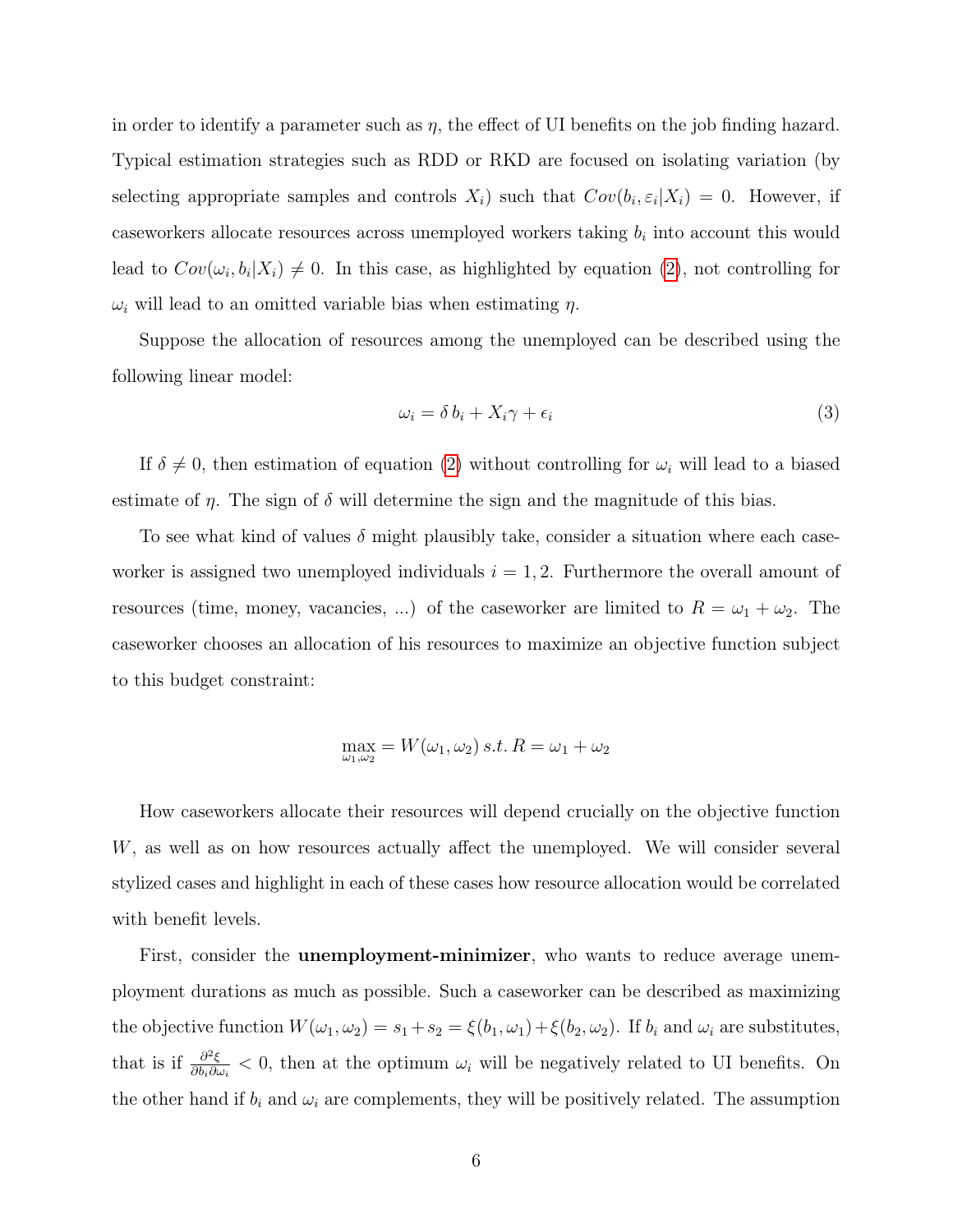of substitutes may be plausible in the case of job search monitoring or sanctions: a worker with low UI benefits may already be searching relatively hard for jobs, with little additional increase in the job finding probability if he is monitored or sanctioned more, while a worker with high UI benefit levels may be more responsive. On the other hand  $b_i$  and  $\omega_i$  may plausibly be complements in the case of training programs or wage subsidies. A worker who is very motivated (due to low UI payments) may be more willing to learn new skills in a training program or to look for jobs where he might benefit from a wage subsidy. Therefore if caseworkers are trying to minimize overall unemployment durations, this would lead to a correlation between benefit generosity and caseworker resources, where the sign will depend on the search effort function of the worker.

Next, consider the caseworker who wants to maximize **perceived resource efficiency**, where we define perceived resource efficiency as the unconditional correlation between the job finding probability and caseworker resources. The idea is that a naive principal who is overlooking the caseworker might use this correlation as a simple measure for whether caseworkers are using their resources efficiently. The German UI agency for example regularly publishes statistics (on the level of local UI agencies) of the fraction of people who are participating in ALMP who then find a job within a year. Such an objective function can be expressed as:  $W(\omega_1, \omega_2) = s_1\omega_1 + s_2\omega_2$ . With such an objective function the caseworker would - at least to a first order approximation - simply focus resources to the person where  $\xi(b_i, \omega_i)$  is the highest, which may (though not necessarily) be the opposite of what the unemployment-minimizer would do. Since search effort is decreasing in  $b_i$ , this would tend to generate a negative association with caseworker resources.

Third, consider the **welfarist** caseworker, who is maximizing a social welfare function defined over individual utilities of the unemployed. This could include a Rawlsian social welfare function such as:  $W = min{V_1(\omega_1), V_2(\omega_2)}$  or a Utilitarian social welfare function such as:  $W = V_1(\omega_1) + V_2(\omega_2)$ . In the Rawlsian case, the caseworker would also tend to focus resources on the disadvantaged unemployed with low UI benefits, leading to a negative relationship between  $b_i$  and  $\omega_i$ , while in the Utilitarian case the sign is ambiguous and,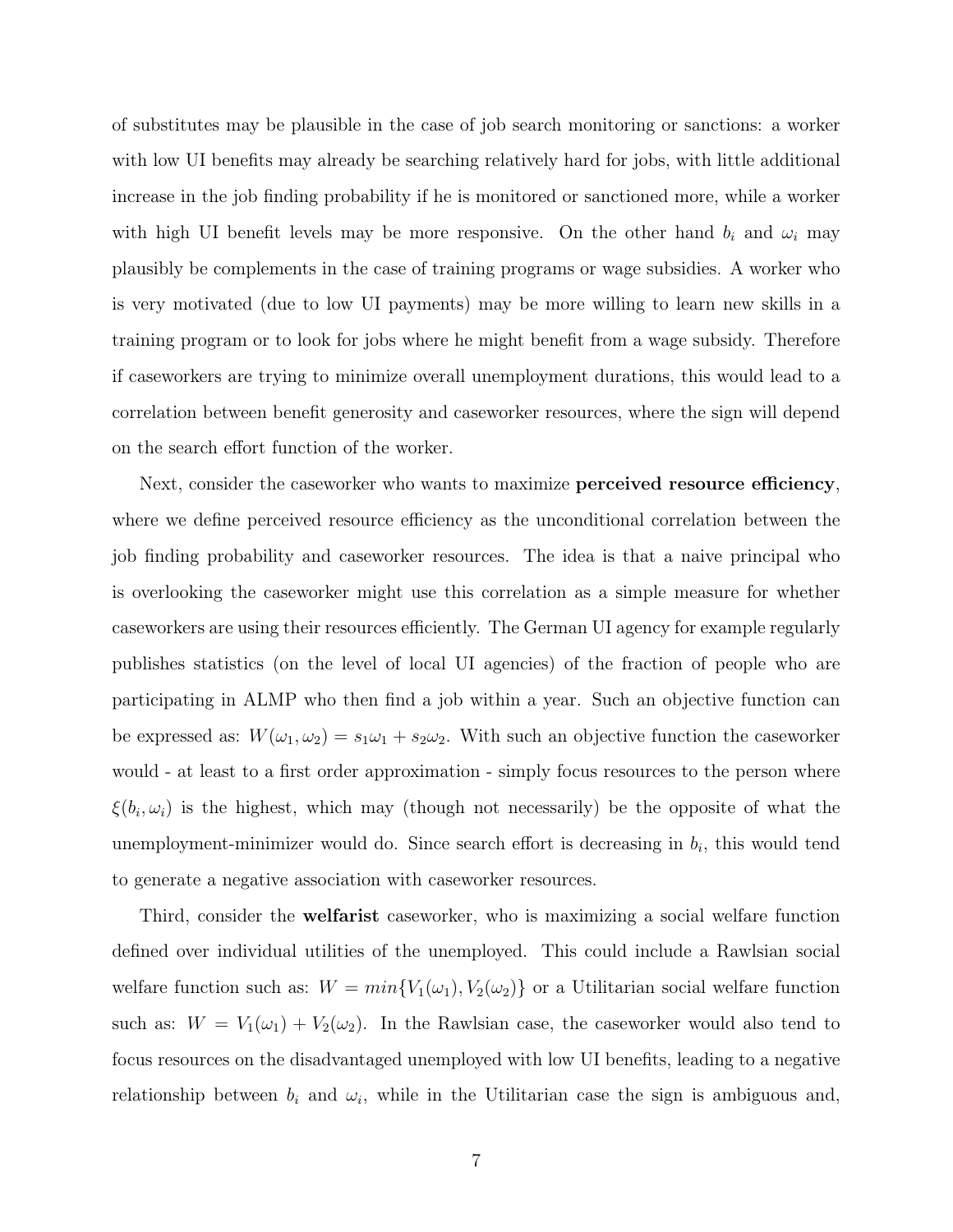depending on whether  $b_i$  and  $\omega_i$  are complements or substitutes, may go in the opposite direction.

Finally, consider the bureaucratic caseworker, who simply follows guidelines (explicit or implicit) where resources are allocated according to observable worker characteristics  $X_i$ . For example all workers are treated equally, or workers are supported / monitored purely based on observable characteristics such as age, education, qualification etc. In this case we have that:  $Cov(\omega_i, s_i | X_i) = 0$ , and the typical estimates of  $\eta$  would not be biased.

The main goal of this paper is to provide consistent estimates of  $\delta$  in equation [\(3\)](#page-8-0), which will then allow us to estimate the bias from estimating equation [\(2\)](#page-7-1) without controlling for  $\omega_i$ . Furthermore, as can be seen from the discussion, the sign of  $\delta$  is informative about the objective function of the caseworkers and may provide insights into the likely complementarity of  $\omega_i$  and  $b_i$  in the search effort function. It should be noted that in practice caseworker resources are a vector with many components and that it is certainly possible that caseworkers have differing objectives for different resources and that the complementarity between  $\omega_i$  and  $b_i$  varies across different types of caseworker actions. We will get back to this in the interpretation of our empirical results.

#### 3 Institutional Background and Data

#### 3.1 Unemployment insurance in Germany

Workers in Germany are eligible to receive UI benefits if they are unemployed and have been employed for at least 12 months in the previous two years. The replacement rate is 60 percent of the pre-unemployment wage (67 percent if the person has children) up to a wage of 5300 Euro per month in 2008.[4](#page-10-0) Eligibility duration depends on the number of months worked in the previous 5 years before claiming UI benefits, as well as the age at the time of claiming. From 2008 onwards, the maximum potential benefit duration (PBD) of UI was 12 months for individuals below age 50 at the time of claiming UI benefits, 15 months for individuals

<span id="page-10-0"></span><sup>&</sup>lt;sup>4</sup>The cap is lower in East Germany and increases over time, roughly at the inflation rate. The maximum wage that counts for UI benefit calculations is located approximately at the 85th percentile of the wage distribution, but rarely binding for the unemployed who typically come from lower paid jobs.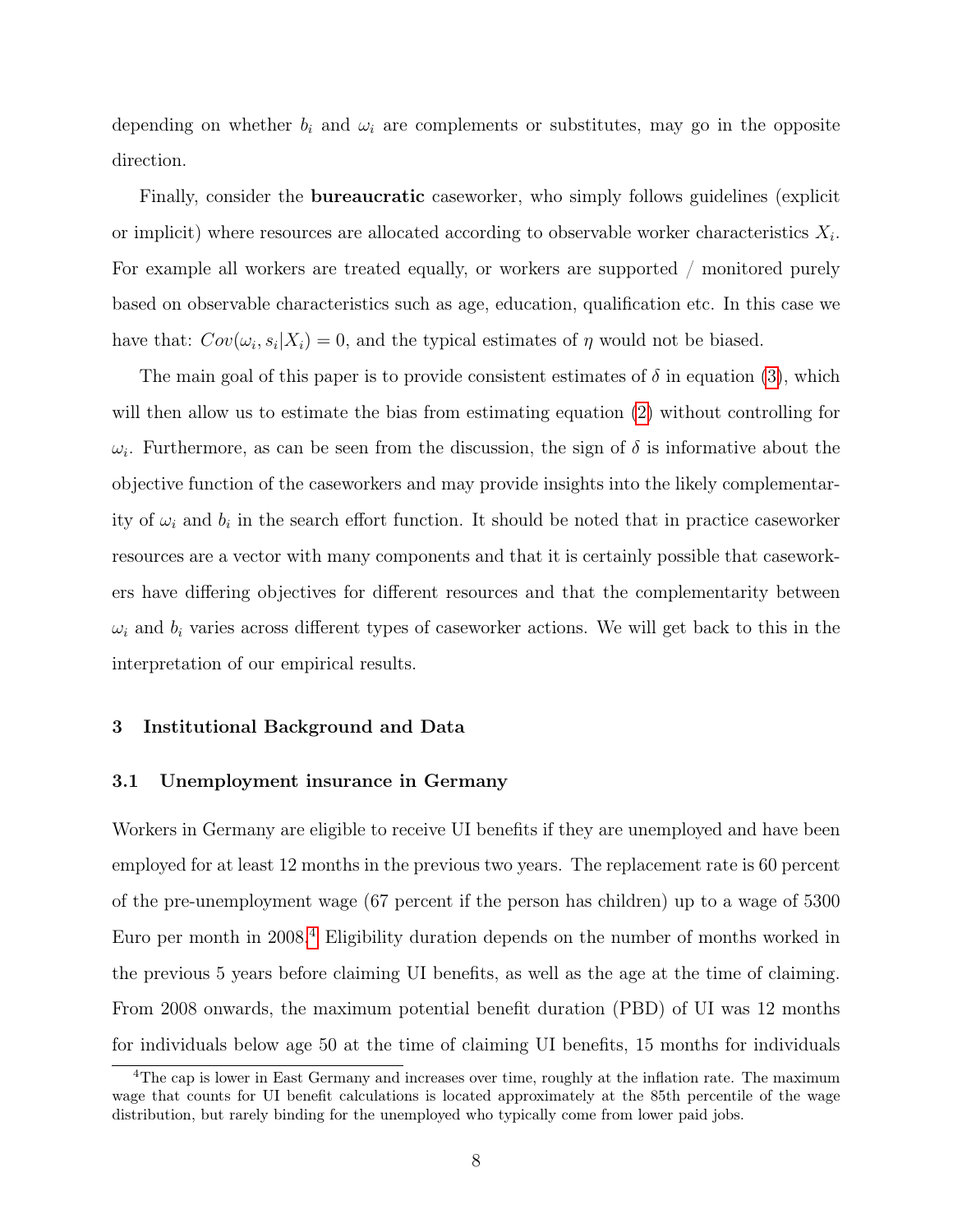age 50 to 54, 18 months for individuals age 55 to 57 and 22 months for individuals age 58 and older.<sup>[5](#page-11-0)</sup> We will focus on workers who are close to the age 50 threshold when they claim UI benefits and who have worked for at least 30 months in the previous 5 years so that they are eligible to the maximum benefit duration.<sup>[6](#page-11-1)</sup>

After individuals exhaust UI benefits the unemployed can apply for a means tested second tier benefit level called UI benefits II (UIB II).[7](#page-11-2) The monthly benefits in this second tier program are around 370 Euro per person in addition to rent and health insurance. Individuals who are working while receiving UIB II face implicit marginal tax rates of around 90 percent. Depending on pre unemployment income, asset levels and possibly spousal income, benefits levels in UIB II may be anywhere between substantially lower than regular UI benefits to quite similar.

Workers who quit their jobs, lose them at their own fault, or fail to register for job search prior to the UI claim may be subject to sanctions of varying durations, that is periods where they do not receive UI benefits. We restrict our sample to individuals who receive UI benefits within less than 3 months after job separation, which excludes voluntary quits.

#### 3.2 Caseworkers

Unemployed individuals are required to register for job search when they get notified of a lay-off and have to appear at their local employment agency (Arbeitsagentur) in order to apply for UI benefits before they can claim them.[8](#page-11-3) At the first appointment they are

<span id="page-11-0"></span><sup>&</sup>lt;sup>5</sup>The maximum PBD is the maximum duration someone can be eligible for at the beginning of the spell. This maximum can implicitly increase throughout the spell through participation in active labor market programs, since while in such a program the unemployed continue to receive UI benefits, but use up only 1 day of PBD per 2 days of program participation. We will get back to this in the empirical section.

<span id="page-11-1"></span> $6B$ elow age 50, working for 24 months in the previous 5 years would be enough to qualify for the maximum of 12 months of benefits, but in order to have a comparable sample we impose the 30 months requirement on both sides of the cutoff. If individuals had UI spells in the previous 5 years the clock for calculating UI benefits would be reset and we therefore require that they have worked for at least 30 months since the end of that UI spell.

<span id="page-11-2"></span><sup>&</sup>lt;sup>7</sup>UIB II was introduced during the Hartz reforms in  $2003/2004$  which merged the older systems of unemployment benefits and unemployment assistance. See [Eichhorst and Marx](#page-26-9) [\(2011\)](#page-26-9) for a detailed description of the reforms.

<span id="page-11-3"></span><sup>8</sup>There are 160 employment agency districts, each comprising around 2-3 counties. Typically there is one central agency in a district as well as several smaller local branches.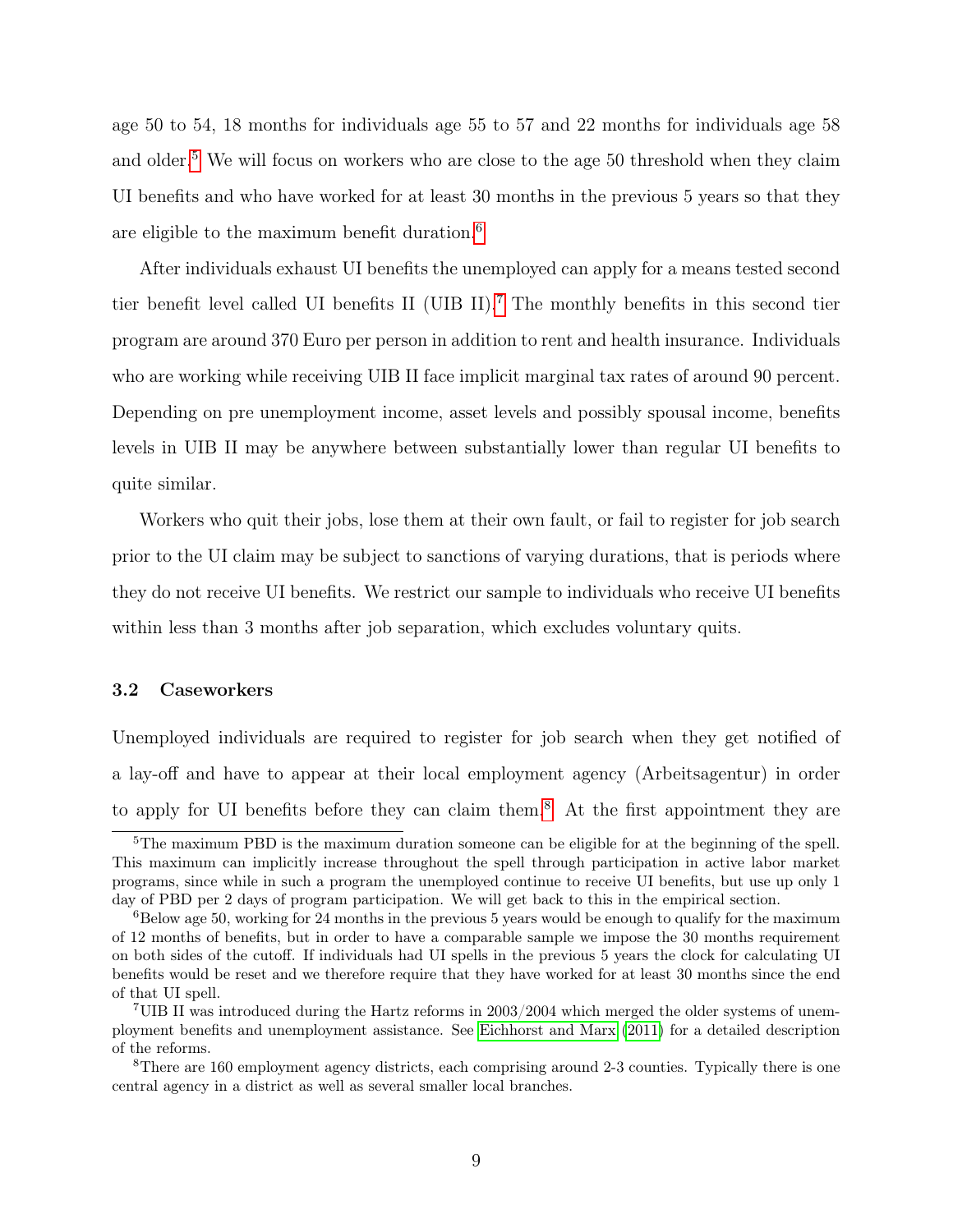assigned a caseworker whose task it is to process the benefit application, to advise and support the unemployed on job search, and to monitor job search efforts. Support can come in the form of simply discussing possible job options and application strategies, as well as by offering participation in active labor market programs (such as training programs, public employment programs or wage subsidies for potential jobs). Employment agencies also offer a platform for vacancy postings and they are used directly by employers to look for possible workers. Caseworkers have access to vacancies offered by employers and may refer them to specific unemployed workers. Apart from these supportive measures caseworkers monitor job search and can sanction individuals with benefit cuts if they fail to comply with search requirements. The duration of these cuts varies from one week (for example for delayed job search registration) to up to twelve weeks (for voluntary job quits). Sanctions are used to punish unemployed that do not use the offered support by the caseworker. Refusing to participate in an active labor market program, cancelling a started program or rejecting a vacancy referral can be punished with a benefits cut of three weeks. A lack of individual initiative in looking for a job can be punished with a cut of two weeks. The duration of benefit cuts increases with the number of sanctions. For example, the first two times a worker refuses a vacancy referral benefits are cut for three weeks, but this goes up to twelve weeks after the third refusal. Benefit cuts from different sanctions are additive up to a total duration of benefit cuts of 21 weeks, when benefits are cut completely, see [Hofmann](#page-27-12) [\(2012\)](#page-27-12).

During the first meeting the caseworker assesses how easy it will be for the unemployed to find back into employment and assigns them to one of various profiles. These profiles may then be used to guide integration strategies by the local UI agency, though there is a lot of freedom remaining how caseworkers may use them. Caseworkers and unemployed typically meet in regular intervals to discuss job search progress, devise new application strategies and, potentially, to monitor search efforts by the unemployed. The frequency of these meetings is up to the caseworker<sup>[9](#page-12-0)</sup>.

<span id="page-12-0"></span><sup>&</sup>lt;sup>9</sup>This is consistent with the heterogeneous meeting frequency we find between workers. For the number of meetings we find for the 75th percentile 0.44 meetings per months unemployed as opposed to 0.2 meetings for the 25th percentile in our main sample.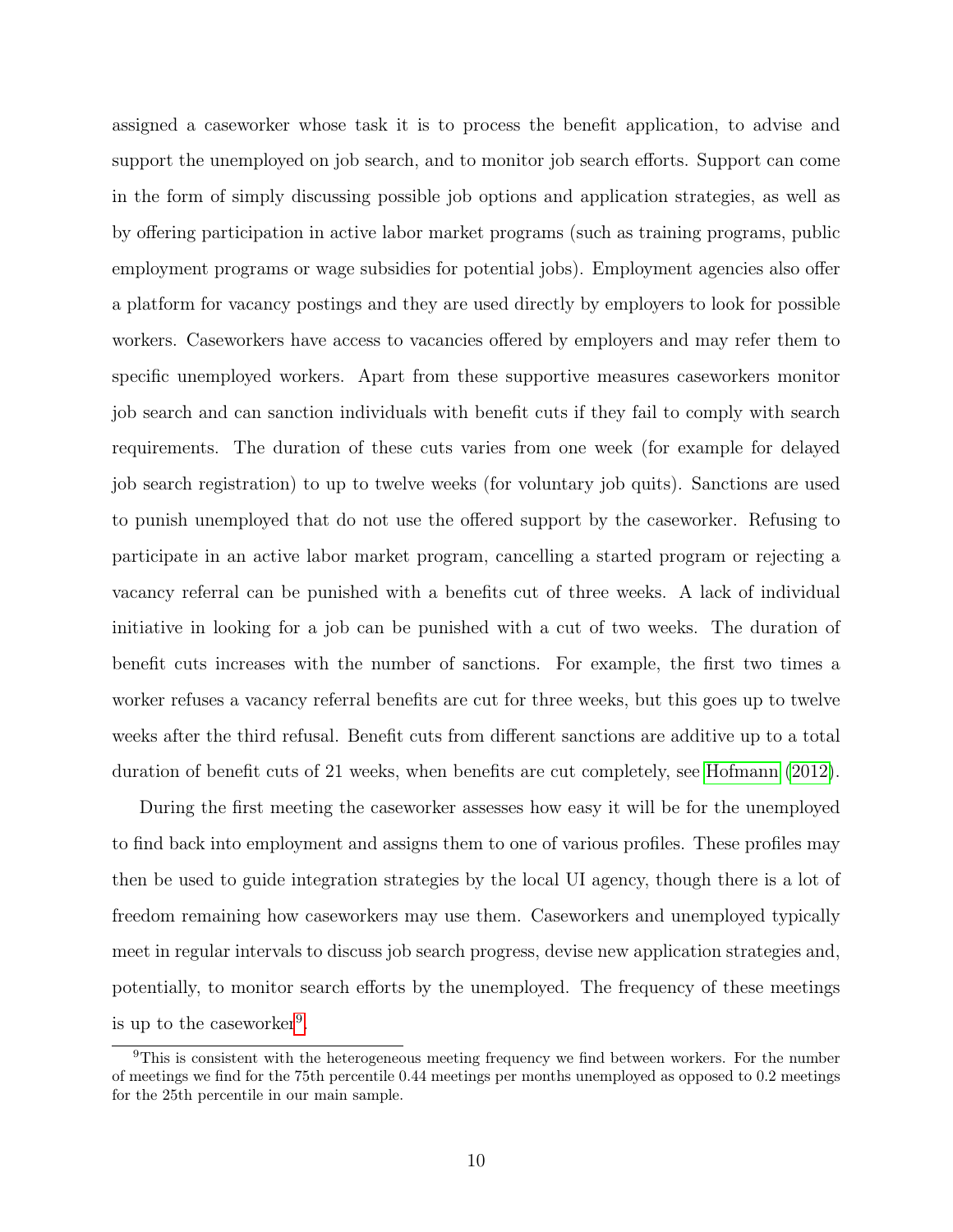Since the Hartz Reforms, caseworkers and the unemployed are required to sign a so called integration contract, an agreement that specifies the expectations what the unemployed worker is supposed to do each week in order to find a job as well as the support she gets from the caseworker. On the worker side, it can for example specify the number of applications she agrees to send in a given time. On the caseworker side, it can specify the founding of a targeted training program or to cover costs related to the application process. The contract usually specifies the target occupation and task, as well as the regional area in which the worker is looking for jobs. These contracts are legally binding for both sides and are supposed to be updated every six months [\(Schütz et al., 2011\)](#page-28-3).

#### 3.3 Data

We use data from the Integrated Employment Biographies (IEB) of the German Social Security system, which covers all social security liable employment relationships in Germany as well as information on unemployment benefits and registered job search status. We extract a sample of all individuals who enter UI benefits between April 2008 and June 2010 who are between age 45 and 55 at the age of claiming UI benefits and who are eligible to the maximum benefit duration of their age group. For the main regression analysis we furthermore restrict the sample to a 2 year window around the age cutoff. For each UI spell we know the duration of receiving UI benefits, the duration of registered job search and nonemployment duration, that is time until the next employment spell that is covered in the dataset.<sup>[10](#page-13-0)</sup> Furthermore we have information on participation in active labor market programs, and can infer sanctions from benefits spells where no UI benefits are paid.

We supplement the IEB with 2 additional data sources. First we obtained information on direct interactions with caseworkers along three dimensions: invitations for person appoint-ments at the local UI agency, on vacancy referrals and on integration contracts.<sup>[11](#page-13-1)</sup> Second, we also obtained data on the integration profile assignments by the caseworkers.

<span id="page-13-0"></span> $10$ In particular self-employment as well as some government jobs are not subject to social security contributions and not included in the data.

<span id="page-13-1"></span><sup>&</sup>lt;sup>11</sup>More information on these variables is available in [Hofmann and Köhler](#page-27-13)  $(2014)$ .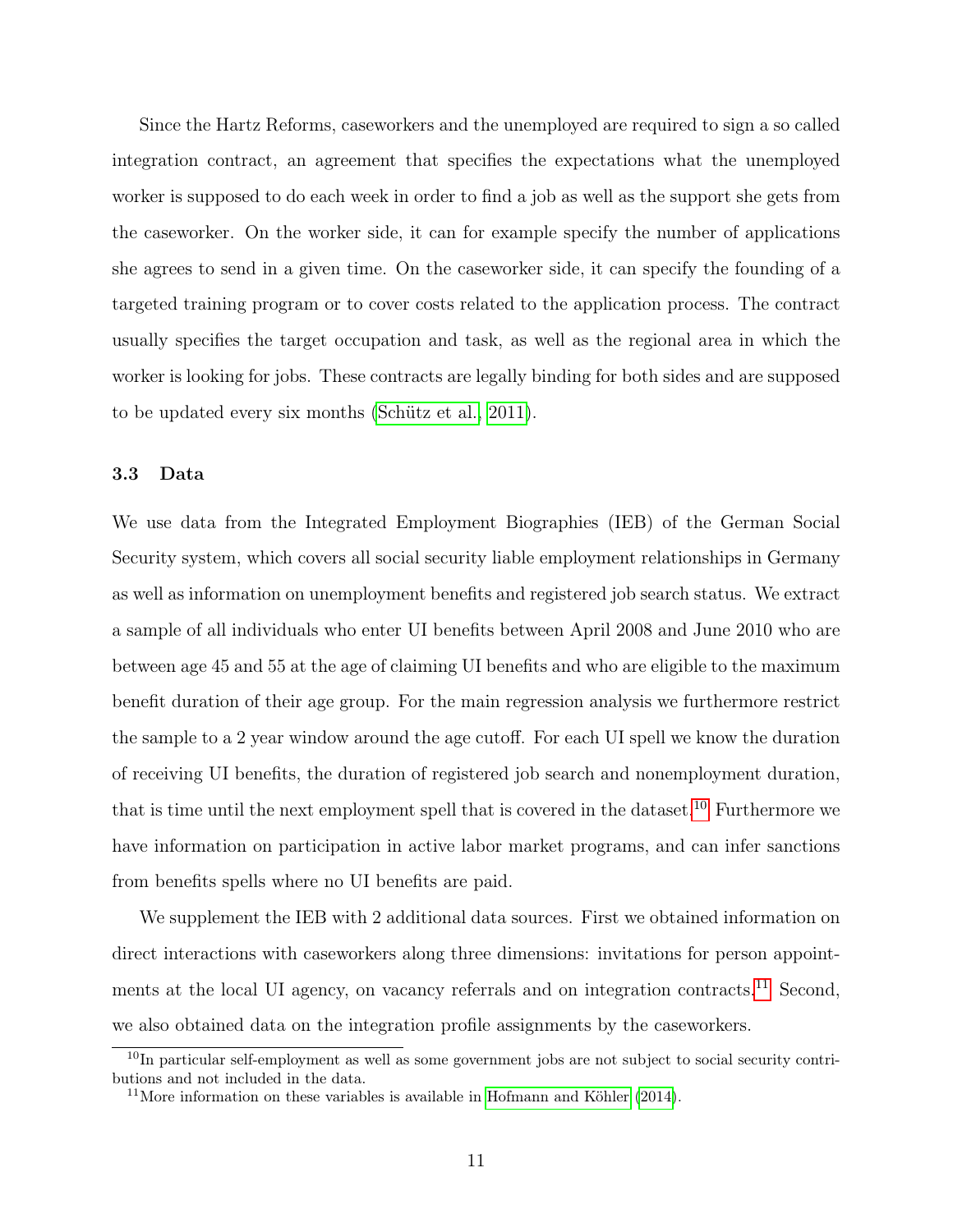Table [1](#page-29-0) reports summary statistics for the main characteristics of our sample. Column 1 shows the full sample of all UI claims of individuals aged 48 to 51 at the time of claiming, including individuals who have shorter eligibility durations which we do not use for our RD sample. Column 2 shows the sample restricted to individuals in our RD sample, that is individuals who have worked for at least 30 months in the preceding 5 years. We lose around 10 percent of the observations, but most characteristics remain very similar. The restricted sample is somewhat more positively selected with higher pre and post-unemployment wages. Columns 3 and 4 split up the analysis sample into individuals above and below the age cutoff. This reveals strong differences between the two age groups that, as we will show later, are driven by age gradients for most variables highlighting the importance of isolating the variation at the age discontinuity to obtain the causal effect of the change in UI eligibility. The individuals above the cutoff have longer unemployment durations, a smaller probability of finding a job within 18 months, and lower post-unemployment wages.

#### 4 Method

#### 4.1 Empirical specification

The main contribution of this paper is to provide estimates of whether caseworkers respond to differences in UI generosity across workers by allocating their resources differently. To do so we estimate variants of equation [\(3\)](#page-8-0), with various measures of caseworker actions as outcome variables. The main empirical challenge when estimating equation [\(3\)](#page-8-0) is that  $\varepsilon_i$ will typically be correlated with  $b_i$ , for example since individuals with higher UI eligibility (in benefit levels or durations) typically come from more stable, high paying employment relationships. To avoid omitted variable bias, we therefore estimate the effect of UI generosity using a regression discontinuity design, exploiting the sharp age cutoff at age 50. For this we compare caseworker actions towards workers who claim UI benefits either shortly before or shortly after their 50th birthday while also controlling for trends in age. To implement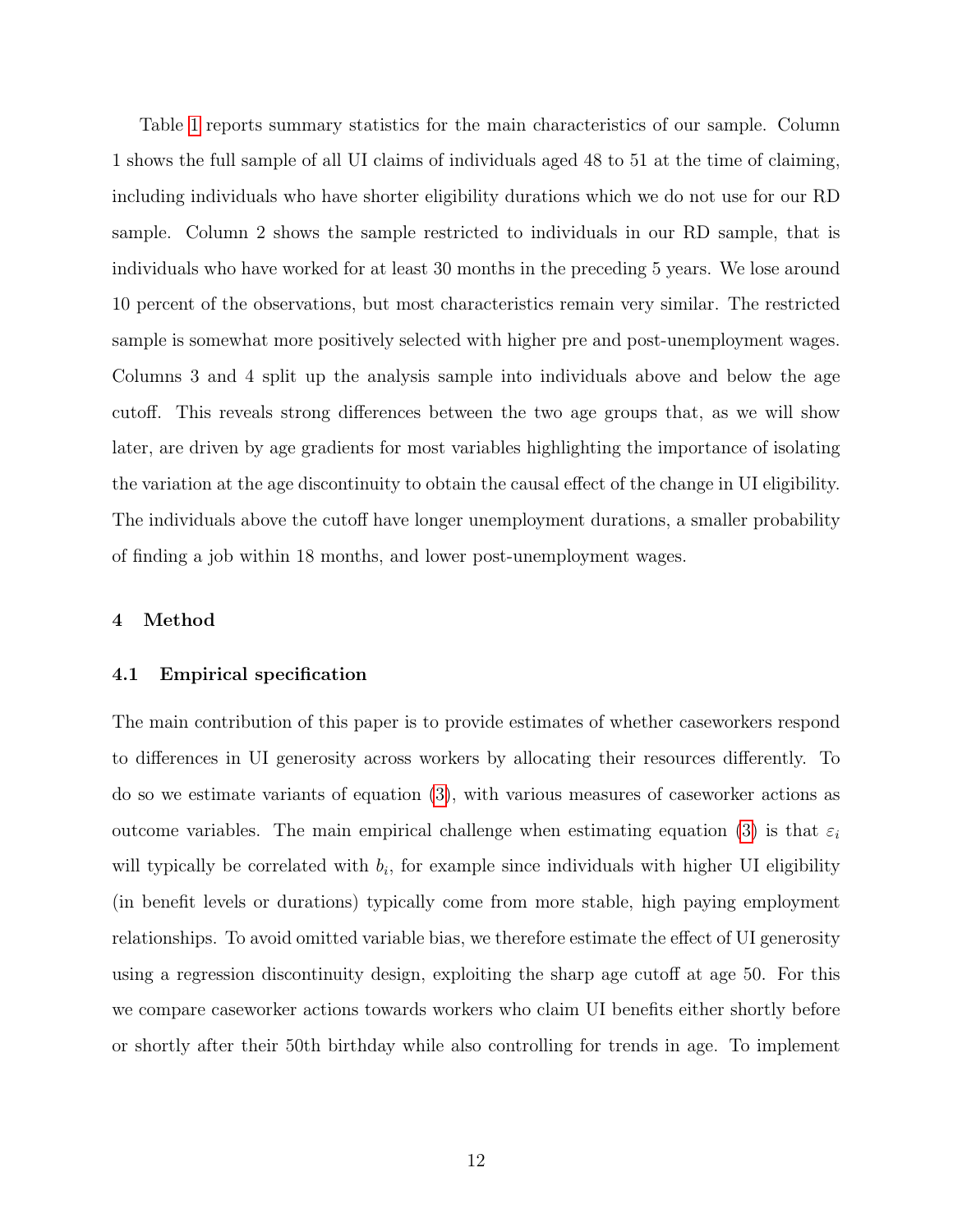this we estimate versions of the following equation:

<span id="page-15-0"></span>
$$
y_i = \beta + \delta \mathbf{1}(a_i \ge 50) + f(a_i) + \varepsilon_i \tag{4}
$$

where  $y_i$  is an outcome for individual i,  $a_i$  is the age of i at the time of claiming UI benefits measured in days and  $f(.)$  is a function controlling for secular effect of age on the outcome. We estimate this equation locally around the cutoff using a linear spline specification for  $f(.)$ with different slopes on each side of the cutoff. The coefficient  $\delta$  captures the extent to which caseworkers act differently toward the high-UI eligible unemployed older than 50 at the age of claiming. Since we are particularly interested in whether caseworker actions may lead to bias in estimating the disincentives effects of UI (as in equation [2\)](#page-7-1), we also show that there is in fact a significant effect of UI generosity on unemployment durations at the age cutoff by estimating equation [\(4\)](#page-15-0) with measures of job finding rates and unemployment durations as dependent variables.

As we will document below, unemployed workers above the age cutoff remain longer on UI benefits, partly due to the mechanical effect of increased UI eligibility and partly due to the behavioral effect of lower exit rates from unemployment when UI benefits increase. Since caseworkers only interact with the workers while (and before) they are receiving UI benefits, there is a mechanical effect leading to more caseworker interactions with the unemployed workers who claim benefits above the age cut-off. While we show some baseline results of caseworker behavior not correcting for this mechanical effect, for our main specification we adjust all caseworker variables to be comparable across the two groups. To do so we calculate the number of caseworker interactions within three months before and the first 12 months after claiming UI benefits (thus assuring that caseworker interactions are only measured over the timeframe when both groups of workers are eligible to  $\text{UI})^{12}$  $\text{UI})^{12}$  $\text{UI})^{12}$ . We then rescale these caseworker interactions within 12 months by dividing by the number of months a worker actually spends in UI benefits.

<span id="page-15-1"></span><sup>12</sup>We start three months before UI entry, since workers who know that their job will end are required to register for job search three months before job-loss.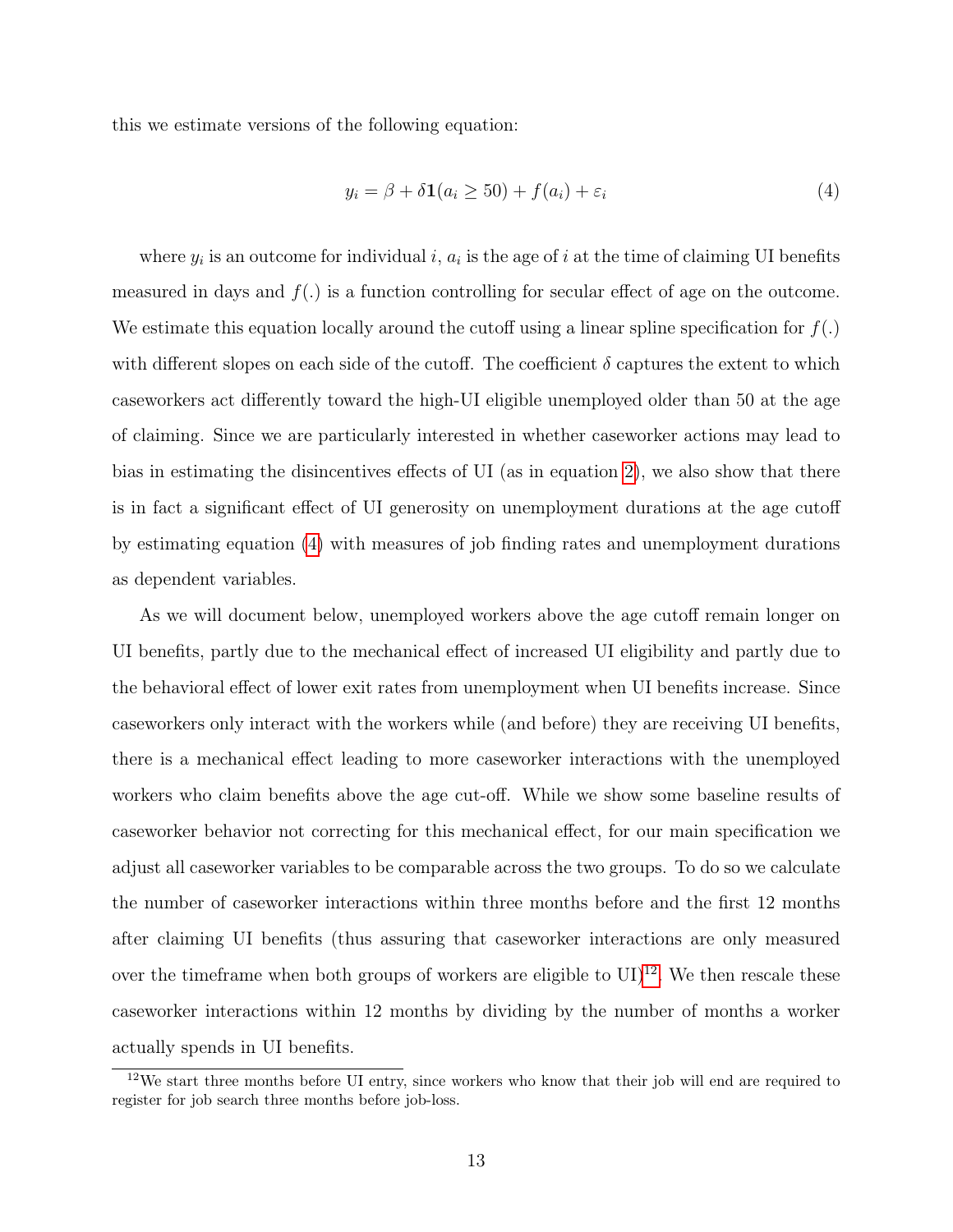Adjusting the caseworker variables for the increase in UI durations on each side of the cutoff helps to isolate the caseworker response to UI eligibility from the mechanical effect that the duration of contact between the caseworker and the UI recipient is changing. However, looking at how mean caseworker variables are changing at the age discontinuity may hide important dynamic patterns. For example, one way how caseworkers might respond to potential UI durations is by concentrating extra resources on workers close to the exhaustion point to help these workers find a job before they run out of UI benefits. Similarly, caseworkers can help the unemployed close to the exhaustion point by prolong their duration on UI benefits through active labor market programs, during which individuals may receive benefits even after regular UI benefits are exhausted. We estimate how caseworker responses are changing throughout the UI spell using the following regression model:

<span id="page-16-0"></span>
$$
y_{it} = \beta_t + \delta_t \mathbf{1}(a_i \ge 50) + f_t(a_i) + \varepsilon_{it} \mid t_i \ge t \tag{5}
$$

 $t_i$  is the month individual i is exiting UI and we estimate this equation for each month t when individuals are on UI ( $t = 1, ..., 12$ ). Thus the sample in each regression are all individuals who are still in UI in month  $t$ . The outcome  $y_{it}$  are caseworker interactions of individual i in month t of the UI spell. Estimating equation  $(5)$  for each t provides a vector of  $\beta_t$  which represents the average caseworker interactions of individuals in month t just to the left of the age discontinuity, while  $\delta_t$  represents the discontinuous shift in the number of caseworker interactions in that month. Plotting  $\delta_t$  and  $\beta_t + \delta_t$  provides the level of interactions to the left and the right of the cutoff and the estimated standard errors on  $\delta_t$  allow for a straightforward test of whether the levels of interactions change at the age discontinuity in each month.

#### 4.2 Validity of the RD design

There are two main reason why the exclusion restriction may be violated in our situation. First, workers might systematically delay claiming UI benefits in order to be eligible for the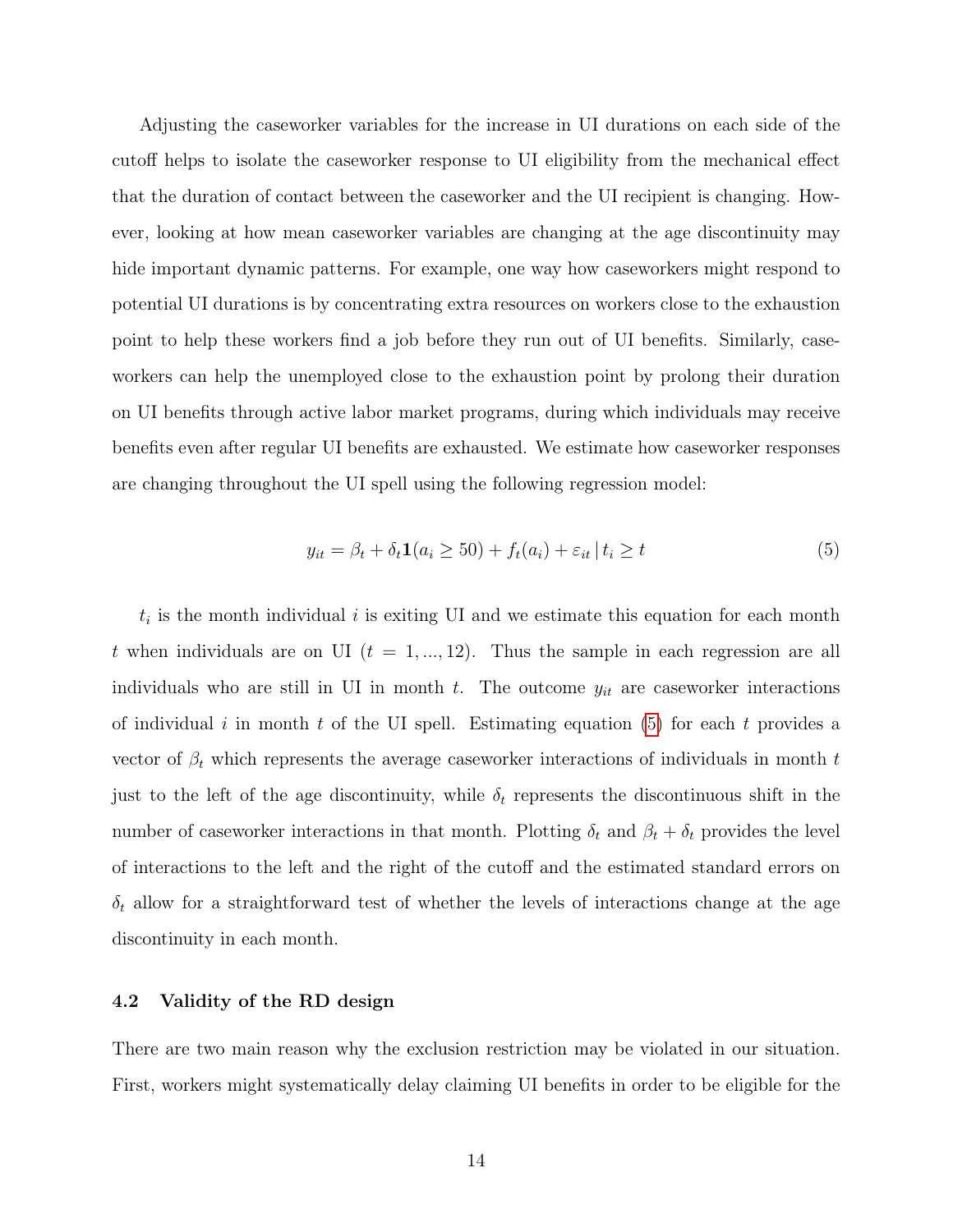longer potential UI durations. For example a worker who is laid off 1 week before their 50th birthday could wait 1 week in order to be eligible for an additional 3 months of UI benefits.<sup>[13](#page-17-0)</sup> Second, there may be systematically higher inflows (and possibly of different types) at higher potential UI durations, e.g. because firms systematically are more likely to lay off workers with higher UI eligibility.

To test for these possible violations, we look at how the density of inflows as well as observable characteristics vary around the cutoff. Figure [1](#page-35-0) (a) shows the number of inflows into UI in two-weeks age bins between age 45 and 55 for our sample. On average around 1000 workers claim UI benefits in each age window over our time period and there is a negative correalation with age. There is a small dip in the density just to the left of the age discontinuity and a little bit of extra mass just to the right. On the other hand there does not appear to be a permanent increase in the density at the age discontinuity. The dip/spike in the density suggests a small amount of claim delaying around the cutoff but only of about 200 people out of a sample of around 100,000 Observations in our 2 year age window around the cutoff. It is consistent with the incentives to delay UI benefits, that this should mainly occur very close to the cutoff (since for individuals further away from the cutoff delaying is very costly if they do not exhaust ui benefits).

The result suggests, that while there is some delayed claiming just at the threshold, there is no evidence for manipulation further away and in particular there do not seem to be systematic effects of being above the age cutoff on UI inflows. This conclusion is supported when looking at observable characteristics by age. Figure [1](#page-35-0) (b) plots predicted pre-unemployment wages (where wages are predicted using a linear wage regression of preunemployment log wages on a large vector of observables) by age cells. There is no discernible difference at the cutoff, suggesting that the basic RD is valid. We exclude one month at each side of the cutoff in our baseline specification as a cautionary measure. In the robsutness section we show that our results are not sensitive to this decision. Table [2](#page-30-0) shows for a large number of individual outcome variables whether they change at the age cutoff. Despite

<span id="page-17-0"></span><sup>&</sup>lt;sup>13</sup>The incentives for delayed claiming were discussed in detail in Schmieder, von Wachter and Bender (2012), both in the main text and the online appendix.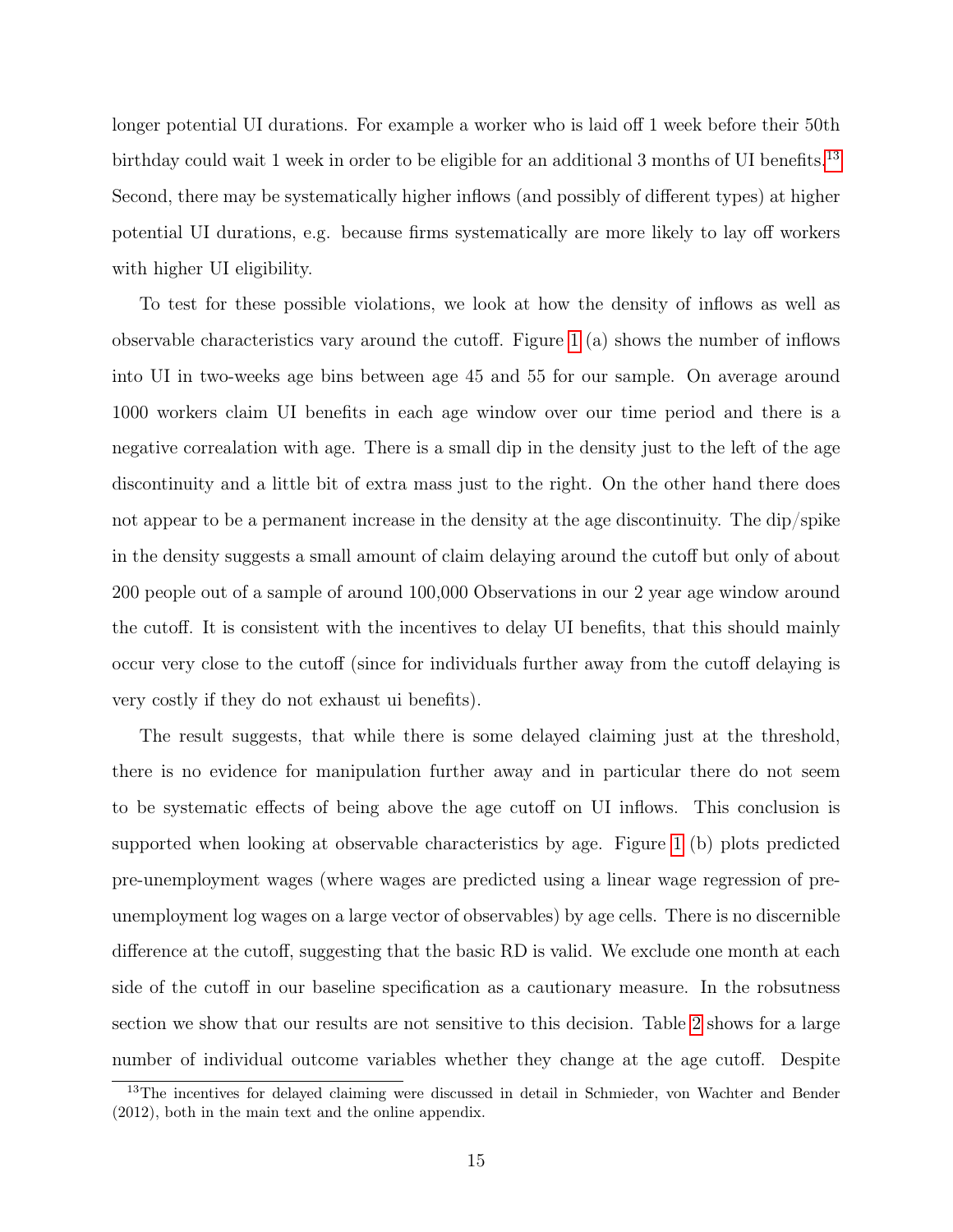a large N and therefore a precise estimation, we find for all predetermined variables no significant differences in our baseline specification. After our main analysis we provide a large number of robustness checks to explore the importance of these assumptions further.

#### 5 Results

#### 5.1 The disincentive effect of UI

We begin by documenting the effect of an increase in potential UI eligibility on the duration of UI benefit receipt and nonemployment. Figure 2 a) shows the average UI benefit duration by age of claiming UI. There is a slight increase in UI durations by age and a clear discontinuous jump at the age 50 threshold, when UI eligibility increases from 12 to 15 months. At the discontinuity average duration of UI benefit receipt increases from around 6.6 to 7.6 months. This is confirmed in the RD regression in Table [3,](#page-30-1) Column (1) that shows an estimate of 0.95 months increase in UI duration at the threshold or about 0.32 months for each additional month of UI benefits. This increase is partly mechanical - due to the increased coverage and partly due to behavioral responses - since unemployed individuals exit unemployment slower. Figure 2 b) shows how nonemployment duration varies at the age threshold, a purely behavioral response. Since our data only covers observations until the end of 2011, we topcode all nonemployment duration spells at 18 months.<sup>[14](#page-18-0)</sup> Nonepmployment also shows a clear increase at the threshold of around 0.2 months, which is confirmed in Table [3,](#page-30-1) Column (2). Column (3) shows that the probability of finding a job within 18 months after the start of the UI spell is also reduced by about 1.3 percent. Overall the increase in potential UI durations at the age 50 threshold has a clear statistically significant effect on unemployment durations. The magnitude of the coefficient estimate for UI benefit duration is very similar to the results that [Schmieder et al.](#page-27-2) [\(2012a\)](#page-27-2) found for the earlier age cutoffs in the 1980s to early 2000s. The point estimates for unemployment duration are not quite comparable due

<span id="page-18-0"></span><sup>&</sup>lt;sup>14</sup>Based on our work on other age cutoffs, topcoding at such a relatively low value will underestimate the effect on nonemployment durations, which is why we also show results on the probability of finding a job within 18 months. Furthermore we report below how the hazard and survivor functions change at the age cutoff, which are both unaffected by the censoring.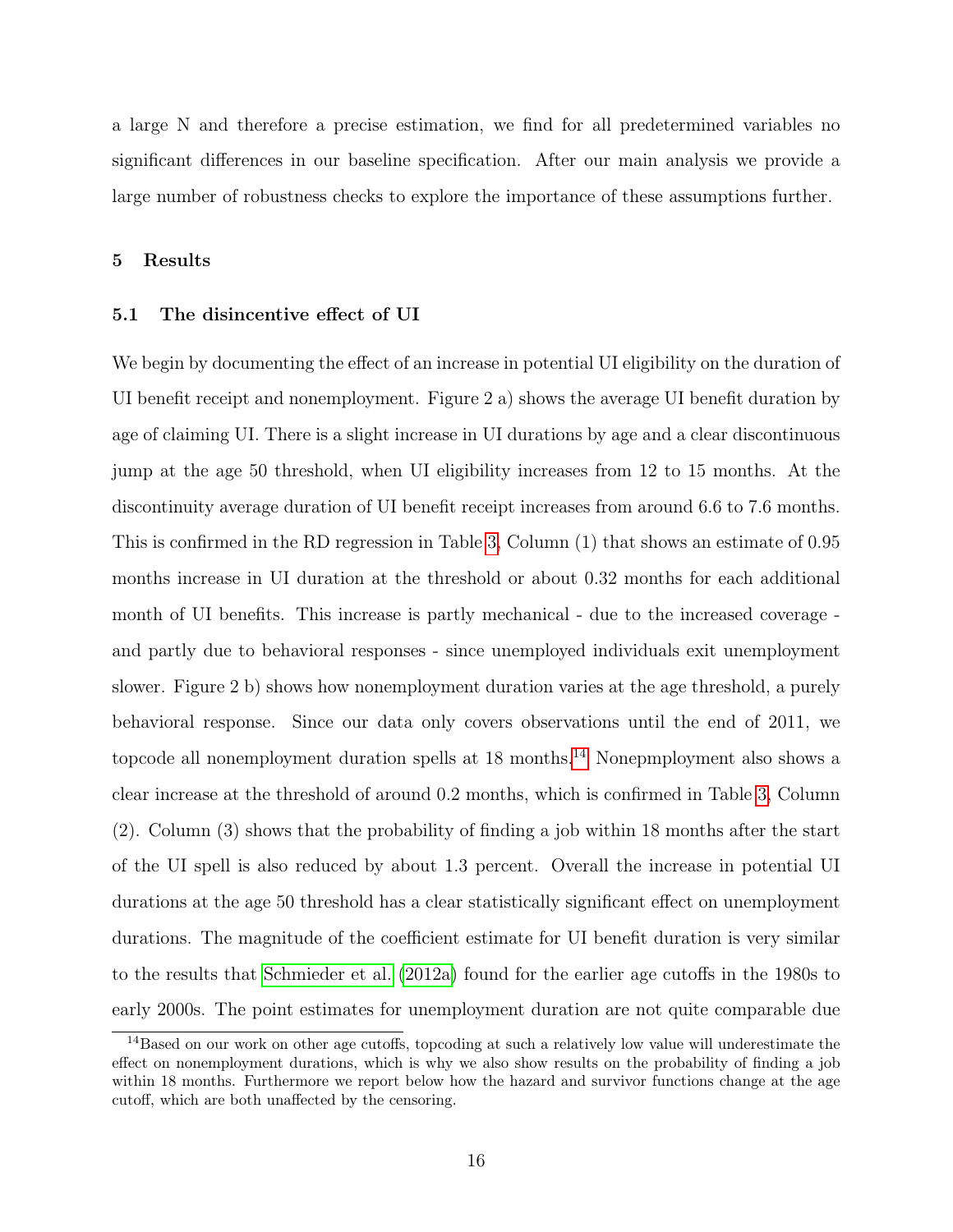to the shorter top-coding but in a similar ballpark.

Figure 3 a) shows how the hazard function of leaving unemployment changes at the age threshold. The figure is based on estimating equation [\(5\)](#page-16-0) pointwise with an indicator for exiting in a given period  $t$  conditional on still being unemployed at period  $t$ . The figure shows that there is a clear spike in the hazard rate in the month when UI benefits expire. The difference is large and clearly significant in the months of benefit expiration (that is in the first month after benefits are cut), as well as in some of the month before or after the exhaustion point. The hazard rate for individuals with 12 months of eligibility is also somewhat larger in the months leading up to month 12, but except for month 11 not statistically significantly different.<sup>[15](#page-19-0)</sup> Figure 3 b) graphs the corresponding survivor function. As suggested by the hazard rate, the survivor functions start to diverge 1 month before benefit exhaustion for the 12 month group and remain different for the remaining period (though they converge again after month 15). The fact that the survivor functions are different even before month 12 highlights the importance of rescaling the number of caseworker interactions by the actual time spent on UI benefits. Note that we see essentially no difference in the survivor functions early on in the UI spell, which is why we also report results on caseworkers' interactions within the first 4 months of entering UI in the next subsection.

The results show that the UI extensions are important in practice: individuals above the threshold benefit significantly from the expanded UI duration and they remain unemployed longer. This suggests that if caseworkers take UI eligibility into account through any of the dimensions discussed in section 2, then we should observe differences in caseworker actions around the age threshold.

#### 5.2 The effect of UI eligibility on caseworker interactions

Next we turn to our main results on how caseworker actions change at the age discontinuity.

<span id="page-19-0"></span>Table [4](#page-31-0) presents estimates on how caseworkers adjust job-search assistance due to an

<sup>&</sup>lt;sup>15</sup>Analysis of the earlier age cutoffs in [Schmieder et al.](#page-27-2) [\(2012a\)](#page-27-2) suggest that the fact that the difference in hazard rates is not statistically significant until month 11 is likely due to the small sample size here and that hazard rates are indeed higher for the shorter eligibility group for most of the UI spell.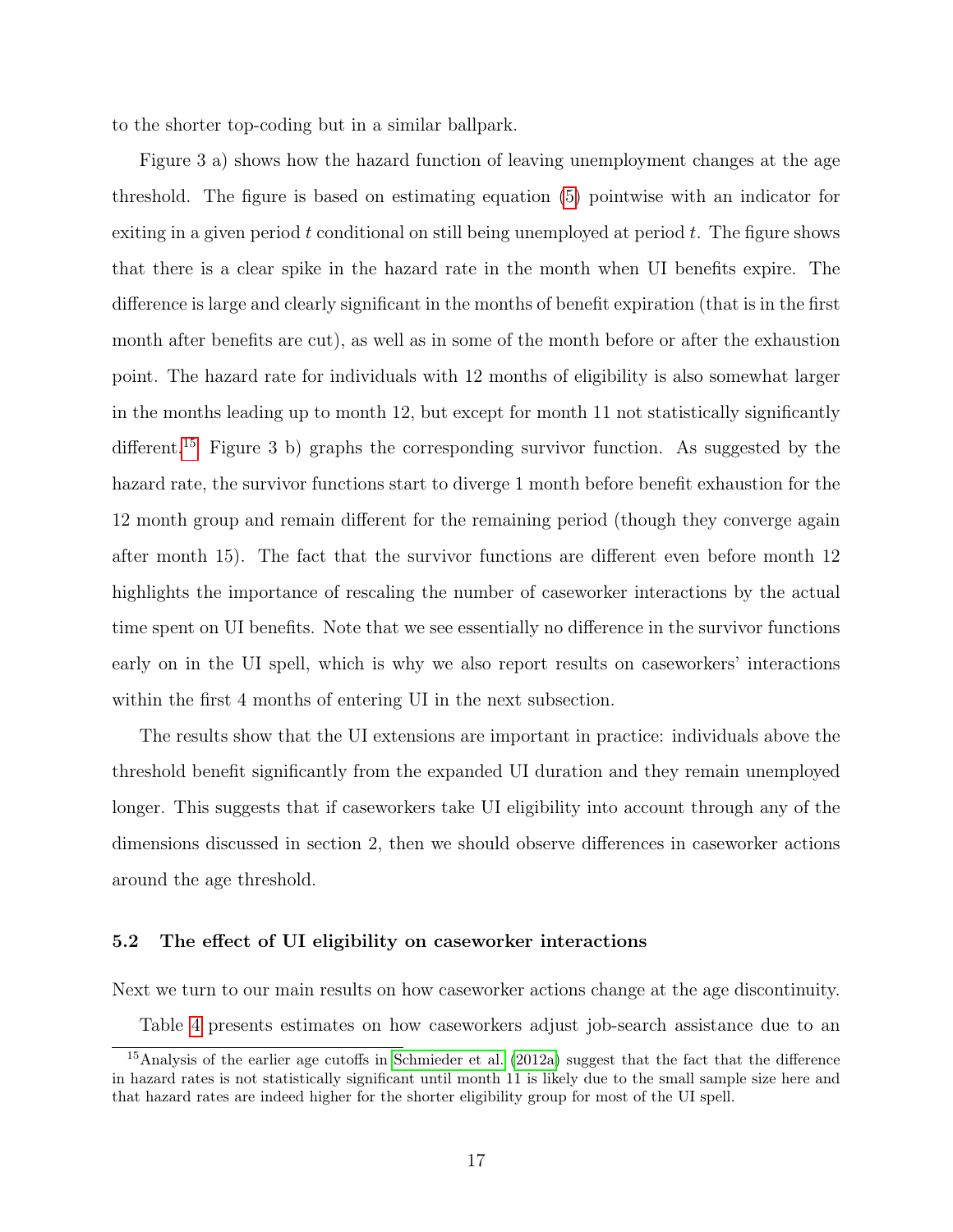increase in potential UI duration measured in number of invitations, number of signed contracts and number of job referrals. In the first row, the total number of assistance received during the first 12 months since UI entry for each of these caseworker measures are used as outcome variables. RD estimates show a significant increase of between 3% and 5% in the total number of caseworker contacts. However, this does not account for the fact that worker with longer potential UI receipt are more likely to be unemployed towards the end of the 12 month period and thus mechanically have more contact with caseworkers. We therefore construct as outcome variables the number of case worker contacts a worker receives per months of UI receipt, by dividing the number of contacts by the actual time spent on UI benefits. Row two and three show RD estimates for the constructed intensity measures within the first twelve and first four months of UI receipt. In all cases the point estimates of the intensity specification are close to zero and -with some exception for number of contractsinsignificant on any common significance level. Furthermore, the coefficients are precisely estimated ruling out sizable responses of caseworkers to an increase in potential UI duration. The corresponding RD-plots in Figures [4](#page-38-0) a)-c) -while exhibiting a continuous decline of caseworker's support with age- show no jump at the relevant age cutoff, underscoring that caseworker do not respond their assistance with regard to potential UI duration. This finding is robust with respect to several robustness checks performed in the next section.

As an indirect way of whether caseworkers may interact differently with the unemployed who are older than age 50 we can explore the assignment into different labor market profiles that occurs at the beginning of an UI spell. We begin by collapsing the different labor market profiles to a single index corresponding to the ordering of the profile (the profile that corresponds to workers with the highest expected job finding probability receives a value of 1 and the profile with the lowest a value of 4). Figure [4](#page-38-0) d) shows how the profile assignment varies by age and that older workers are systematically assigned to profiles that correspond to lower expected job finding probabilities. Furthermore there is a small jump around age 50, where the average profile index increases from around 2.2 to 2.3. It is noteworthy that profile assignment may occur before or after an individual actually claims UI benefits (it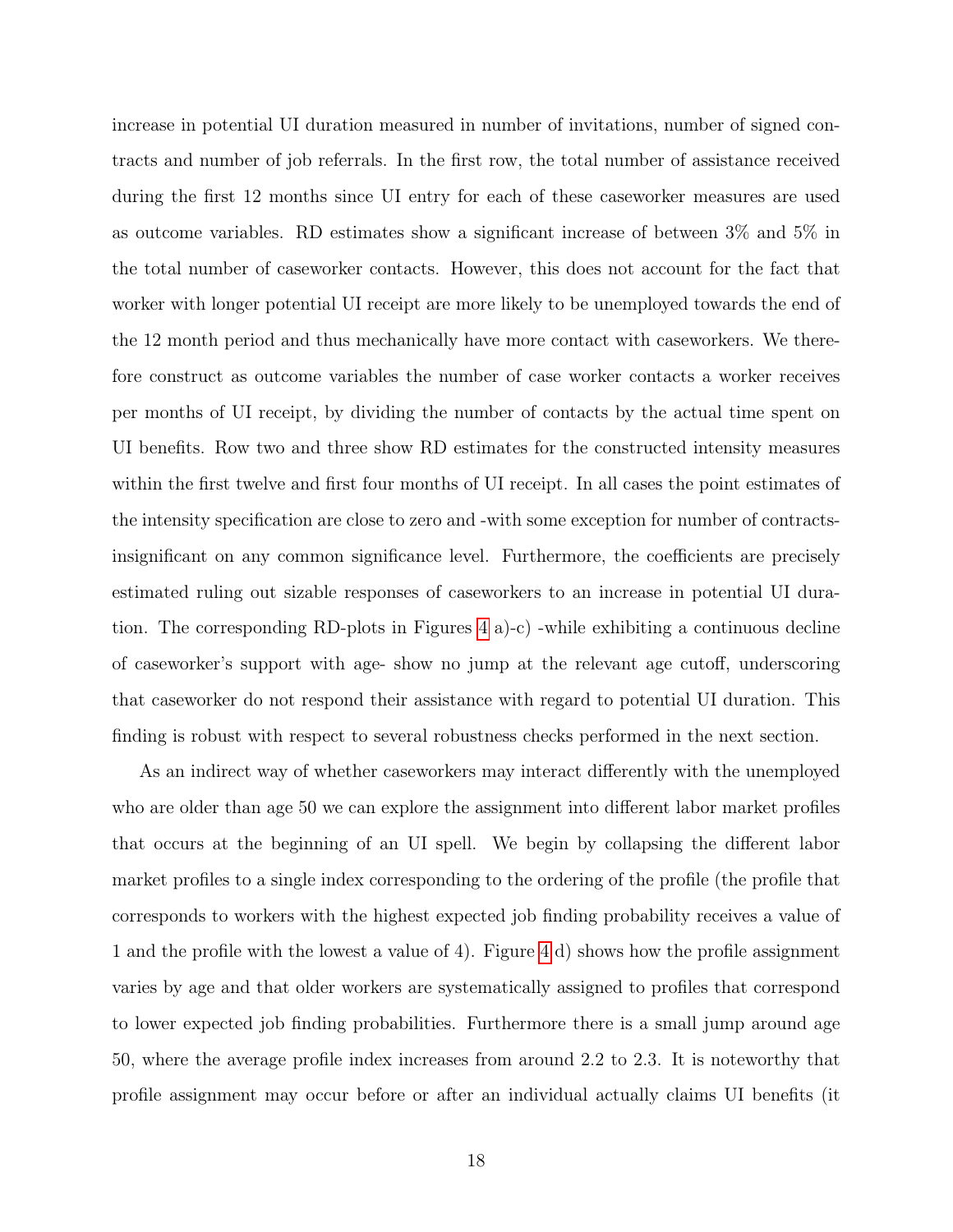can happen when the worker first registers for job search for example which may be several months prior to the start of UI). This is also supported by Table [5](#page-32-0) which shows the probability of assignment to the individual profiles. As Figure [4](#page-38-0) d) shows, the profile index does not jump exactly at age 50, but rather shows a rapid increase from a few months before to a few months after the age 50 cut-off. This suggests, that it may not actually be related to an increase in UI benefits but rather a form of age discrimination where age 50 is a salient number and caseworkers may believe it harder for workers above that age cutoff to find jobs. Of course this could also reflect age discrimination by potential employers who may be biased against hiring workers older than age 50. Furthermore, it is important to note that even in the presence of age discrimination, the validity of the RD design should not be affected, which is only based on the age at claiming UI benefits. Since we are comparing workers who claim benefits shortly before or after their 50th birthday, both groups will be age 50 for most of their UI spell and in particular when they get closer to the exhaustion point of UI benefits, thus even if employers discriminate against workers older than age 50 it would not have a differential effect on the treatment and control group in this design.[16](#page-21-0) The differences in profiles could however affect the actions of the caseworker throughout the spell if the initial assessment affects the integration strategy of the caseworkers. Given that we do not observe any significant differences this seems unlikely however.

#### 5.3 The effect of UI eligibility on active labor market program participation

Next we turn to assignments to active labor market programs. Figure [5](#page-39-0) shows for a variety of measures of active labor market programs, how the average time of program participation (per month of being on UI) varies by the age of claiming UI benefits. The figure shows that there are no discontinuities at the age cutoffs in any of the measures. For example an unemployed person spends around 1.4 days per month of UI receipt in a training program, but this does not vary at the age cutoff. This is also confirmed in Table [6](#page-33-0) which shows no economically or statistically significant differences at the age cutoff. Thus it does not

<span id="page-21-0"></span><sup>&</sup>lt;sup>16</sup>Consistent with this, in section 5.5 we provide a placebo test, where we find no increase in nonemployment duration at age 50 in a time period where there was no UI discontinuity at that age threshold.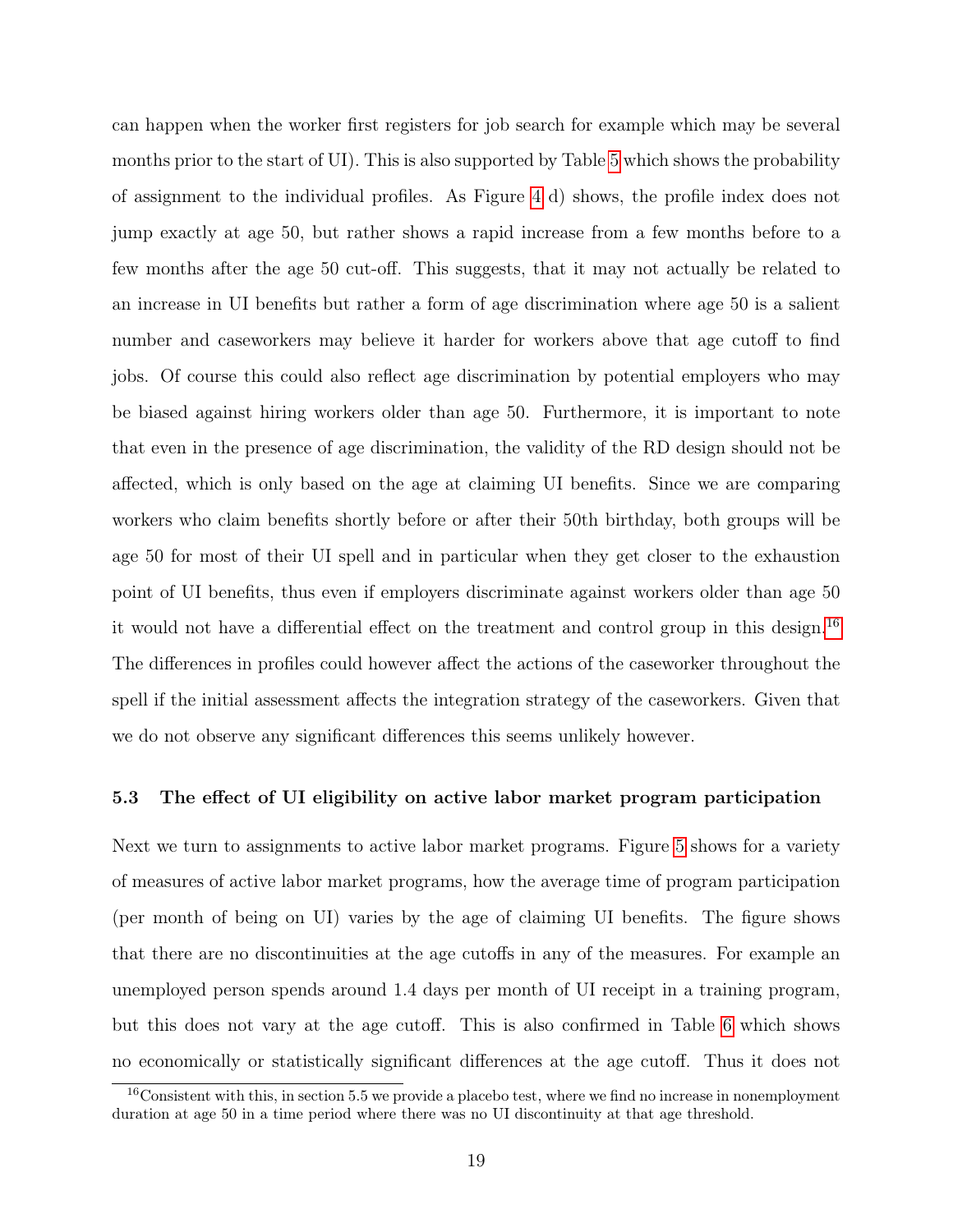appear that caseworkers compensate for the differences in UI eligibility by targetting ALMP resources differently to workers with different UI eligibility.

#### 5.4 Dynamic effects of UI extensions on caseworker interactions

Up to now, we have looked at crossectional estimates. To examine caseworkers' response over the spell of UI benefit receipt, we perform dynamic estimates based on equation [\(5\)](#page-16-0) for our three main caseworker variables. Figure [6](#page-40-0) a)-c) shows how caseworker contacts in the form of vacancy referrals, invitations to the UI agency and integration contracts change throughout the unemployment spell as well as at the age discontinuity. Most integration contracts (a) are signed right at the beginning of the UI spell, with some occurring prior to that (presumably at the time when individuals register for job search) or shortly afterwards. There are new intergration contracts (or likely rather updates to the existing contracts) later during the UI spell at a frequency of about 1 every 4 months. Turning to invitations of the unemployed to the UI agency, we see that close to 40 percent of the unemployed receive an invitation just prior to starting on UI benefits and an additional 50 percent during the first month of UI benefits. Afterwards invitations continue at a pace of about one in every three months. A very similar patter can be observed for vacancy referrals with a spike early on in the UI spell and then about one referral every three months. Regarding the differences at the age discontinuity, we observe only small and mostly insignificant differences between the 12 and 15 months of eligibility duration for all months of UI receipt. The small differences present do not seem to increase or decrease over the spell of UI receipt. Importantly, caseworker seem not to increase or decrease their assistance when approaching the exhaustion point. Thus, caseworker behavior can not contribute to explaining higher reemployment hazard around UI exhaustion (the so called "spike at the exhaustion point") which is visible in Figure [3.](#page-37-0)

Figure [6](#page-40-0) d) shows the number of days spent in education or vocational training programs. Here we see a significant increase during early part of the UI spell, with a maximum around 4 months after the start of receiving UI benefits. Interestingly there is a gap in time spent in education programs in the 4 months prior to the exhaustion point with individuals with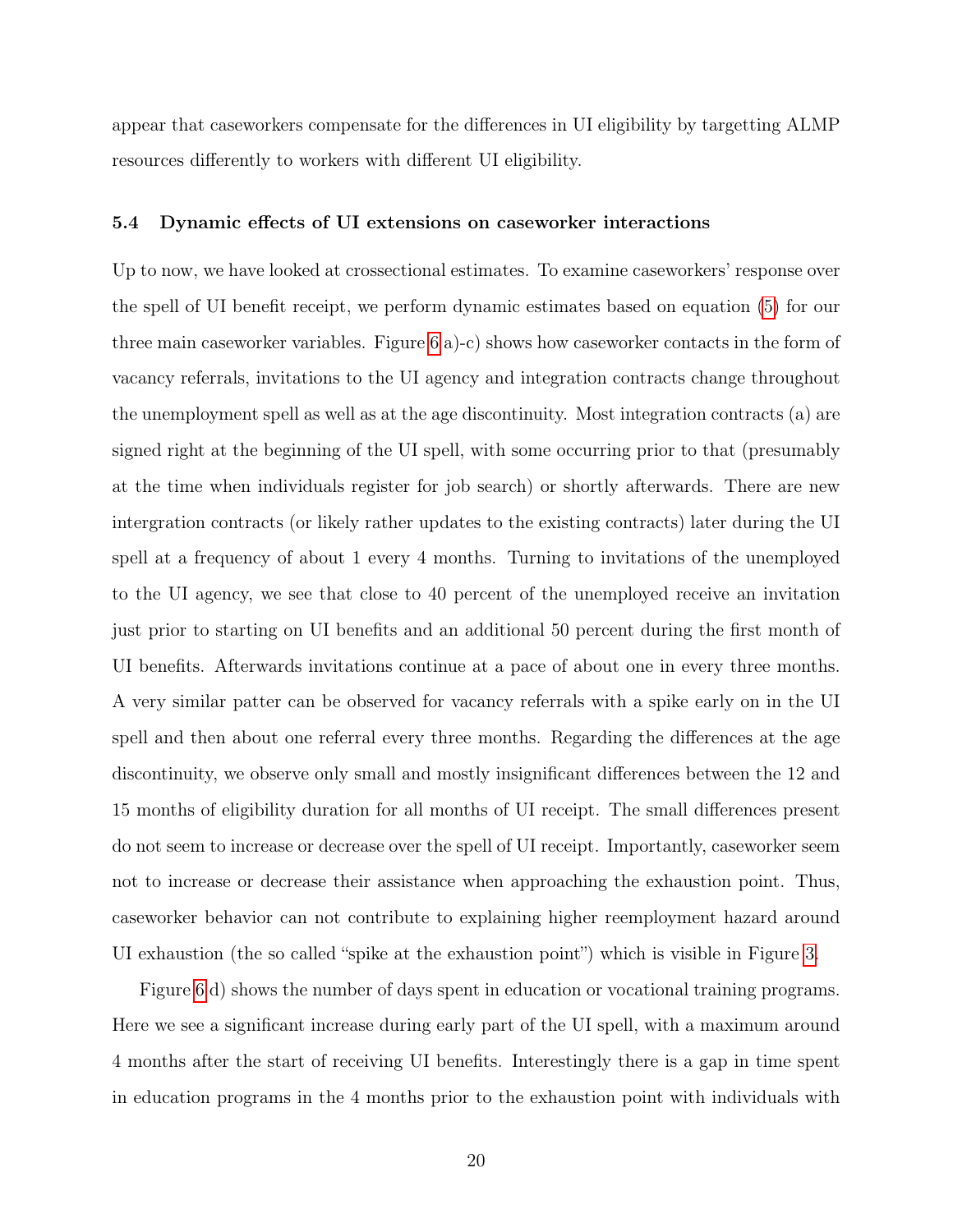12 months of potential UI benefits being more likely to participate in such a program. Participation in a training program effectively allows for an extension of UI benefits, since an individual continues to receive UI benefits while in a program (even if regular benefits are already exhausted) and if benefits are not yet exhausted, each day in a training program only uses up half a day of UI eligibility. Furthermore if an individual finishes a training program he can always receive UI benefits for the remainder of the calendar month. This may create an incentive for the unemployed to participate in training programs close to the UI exhaustion point or for the caseworker to allocate slots in training programs to workers who otherwise might lose UI benefit soon. While we cannot disentangle whether this is due to the caseworker shifting resources or due to the unemployed seeking out training programs, overall the effect is quite small (as can be seen from the fact that the crossectional effects are close to zero). Furthermore it seems likely that participation in training programs decreases job finding probabilities at least in the short run, since workers are likely not looking for jobs while in the program and have fewer incentives to find a job right away. Thus this would go in the opposite direction of the disincentive effect of UI benefits and in turn this dimension of caseworker action could not account for the observed disincentive effect of UI. Figure [6](#page-40-0) e) shows similarly that there are no differences for participation in private job placement services.

In Figure [6](#page-40-0) f) we show the sanctioning probability throughout the UI spell. Sanctions are most likely right at the beginning, likely due to voluntary quits or failure to register for job search in time. Afterwards they are relatively rare and declining over the UI spell, with around 0.5 days of sanctioned UI benefit days per month and no differences across the two groups. Thus it does not seem that caseworkers attempt to counteract the disincentive effects of UI benefits through increased sanctioning of the workers with higher eligibility.

#### 5.5 Robustness

To check the validity of our estimates, we perform several robustness checks for our main results that are summarized in Table [7.](#page-34-0) To check for potential (functional) misspecification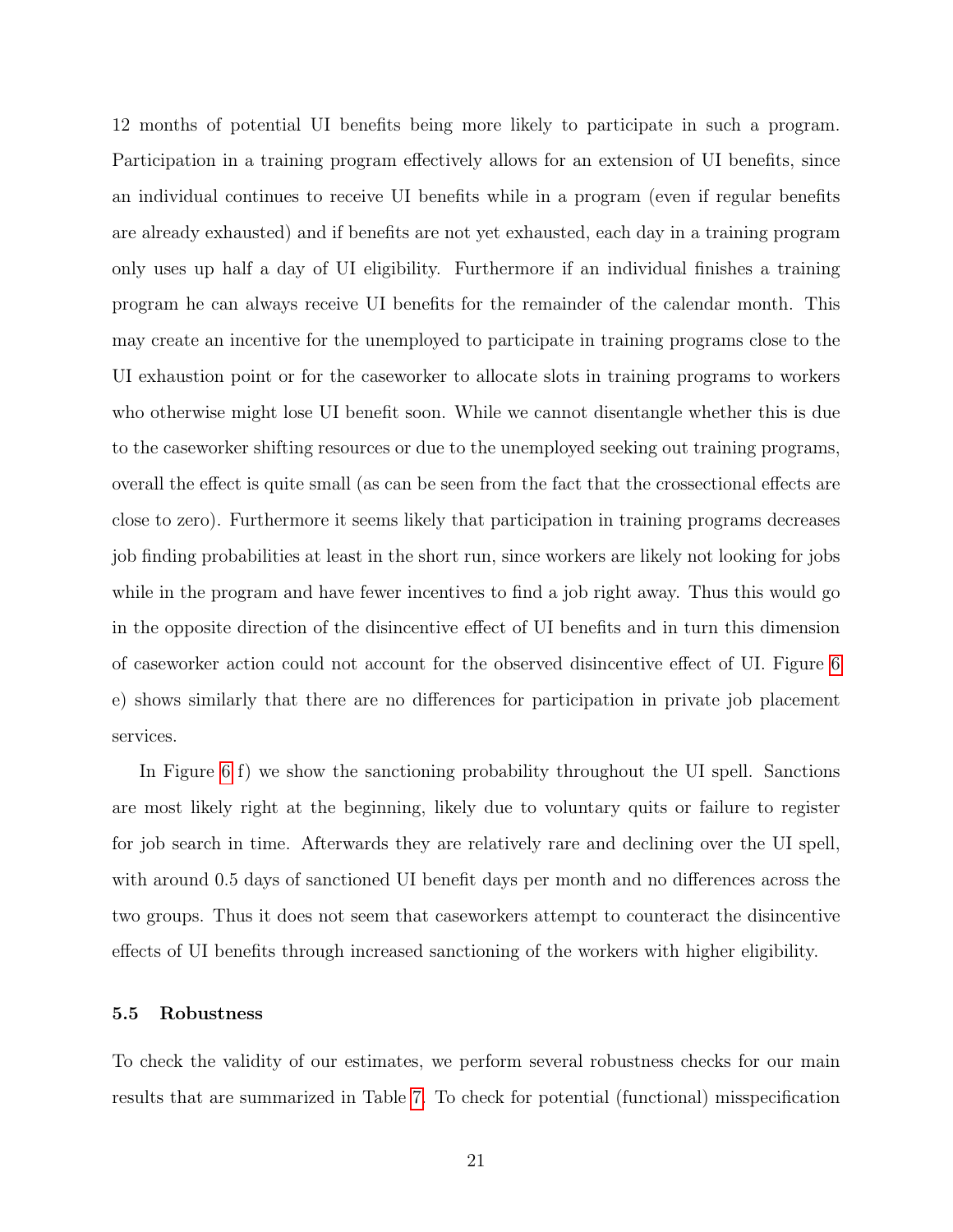in age, we vary the length of bandwidth and include quadratic age polynomials separately on each side of the cutoff. As an additional test for the random assignment assumption, a rich set of control variables is included in a next specification. Controls are the daily pre-unemployment wage, dummies for nationality, gender, children, marital status, east Germany and six educational groups, the duration till take-up, actual experience, occupational-, industry- and establishment tenure as well as seasonal (monthly) controls. Further checks use bias adjusted estimates with robust standard errors as proposed by [Calonico et al.](#page-26-10) [\(2014\)](#page-26-10) and asses the sensitivity of not excluding values within one months at each side of the cutoff.

Finally, a placebo test at the age threshold 50 for the years 2006 and 2007 examines the influence on outcome variables when potential UI duration stays constant on both sides of the threshold.

For all specifications during the period with real treatment, the effect on duration of UI benefits receipt as well as on nonemployment are positve and -except for the smaller sample size in the half binsize specification- significant on the 5% significance level. The point estimates for the placebo specification during the years 2006 and 2007 are in contrast insignificant and close to zero, ruling out signaling effects at the age threshold 50. Overall, the robustness checks confirm the finding of a higher nonemployment duration due to UI extension.

The estimates on caseworker actions are in contrast insignificant and close to zero for all specifications with some exceptions of training programs and the assigned labor market profile at UI entry. For the main caseworker actions (invitation to meetings as well as provided vacancy referrals) the precision of the estimates rules out caseworker reactions of considerable size.

#### 6 Conclusion

Caseworkers play a major role in modern unemployment insurance systems where they are tasked with both supporting and monitoring the recipients of UI benefits. Many countries spend large amounts on caseworkers and provide them with many resources to facilitate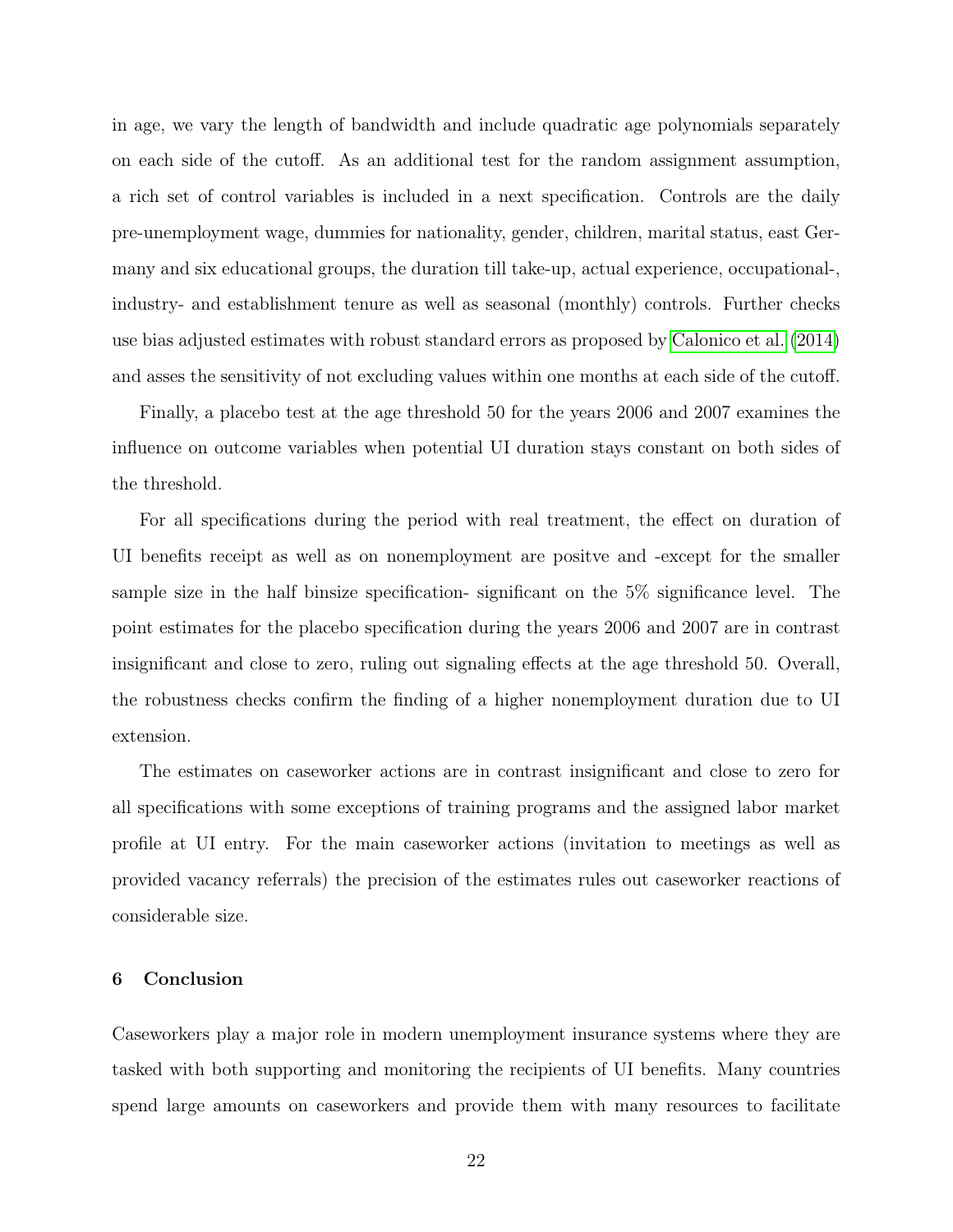faster transitions of the unemployed back into work. Despite this, relatively little is know about the motivations of caseworkers and how they may respond to institutional features such as the structure of UI benefits. This paper investigates one aspect of caseworker actions, namely whether they respond to differences in UI eligibility across the unemployed. Our results suggest that caseworkers do not seem to significantly change their behavior at the age discontinuity determining UI eligibility, which may be a bit surprising given that there are many possible motivations that would lead to caseworkers adjusting their behavior as discussed in Section 2. In particular it does not appear to be the case that caseworkers shift resources to help the disadvantaged unemployed with shorter UI durations, or to counteract the disincentive effects of UI. This holds for a wide variety of measures of caseworker actions and appears quite robust. Our findings are thus consistent with the stylized model of the bureaucratic caseworker laid out in framework section, where caseworkers follow either explicit or implicit guidelines regarding how to interact with the unemployed in a way that is not responsive to the difference in UI generosity or the different search behavior induced by it. Alternatively the findings would also be consistent with a lack of awareness of salience of the differences in UI eligibility.

At least in this context it does not seem that caseworkers are using their resources to minimize unemployment durations or to maximize welfare of the unemployed in a utilitarian sense. It should of course be noted that our zero result could mask heterogeneous responses that cancel each other out, but at least on average it does not appear that there is a systematic response by caseworkers to differences in UI eligibility. A positive implication of this finding from a research perspective is that the typical estimates of the disincentive effects of UI are not confounded by endogenous caseworker actions.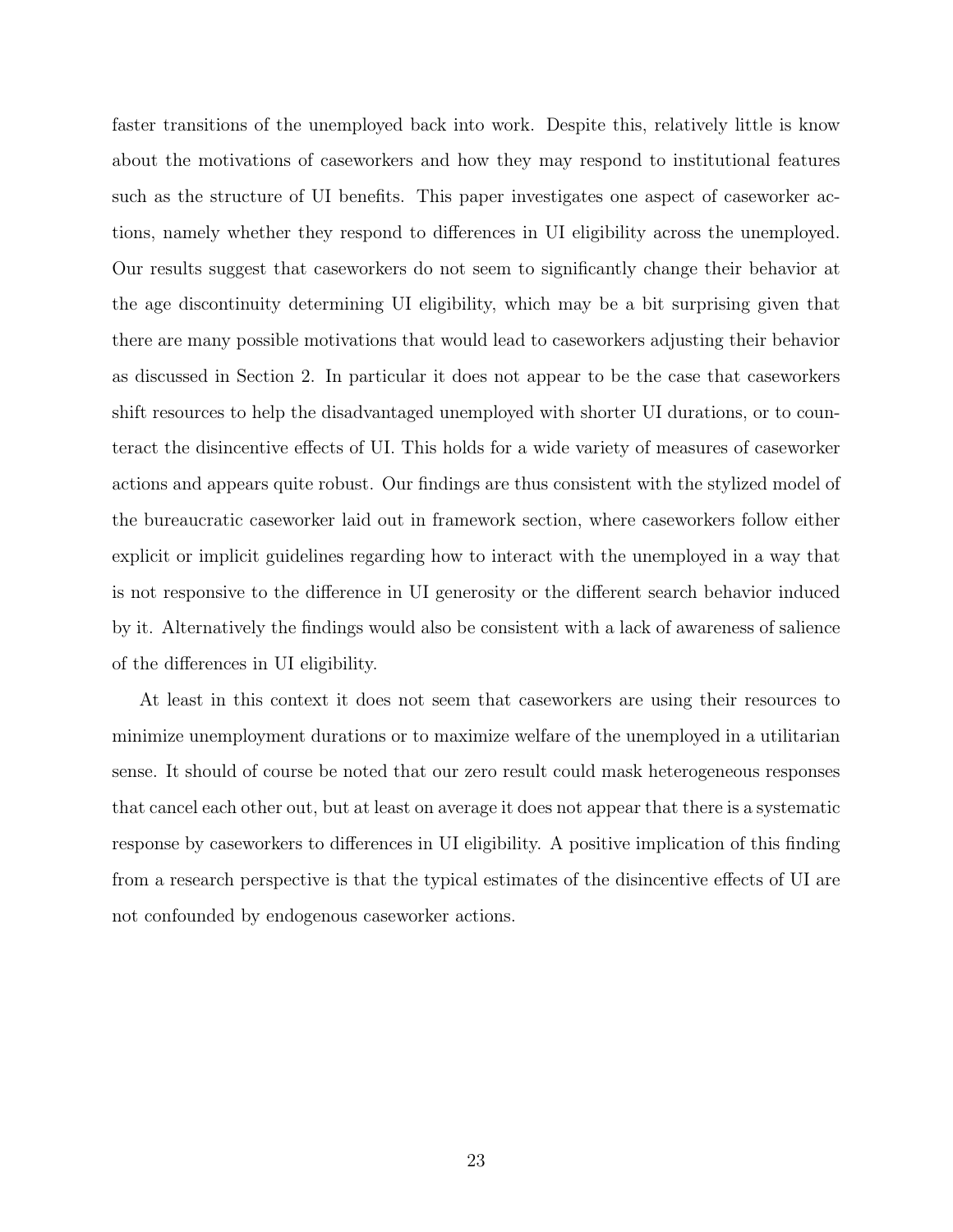#### References

- <span id="page-26-5"></span>Abbring, Jaap H., Gerard J. van den Berg, and Jan C. van Ours, "The Effect of Unemployment Insurance Sanctions on the Transition Rate from Unemployment to Employment," The Economic Journal, 115 (505), (2005), 602–630.
- <span id="page-26-8"></span>Bell, Stephen H and Larry L Orr, "Screening (and creaming?) applicants to job training programs: the AFDC homemaker-home health aide demonstrations," Labour Economics,  $9(2)$ ,  $(2002)$ ,  $279 - 301$ . Evaluation of Active Labour Market Policies.
- <span id="page-26-6"></span>Black, D, J Smith, M Berger, and B Noel, "Is the threat of training more effective than training itself? Evidence from random assignments in the UI system," American Economic Review, 93 (4), (2003), 1313–1327.
- <span id="page-26-7"></span>Boockmann, Bernhard, Christopher Osiander, Michael Stops, and Hans Verbeek, "Effekte von Vermittlerhandeln und Vermittlerstrategien im SGB II und SGB III (Pilotstudie): Abschlussbericht an das IAB durch das Institut für Angewandte Wirtschaftsforschung e. V.(IAW)," Technical Report, IAB-Forschungsbericht (2013).
- <span id="page-26-10"></span>Calonico, Sebastian, Matias D. Cattaneo, and Rocio Titiunik, "Robust Nonparametric Confidence Intervals for Regression-Discontinuity Designs," Econometrica, 82 (6), (2014), 2295– 2326.
- <span id="page-26-1"></span>Card, David, Andrew Johnston, Pauline Leung, Alexandre Mas, and Zhuan Pei, "The Effect of Unemployment Benefits on the Duration of Unemployment Insurance Receipt: New Evidence from a Regression Kink Design in Missouri, 2003-2013," American Economic Review, 105 (5), (2015), 126–30.
- <span id="page-26-2"></span>, David S Lee, Zhuan Pei, and Andrea Weber, "Inference on Causal Effects in a Generalized Regression Kink Design," Econometrica, (forthcoming).
- <span id="page-26-3"></span>, Jochen Kluve, and Andrea Weber, "Active Labour Market Policy Evaluations: A Meta-Analysis," The Economic Journal, 120 (548), (2010), F452–F477.
- <span id="page-26-4"></span> $\ldots$ , and  $\ldots$ , "What works? A meta analysis of recent active labor market program evaluations," Technical Report, National Bureau of Economic Research (2015).
- <span id="page-26-0"></span>, Raj Chetty, and Andrea Weber, "Cash-On-Hand and Competing Models of Intertemporal Behavior: New Evidence from the Labor Market," Quarterly Journal of Economics, 122  $(4)$ ,  $(2007a)$ ,  $1511-1560$ .
- Chetty, Raj, "Moral Hazard versus Liquidity and Optimal Unemployment Insurance," Journal of Political Economy, 116 (2), (2008), 173–234.
- <span id="page-26-9"></span>Eichhorst, Werner and Paul Marx, "Reforming German labour market institutions: A dual path to flexibility," Journal of European Social Policy, 21 (1), (2011), 73–87.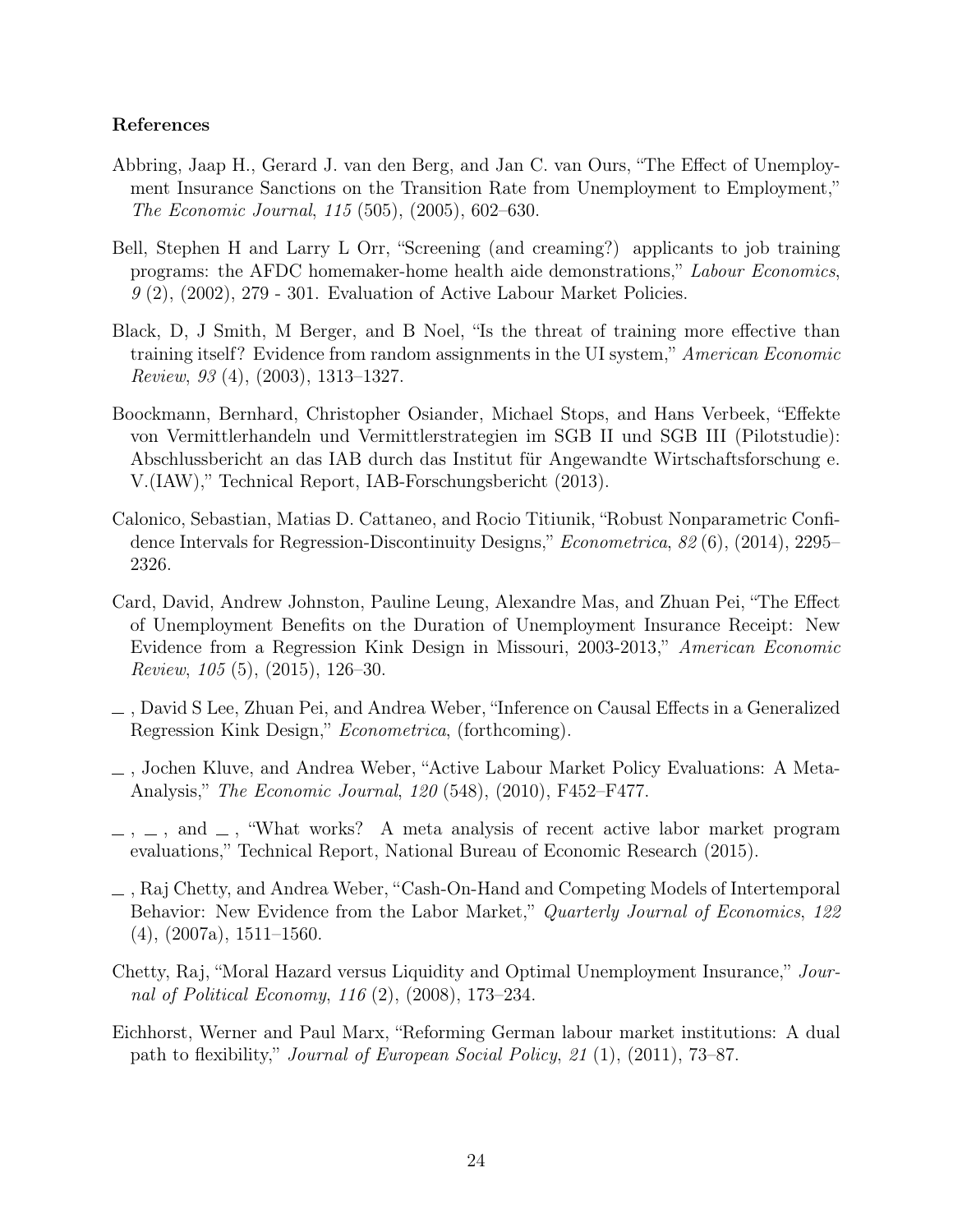- <span id="page-27-5"></span>Giulietti, Corrado, Annette Bergemann, Marco Caliendo, Gerard J van den Berg, and Klaus F Zimmermann, "The threat effect of participation in active labor market programs on job search behavior of migrants in Germany," International journal of manpower, 32  $(7), (2011), 777-795.$
- <span id="page-27-8"></span>Heckman, James, Carolyn Heinrich, and Jeffrey Smith, "Assessing the Performance of Performance Standards in Public Bureaucracies," The American Economic Review, 87 (2), (1997), pp. 389-395.
- <span id="page-27-12"></span>Hofmann, Barbara, "Short-and Long-term Ex-Post Effects of Unemployment Insurance Sanctions: Evidence from West Germany," Jahrbücher für Nationalökonomie und Statistik, (2012), 31–60.
- <span id="page-27-13"></span>and Markus Köhler, "New register data from the German public employment service on counseling and monitoring the unemployed," Schmollers Jahrbuch,  $134$  (09), (2014), 129-140.
- <span id="page-27-10"></span>Johnston, Andrew and Alexandre Mas, "Potential Unemployment Insurance Duration and Labor Supply: The Individual and Market-Level Response to a Benefit Cut," Technical Report, working paper (2015).
- <span id="page-27-1"></span>Lalive, Rafael, "How do extended benefits affect unemployment duration? A regression discontinuity approach," Journal of Econometrics,  $142$  (2), (2008), 785–806.
- <span id="page-27-4"></span>, Jan C van Ours, and Josef Zweimüller, "The effect of benefit sanctions on the duration of unemployment," Journal of the European Economic Association, 3 (6), (2005), 1386–1417.
- <span id="page-27-0"></span>, Jan van Ours, and Josef Zweimüller, "How Changes in Financial Incentives Affect the Duration of Unemployment," Review of Economic Studies, 73 (4), (2006), 1009–1038.
- <span id="page-27-3"></span>Landais, Camille, "Assessing the welfare effects of unemployment benefits using the regression kink design," American Economic Journal: Economic Policy, (forthcoming).
- <span id="page-27-7"></span>Meyer, Bruce D., "Unemployment Duration and Unemployment Spells," Econometrica, 58 (1990), 757–82.
- <span id="page-27-6"></span>Moffitt, Robert, "Unemployment Insurance and the Distribution of Unemployment Spells," Journal of Econometrics, 28 (1), (1985), 85–101.
- <span id="page-27-11"></span>Schmieder, Johannes F and Till von Wachter, "Effects of Unemployment Insurance: New Evidence and Interpretation," Technical Report (2015).
- <span id="page-27-2"></span>Schmieder, Johannes F., Till von Wachter, and Stefan Bender, "The Effects of Extended Unemployment Insurance over the Business Cycle: Evidence from Regression Discontinuity Estimates over 20 years," The Quarterly Journal of Economics, 127 (2), (2012a), 701–752.
- <span id="page-27-9"></span>Schmieder, Johannes F, Till von Wachter, and Stefan Bender, "The Long-Term Effects of UI Extensions on Employment," The American Economic Review, 102 (3), (2012b), 514–519.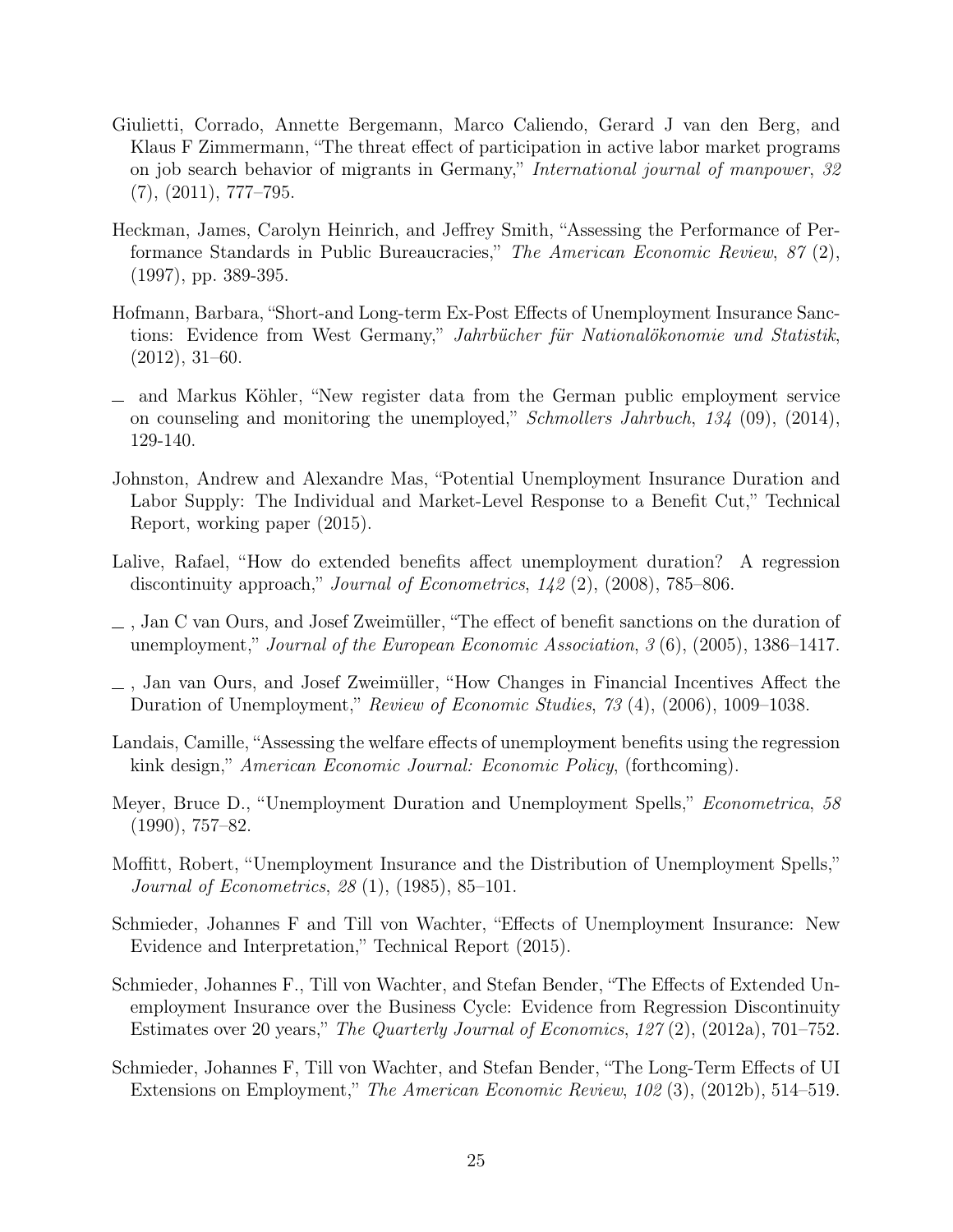- <span id="page-28-0"></span> $\ldots$ ,  $\ldots$ , and  $\ldots$ , "The Effect of Unemployment Benefits and Nonemployment Durations on Wages," The American Economic Review, (forthcoming).
- <span id="page-28-3"></span>Schütz, Holger, Peter Kupka, Susanne Koch, and Bruno Kaltenborn, "Eingliederungsvereinbarungen in der Praxis: Reformziele noch nicht erreicht," IAB-Kurzbericht, 18 (2011), 2011.
- Student, "The Lanarkshire milk experiment," Biometrika, (1931), 398–406.
- <span id="page-28-2"></span>Svarer, Michael, "The effect of sanctions on the job finding rate: evidence from Denmark," (2007).
- <span id="page-28-1"></span>van den Berg, Gerard J., Bas van der Klaauw, and Jan C. van Ours, "Punitive Sanctions and the Transition Rate from Welfare to Work," Journal of Labor Economics, 22 (1), (2004), pp. 211-241.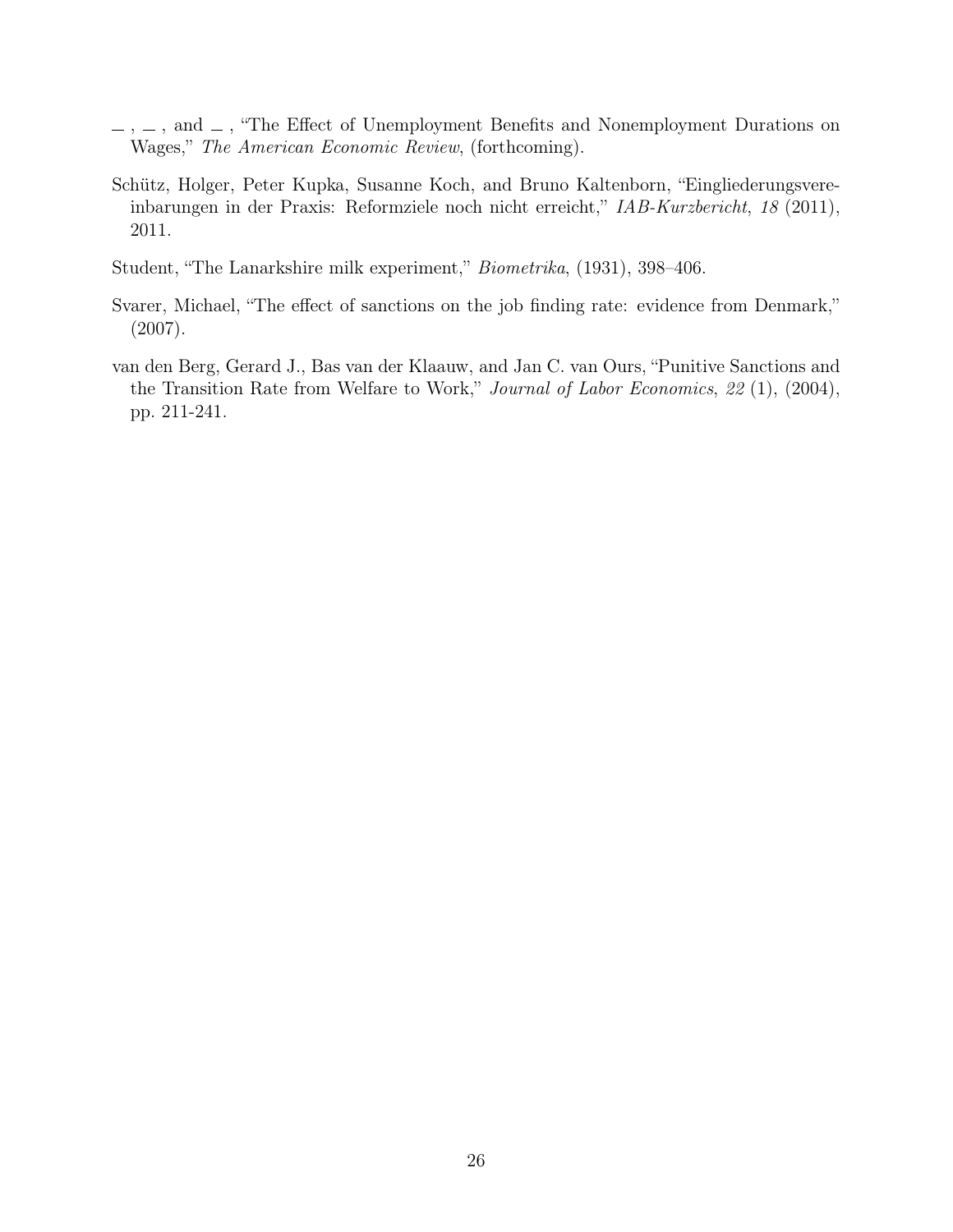|                                                                                                              | (1)<br>Full    | (2)<br>Eligigible | (3)<br>Age $48/49$ | (4)<br>Age $50/51$ |
|--------------------------------------------------------------------------------------------------------------|----------------|-------------------|--------------------|--------------------|
|                                                                                                              | $Sample*$      | for Max $UI^{**}$ | and Eligible       | and Eligible       |
| <b>Individual Characteristics</b>                                                                            |                |                   |                    |                    |
| Female                                                                                                       | 0.48           | 0.48              | 0.47               | 0.47               |
|                                                                                                              | [0.50]         | [0.50]            | [0.50]             | 0.50               |
| Non-German                                                                                                   | 0.091          | 0.076             | 0.077              | 0.074              |
|                                                                                                              | [0.29]         | [0.26]            | [0.27]             | [0.26]             |
| West Germany                                                                                                 | 0.82<br>[0.38] | 0.82<br> 0.38     | 0.82<br>[0.39]     | 0.82<br> 0.38      |
| Age                                                                                                          | 49.9           | 50.0              | 49.0               | 51.0               |
|                                                                                                              | [1.15]         | [1.15]            | [0.57]             | [0.58]             |
| Education years                                                                                              | 11.1           | 11.2              | 11.2               | 11.2               |
|                                                                                                              | [2.57]         | 2.62              | 2.64               | 2.60               |
| <b>Unemployment and UI Duration</b>                                                                          |                |                   |                    |                    |
| Nonemployment Duration in months (cap 36 Months)                                                             | 19.3           | 18.4              | 17.7               | 19.2               |
|                                                                                                              | [15.1]         | $[15.0]$          | $[14.9]$           | [15.0]             |
| Nonemployment duration capped at 18 months                                                                   | 11.5           | 11.2              | 10.8               | 11.5               |
|                                                                                                              | [6.95]         | [6.96]            | [6.96]             | [6.94]             |
| Duration of ALG receipt (net)                                                                                | 7.00           | 7.09              | 6.45               | 7.77               |
|                                                                                                              | [5.35]         | 5.48              | [4.96]             | [5.89]             |
| Pre- and Post UI Characteristics                                                                             |                |                   |                    |                    |
| Next Wage after UE                                                                                           | 52.5           | 54.7              | 55.0               | 54.4               |
|                                                                                                              | [31.1]         | [31.8]            | [32.2]             | 31.4               |
| Last Wage prior to UE                                                                                        | 64.4           | 68.7              | 68.8               | 68.6               |
|                                                                                                              | [39.0]         | 38.8              | [38.9]             | [38.6]             |
| Maximum UI Duration (imputed)                                                                                | 12.6           | 13.5              | 12.0               | 15                 |
|                                                                                                              | [2.97]         | [1.50]            | [0.083]            | [0]                |
| Probability of leaving unemp. within first 18 months                                                         | 0.54           | 0.57              | 0.59               | 0.54               |
|                                                                                                              | [0.50]         | 0.50              | 0.49               | 0.50               |
| Invitations and Referrals                                                                                    |                |                   |                    |                    |
| Number of Invitations per Month of UI receipt                                                                | 0.32           | 0.33              | 0.33               | 0.33               |
| Number of Contracts per Month of UI receipt                                                                  | 0.22           | 0.24              | 0.24               | 0.24               |
| Number of Referrals per Month of UI receipt                                                                  | 0.23           | 0.25              | 0.26               | 0.25               |
| <b>Profile Assignment</b>                                                                                    |                |                   |                    |                    |
| Market profile at beginning of UI spell                                                                      | 0.14           | 0.16              | 0.18               | 0.14               |
| Activation profile at beginning of UI spell                                                                  | 0.095          | 0.011             | 0.12               | 0.098              |
| Support profile at beginning of UI spell                                                                     | 0.22           | 0.24              | 0.21               | 0.27               |
| Development profile at beginning of UI spell                                                                 | 0.026          | 0.023             | 0.019              | 0.026              |
| <b>Measures</b>                                                                                              |                |                   |                    |                    |
| Number of days in measures when recieving UI                                                                 | 19.8           | 21.3              | 20.9               | 21.7               |
| Number of days in flexible labor market programms when on UI                                                 | 1.03           | 0.95              | 0.88               | 1.02               |
| Number of days training programms when on UI                                                                 | 13.7           | 15.1              | 15.6               | 14.6               |
| Number of days in placement services when on UI                                                              | 4.55           | 4.76              | 4.01               | 5.55               |
| Number of days receiving wage subsidy when on UI<br>Number of days in public employment programms when on UI | 0.024<br>0.51  | 0.0048<br>0.42    | 0.0077<br>0.38     | 0.0018<br>0.46     |
| At least one day selfemployed when receiving UI                                                              | 0.0095         | 0.0097            | 0.0096             | 0.0098             |
| Sanctioned at the beginning of UI entry                                                                      | 0.20           | 0.21              | 0.21               | 0.21               |
|                                                                                                              | 0.40           | 0.41              | 0.41               | 0.41               |
| Number of observations                                                                                       | 138288         | 102809            | 52710              | 50099              |
|                                                                                                              |                |                   |                    |                    |

#### <span id="page-29-0"></span>Table 1: Summary Statistics of UI Spells Age 48-51 from April 2008 - June 2010

Notes: This Table summarizes the IEB-caseworker data for UI entries between 04/2008-06/2010. \*Individuals between age 48 and 51. \*\*Individuals between age 48 and 51 who are eligible for UI benefits for at least 12 Month, have worked at least 3 years during the last 5 years and took up UI benefits within 3 months after job-loss. Note the formatting of the standard deviations and the omission of the SD for binary variables.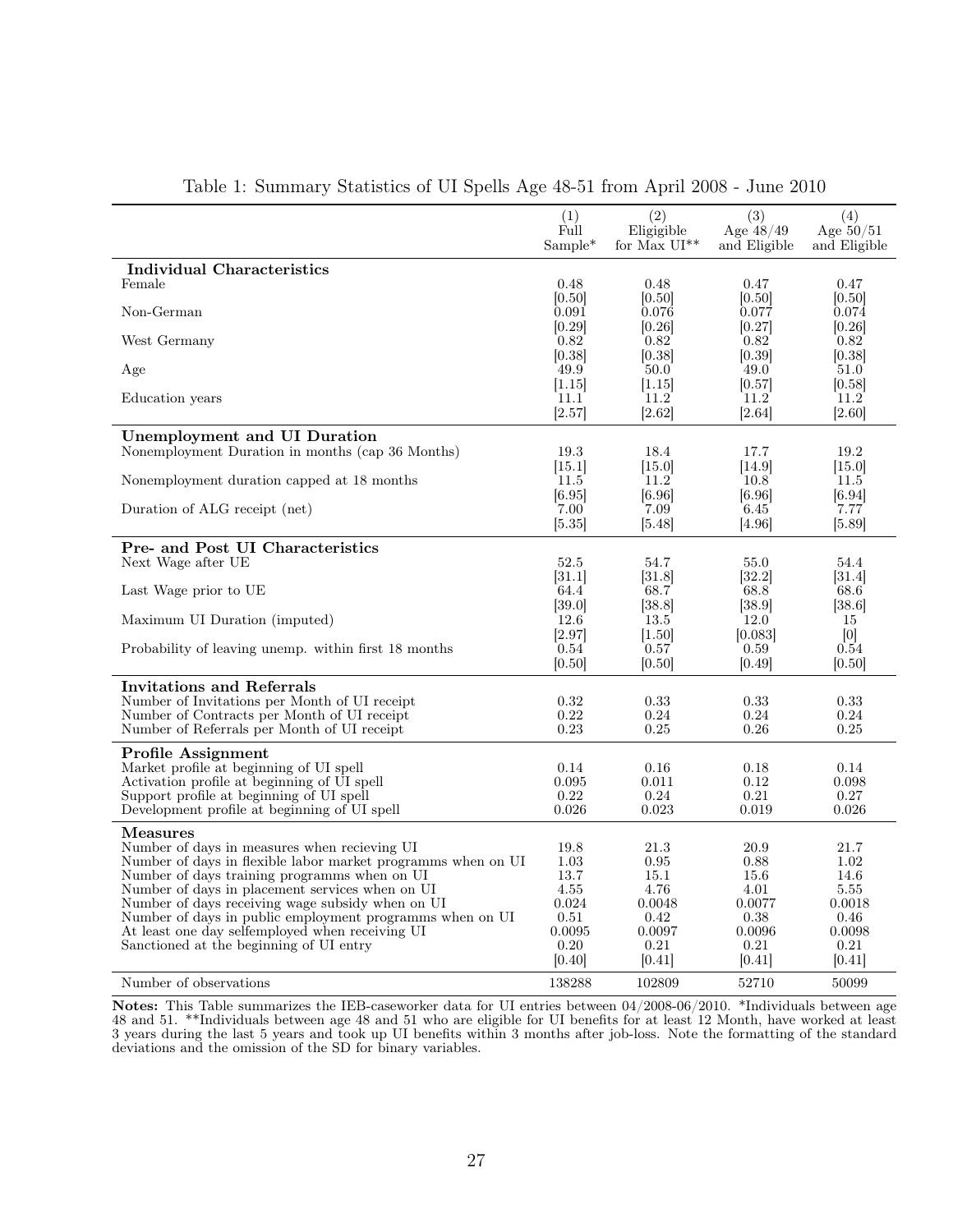|                         | Years of<br>Education | Female                | Foreign<br>Citizen    | Tenure<br>Last Job | Exp.<br>Last Job      | Pre<br>Wage           |
|-------------------------|-----------------------|-----------------------|-----------------------|--------------------|-----------------------|-----------------------|
| D(Age above Cutoff)     | 0.0023<br>[0.034]     | $-0.0050$<br>[0.0066] | $-0.0045$<br>[0.0035] | 0.040<br>[0.096]   | 0.17<br>[0.12]        | 0.61<br>[0.55]        |
| Effect relative to mean | 0.00021               | $-0.011$              | $-0.060$              | 0.0064             | 0.0099                | 0.0088                |
| <b>O</b> bservations    | 98405                 | 98405                 | 98405                 | 98405              | 98405                 | 90523                 |
| Mean of Dep. Var.       | 11.2                  | 0.47                  | 0.076                 | 6.29               | 16.8                  | 68.6                  |
|                         | Time til<br>Claim     | Occ Ten.<br>Last Job  | Ind Ten.<br>Last Job  | West<br>Germany    | Children<br>(Dummy)   | Married<br>(Dummy)    |
| D(Age above Cutoff)     | $-0.0053$<br>[0.0052] | 0.14<br>[0.12]        | 0.12<br>[0.099]       | 0.0023<br>[0.0052] | $-0.0032$<br>[0.0065] | $-0.0017$<br>[0.0064] |
| Effect relative to mean | $-0.039$              | 0.011                 | 0.0093                | 0.0028             | $-0.0083$             | $-0.0027$             |
| <b>O</b> bservations    | 98405                 | 98405                 | 98405                 | 98405              | 98405                 | 98405                 |
| Mean of Dep. Var.       | 0.13                  | 12.6                  | 13.3                  | 0.82               | 0.38                  | 0.64                  |

<span id="page-30-0"></span>Table 2: Validity Test of the Regression Discontinuity Design: Smoothness of Predetermined Characteristics

Notes: Coefficients from RD regressions. Each coefficient is estimated in a separate regression discontinuity model that controls linearly for age with different slopes and bandwidth of two age years on each side of cutoff. UI entries between 04/2008-06/2010, one month at each side of the cutoff is excluded. Standard errors clustered on day level  $(+ P<1, * P<0.05, ** P<0.01)$ .

|                         | (1)          | (2)         | (3)              |
|-------------------------|--------------|-------------|------------------|
|                         | Unemp Ins.   | $Non-Emp$   | Exit             |
|                         | Benefit      | Duration    | Prob             |
|                         | Duration     | 18 Months   | $18 \text{ Mon}$ |
| D(Age above Cutoff)     | 0.95         | 0.17        | $-0.013$         |
|                         | $[0.072]$ ** | $[0.089]+$  | $[0.0065]*$      |
| $\frac{dy}{dP}$         | 0.32         | 0.056       | $-0.0043$        |
|                         | $[0.024]$ ** | $[0.030] +$ | $[0.0022]*$      |
| Effect relative to mean | 0.13         | 0.015       | $-0.023$         |
| Observations            | 98405        | 98405       | 98405            |
| Mean of Dep. Var.       | 7.08         | 11.2        | 0.57             |

<span id="page-30-1"></span>Table 3: The Effect of Potential UI Durations on UI and nonemployment duration

Notes: Coefficients from RD regressions. Each coefficient is estimated in a separate regression discontinuity model that controls linearly for age with different slopes and bandwidth of two age years on each side of cutoff. UI entries between 04/2008-06/2010, one month at each side of the cutoff is excluded. Standard errors clustered on day level  $(+ P<.1, * P<.05, ** P<.01)$ .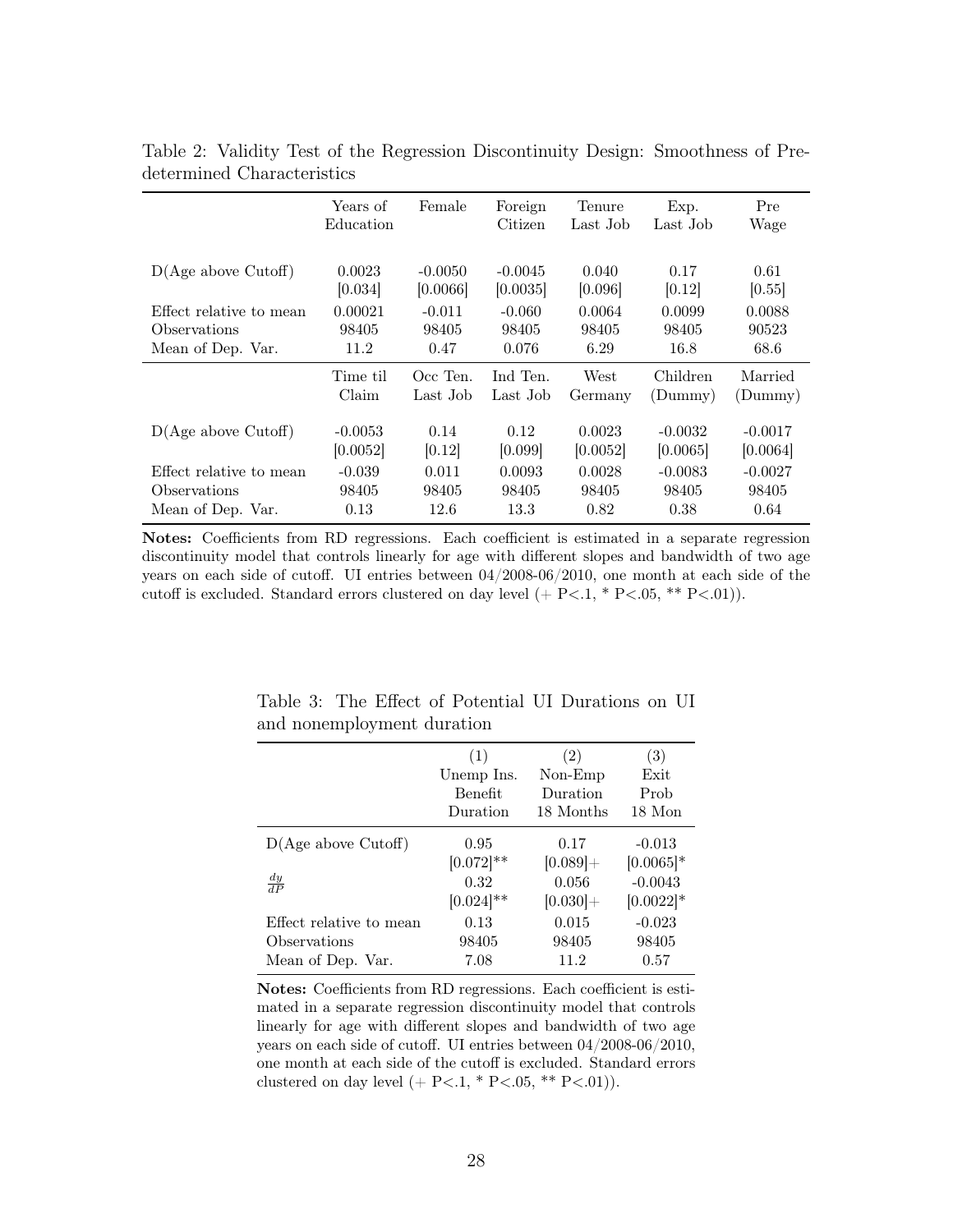|                                                                          | (1)            | (2)              | (3)           |
|--------------------------------------------------------------------------|----------------|------------------|---------------|
|                                                                          | Number of      | Number of        | Number of     |
|                                                                          | Invitations    | Signed Contracts | Job referrals |
|                                                                          |                |                  |               |
| Total number of caseworker contacts                                      |                |                  |               |
| D(Age above Cutoff)                                                      | 0.11           | 0.11             | 0.13          |
|                                                                          | $[0.035]^{**}$ | $[0.026]$ **     | $[0.051]$ *   |
| Effect relative to mean                                                  | 0.034          | 0.048            | 0.052         |
| Observations                                                             | 98405          | 98405            | 98405         |
| Mean of Dep. Var.                                                        | 3.25           | 2.33             | 2.42          |
| Average number of contacts per months while on UI during first 12 months |                |                  |               |
| D(Age above Cutoff)                                                      | 0.0021         | 0.0036           | 0.0019        |
|                                                                          | [0.0029]       | $[0.0021] +$     | [0.0052]      |
| Effect relative to mean                                                  | 0.0064         | 0.015            | 0.0073        |
| Observations                                                             | 98405          | 98405            | 98405         |
| Mean of Dep. Var.                                                        | 0.33           | 0.24             | 0.25          |
| Average number of contacts per months while on UI during first 4 months  |                |                  |               |
| D(Age above Cutoff)                                                      | 0.0045         | 0.0046           | $-0.0048$     |
|                                                                          | [0.0031]       | $[0.0023]*$      | [0.0053]      |
| Effect relative to mean                                                  | 0.014          | 0.019            | $-0.020$      |
| Observations                                                             | 98405          | 98405            | 98405         |
| Mean of Dep. Var.                                                        | 0.33           | 0.24             | 0.23          |

<span id="page-31-0"></span>Table 4: The Effect of Potential UI Durations on Caseworkers Job Search Assistance

Notes: Coefficients from RD regressions. Each coefficient is estimated in a separate regression discontinuity model that controls linearly for age with different slopes and bandwidth of two age years on each side of cutoff. UI entries between 04/2008-06/2010, one month at each side of the cutoff is excluded. Standard errors clustered on day level  $(+ P<.1, * P<.05, ** P<.01$ ).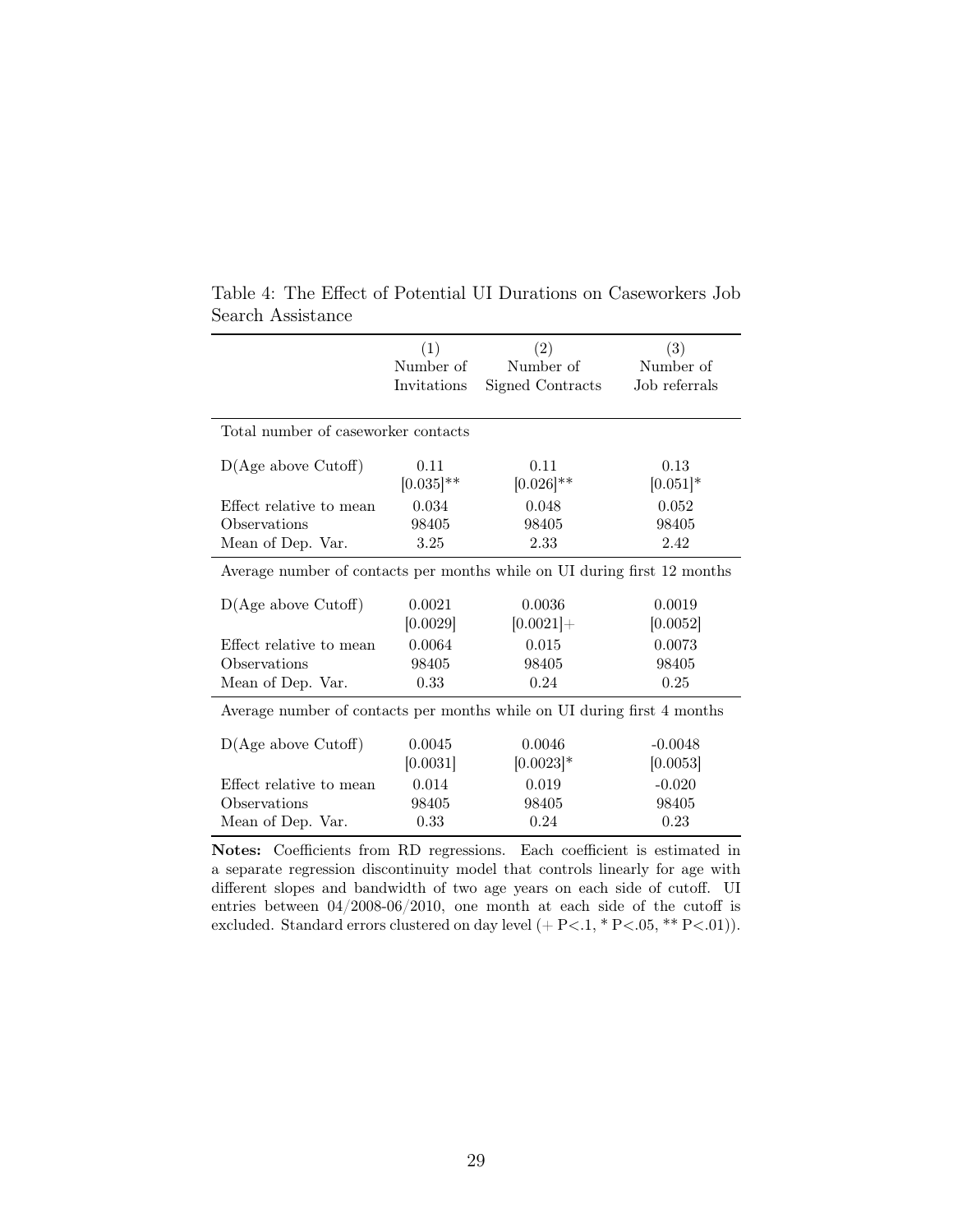|                                                              | Labor market profiles                        |                                                   |                                          |                                    |                                 |                                                  |  |  |  |
|--------------------------------------------------------------|----------------------------------------------|---------------------------------------------------|------------------------------------------|------------------------------------|---------------------------------|--------------------------------------------------|--|--|--|
|                                                              | Market profile<br>finds employment<br>easily | Activation profile<br>qualified but<br>unemployed | Support<br>profile<br>smaller deficites  | development<br>profile<br>deficits | Other<br>Profiles               | Profile<br><b>Missing</b>                        |  |  |  |
| D(Age above Cutoff)                                          | $-0.016$<br>$[0.0050]$ **                    | $-0.012$<br>$[0.0042]$ **                         | 0.037<br>$[0.0058]$ **                   | 0.0015<br>[0.0020]                 | 0.0012<br>[0.0017]              | $-0.012$<br>$[0.0066] +$                         |  |  |  |
| Effect relative to mean                                      | $-0.096$                                     | $-0.11$                                           | 0.16                                     | 0.065                              | 0.074                           | $-0.026$                                         |  |  |  |
| Observations                                                 | 98405                                        | 98405                                             | 98405                                    | 98405                              | 98405                           | 98405                                            |  |  |  |
| Mean of Dep. Var.<br>0.16                                    |                                              | 0.11                                              | 0.24                                     | 0.022                              | 0.016                           | 0.46                                             |  |  |  |
|                                                              | Selectiveness of job search requirements     |                                                   |                                          |                                    |                                 |                                                  |  |  |  |
|                                                              | Not available<br>for job search              | Looking for<br>fixed and permanent<br>employment  | Looking for<br>part and<br>fulltime jobs | Looking for<br>fulltime<br>jobs    | Looking for<br>parttime<br>jobs | Supported<br>by specialized<br>teams at UE entry |  |  |  |
| D(Age above Cutoff)                                          | $-0.00034$<br>[0.00031]                      | 0.0035<br>[0.0060]                                | 0.00086<br>[0.0029]                      | $-0.0025$<br>[0.0057]              | 0.0026<br> 0.0029               | 0.000060<br>[0.00016]                            |  |  |  |
| Effect relative to mean<br>Observations<br>Mean of Dep. Var. | $-0.66$<br>98405<br>0.00052                  | 0.0088<br>98405<br>0.40                           | 0.015<br>98405<br>0.059                  | $-0.0082$<br>98405<br>0.31         | 0.047<br>98405<br>0.056         | 0.26<br>98405<br>0.00023                         |  |  |  |

<span id="page-32-0"></span>

|  | Table 5: The Effect of Potential UI Durations on Labor Market Profile Assignments |  |  |
|--|-----------------------------------------------------------------------------------|--|--|
|  |                                                                                   |  |  |

Notes: Coefficients from RD regressions. Each coefficient is estimated in <sup>a</sup> separate regression discontinuity model that controls linearly for age with different slopes and bandwidth of two age years on each side of cutoff. UI entries between 04/2008-06/2010, one month at eachside of the cutoff is excluded. Standard errors clustered on day level  $(+ P<.1, * P<.05, ** P<.01)$ .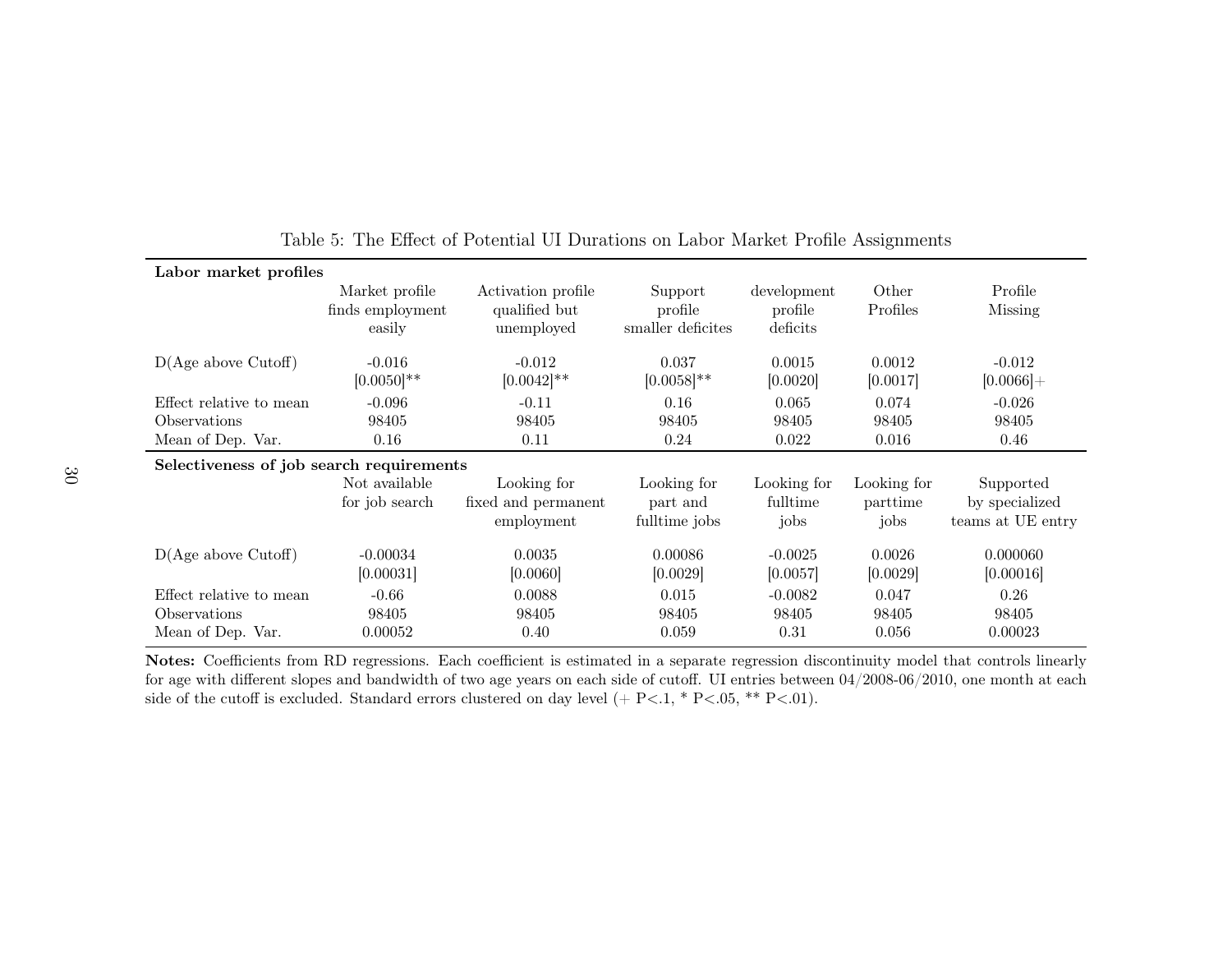<span id="page-33-0"></span>Table 6: The Effect of Potential UI Durations on participation in Active Labor Market Programs (ALMPs)

|                                                    | (1)              | $^{\prime}2)$  | $\left( 3\right)$ | $\left(4\right)$ | (5)          |  |  |
|----------------------------------------------------|------------------|----------------|-------------------|------------------|--------------|--|--|
|                                                    | Days in flexible | Days in public | Days in           | Days reciving    | Fraction     |  |  |
|                                                    | labor market     | employment     | training          | wage subsidies   | of sanctions |  |  |
|                                                    | programs         | programs       | programs          | when on UI       | at UI entry  |  |  |
| Increase in Potential UI Dur. from 12 to 15 Months |                  |                |                   |                  |              |  |  |
| D(Age above Cutoff)                                | 0.015            | 0.0064         | $-0.069$          | 0.00041          | $-0.0032$    |  |  |
|                                                    | [0.017]          | [0.0096]       | [0.044]           | [0.0012]         | [0.0055]     |  |  |
| Effect relative to mean                            | 0.15             | 0.20           | $-0.055$          | 0.86             | $-0.015$     |  |  |
| Observations                                       | 98405            | 98405          | 98405             | 98405            | 98405        |  |  |
| Mean of Dep. Var.                                  | 0.100            | 0.032          | 1.25              | 0.00048          | 0.21         |  |  |

Notes: Coefficients from RD regressions. Each coefficient is estimated in a separate regression discontinuity model that controls linearly for age with different slopes and bandwidth of two age years on each side of cutoff. UI entries between 04/2008-06/2010, one month at each side of the cutoff is excluded. Standard errors clustered on day level  $(+ P<.1, * P<.05, ** P<.01$ ).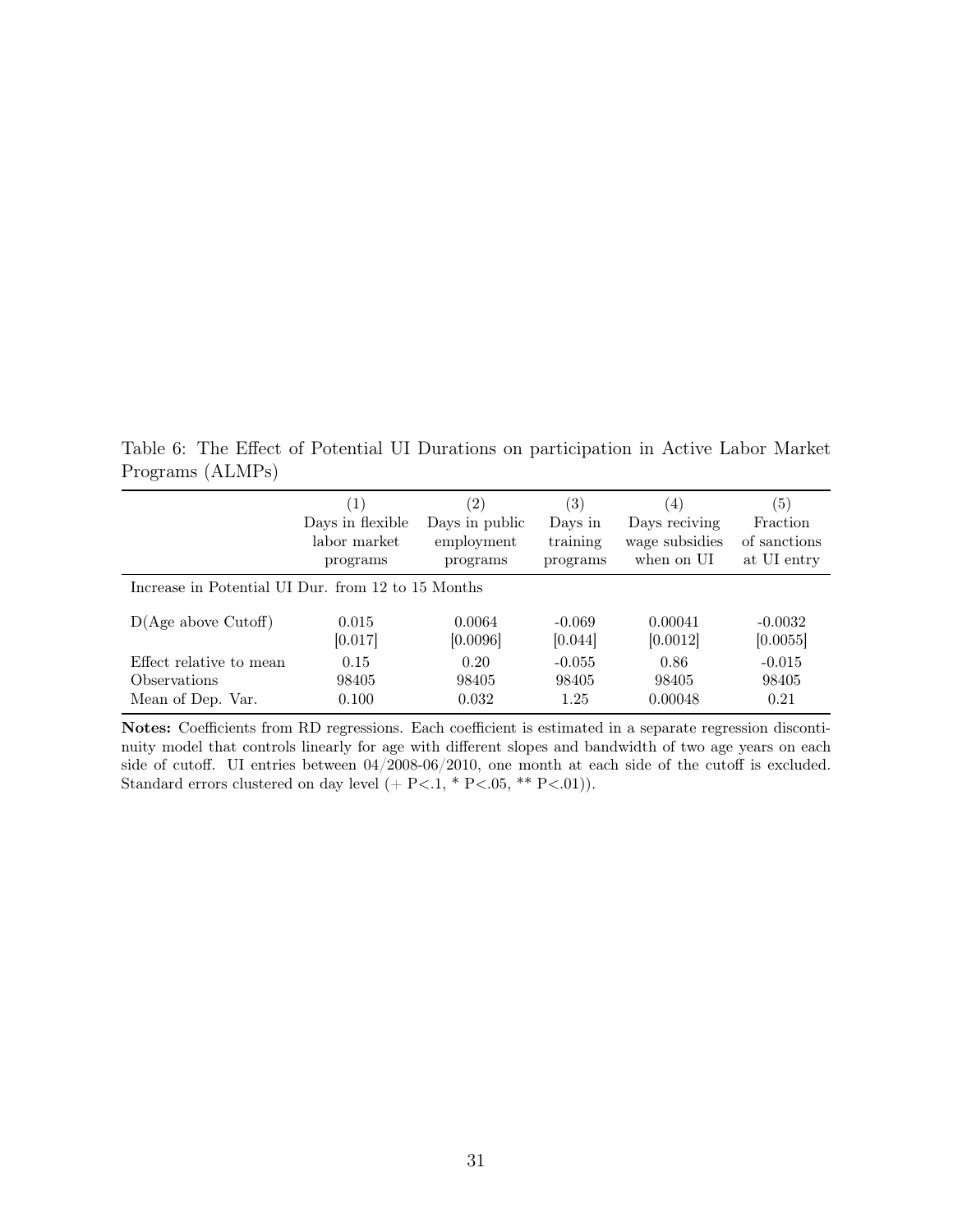|                                                                   | Bandwidth:<br>1 Year         | Bandwidth:<br>$0.5$ Years                     | Quadratic<br>Age Control     | <b>Bias</b> Correction<br>and robust SE<br>(Calonico et al) $*$ | Controlling<br>for observable<br>characteristics | Including<br>close<br>values   | Placebo Test<br>2006/2007                 |
|-------------------------------------------------------------------|------------------------------|-----------------------------------------------|------------------------------|-----------------------------------------------------------------|--------------------------------------------------|--------------------------------|-------------------------------------------|
| <b>UI</b> Benefit Duration<br>D(Age above Cutoff)<br>Observations | 1.06<br>$[0.11]$ **<br>47397 | 1.08<br>$[0.18]$ **<br>21522                  | 1.02<br>$[0.12]$ **<br>98405 | 0.95<br>$[0.074]$ **<br>98405                                   | 0.91<br>$[0.074]$ **<br>90523                    | 1.00<br>$[0.069]$ **<br>102796 | $-0.021$<br>[0.070]<br>143746             |
| Nonemployment Duration                                            |                              |                                               |                              |                                                                 |                                                  |                                |                                           |
| D(Age above Cutoff)                                               | 0.40                         | 0.15                                          | 0.32                         | 0.17                                                            | 0.19                                             | 0.25                           | $-0.0087$                                 |
| Observations                                                      | $[0.14]$ **<br>47397         | $\begin{bmatrix} 0.24 \\ 21522 \end{bmatrix}$ | $[0.15]*$<br>98405           | $[0.094] +$<br>98405                                            | $[0.091]*$<br>90523                              | $[0.082]$ **<br>102796         | [0.080]<br>143746                         |
| Caseworker Invitations                                            |                              |                                               |                              |                                                                 |                                                  |                                |                                           |
| D(Age above Cutoff)                                               | 0.0024                       | 0.00044                                       | 0.00097                      | 0.0022                                                          | $-0.00025$                                       | 0.0015                         |                                           |
| Observations                                                      | [0.0045]<br>47397            | [0.0076]<br>21522                             | [0.0048]<br>98405            | [0.0028]<br>98405                                               | [0.0029]<br>90523                                | [0.0026]<br>102796             | $\overline{\phantom{0}}$<br>$\frac{1}{2}$ |
| Caseworker Vacancy Referrals                                      |                              |                                               |                              |                                                                 |                                                  |                                |                                           |
| D(Age above Cutoff)                                               | 0.0060                       | 0.0096                                        | 0.0055                       | 0.0015                                                          | $-0.0034$                                        | 0.00041                        |                                           |
| Observations                                                      | [0.0081]<br>47397            | [0.014]<br>21522                              | [0.0088]<br>98405            | [0.0054]<br>98405                                               | [0.0056]<br>90523                                | [0.0049]<br>102796             | $\frac{1}{2}$                             |
| <b>Education Programs</b>                                         |                              |                                               |                              |                                                                 |                                                  |                                |                                           |
| D(Age above Cutoff)                                               | $-0.00096$                   | 0.0020                                        | $-0.00100$                   | $-0.0023$                                                       | $-0.0026$                                        | $-0.0020$                      |                                           |
| Observations                                                      | [0.0022]<br>47397            | [0.0037]<br>21522                             | [0.0024]<br>98405            | [0.0015]<br>98405                                               | $[0.0016]+$<br>90523                             | [0.0013]<br>102796             |                                           |
| Sanctions                                                         |                              |                                               |                              |                                                                 |                                                  |                                |                                           |
| D(Age above Cutoff)                                               | 0.0041                       | 0.0086                                        | 0.0019                       | $-0.0032$                                                       | $-0.0056$                                        | $-0.0026$                      | $-0.0023$                                 |
| Observations                                                      | [0.0082]<br>47397            | [0.014]<br>21522                              | [0.0088]<br>98405            | [0.0055]<br>98405                                               | [0.0058]<br>90523                                | [0.0050]<br>102796             | [0.0046]<br>143746                        |
| Labor Market Profile Index                                        |                              |                                               |                              |                                                                 |                                                  |                                |                                           |
| D(Age above Cutoff)<br>Observations                               | 0.032<br>[0.027]<br>25124    | 0.0056<br>[0.045]<br>11321                    | 0.031<br>[0.029]<br>52098    | 0.100<br>$[0.017]**$<br>52098                                   | 0.10<br>$[0.017]$ **<br>51037                    | 0.092<br>$[0.016]$ **<br>54449 |                                           |

<span id="page-34-0"></span>Table 7: Sensitivity Analysis

**Notes:** Table shows effects of several robustness checks of UI extension on the main outcomes. Standard-errors are in brackets  $(+P<.1, *P<.05, **P<.01)$ ). The placebo test is based on UI claimants around age 50 in 2006 and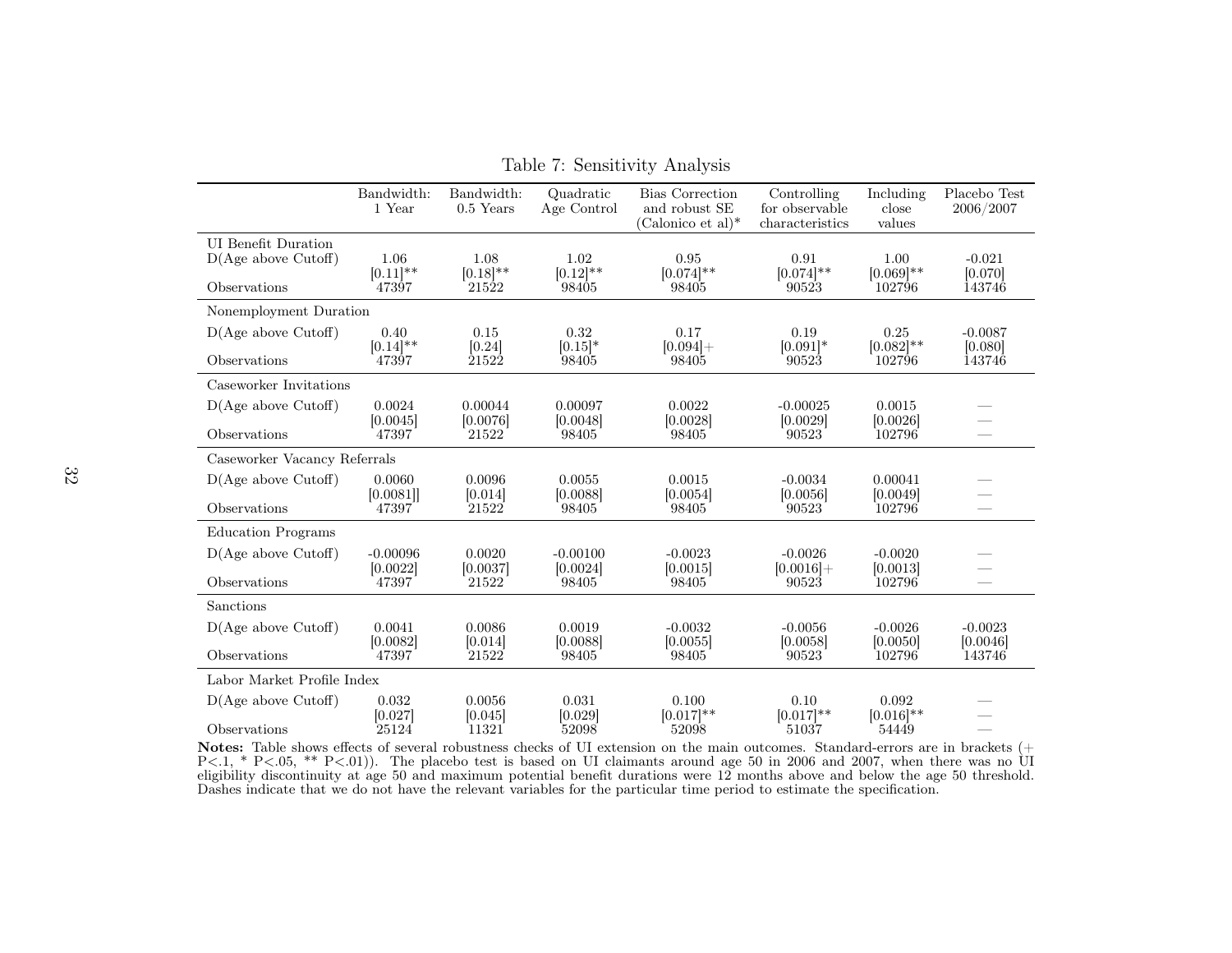

<span id="page-35-0"></span>

Notes: This figure shows the smoothness of new UI benefit entries and predicted log wage around the age cutoff 50. Figure a) plots the frequency of new UI benefit. Figure b) plots the predicted daily log wage of the last employment spell from an OLS regression on predetermined covariates within a binize of two weeks. Explanatory variables are dummies for nationality, gender, children, marital status, East Germany and six educational groups, the duration till take-up, actual experience, occupational-, industry- and establishment tenure as well as seasonal (monthly) controls.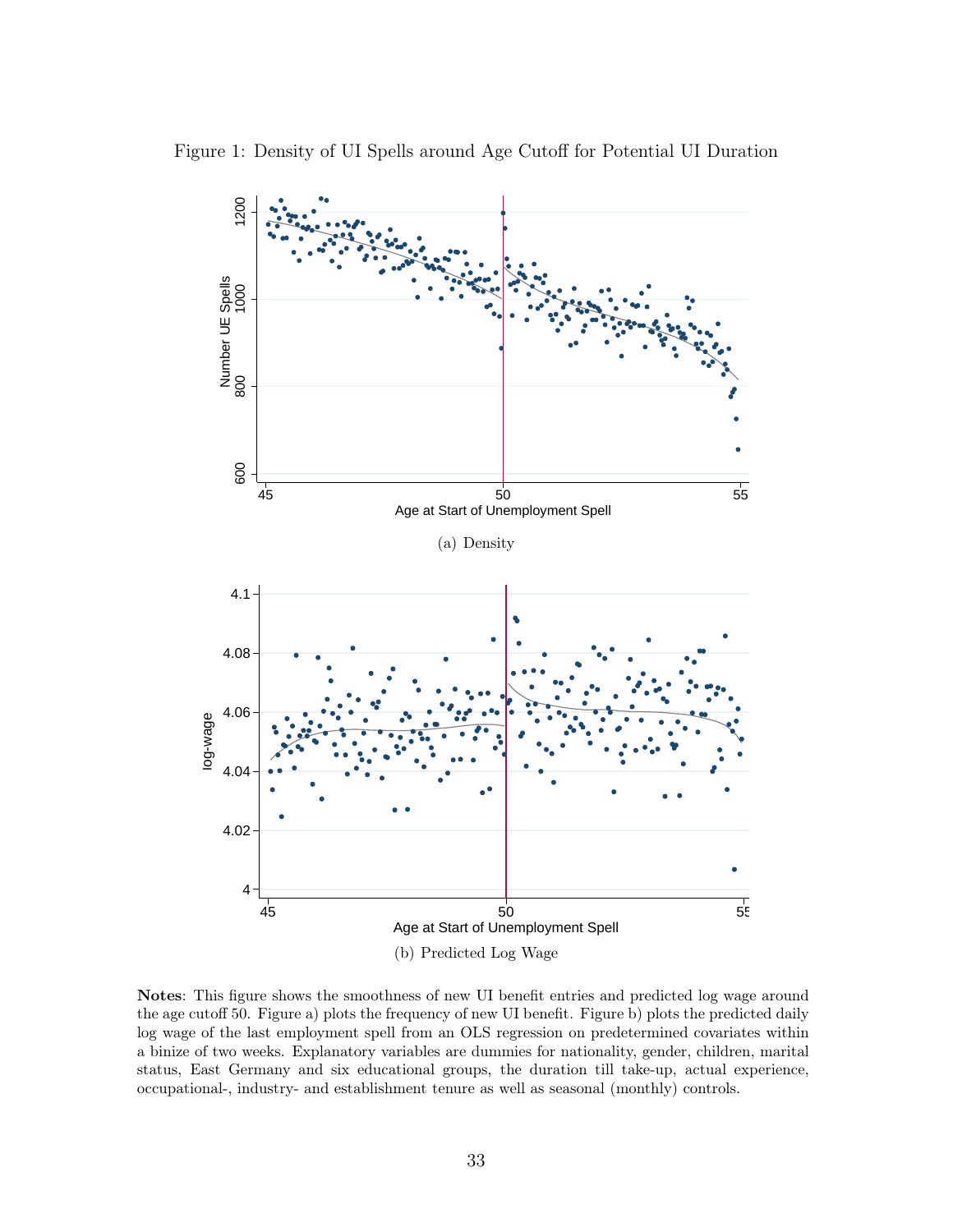Figure 2: UI Benefit and Nonemployment Durations of UI Spells around Age Cutoff for Potential UI Duration



Notes: This figure shows cross-sectional RD plots for the number of days in UI benefit receipt and the number of days in nonemployment (capped at 18 months). Binsize is set to 60 days.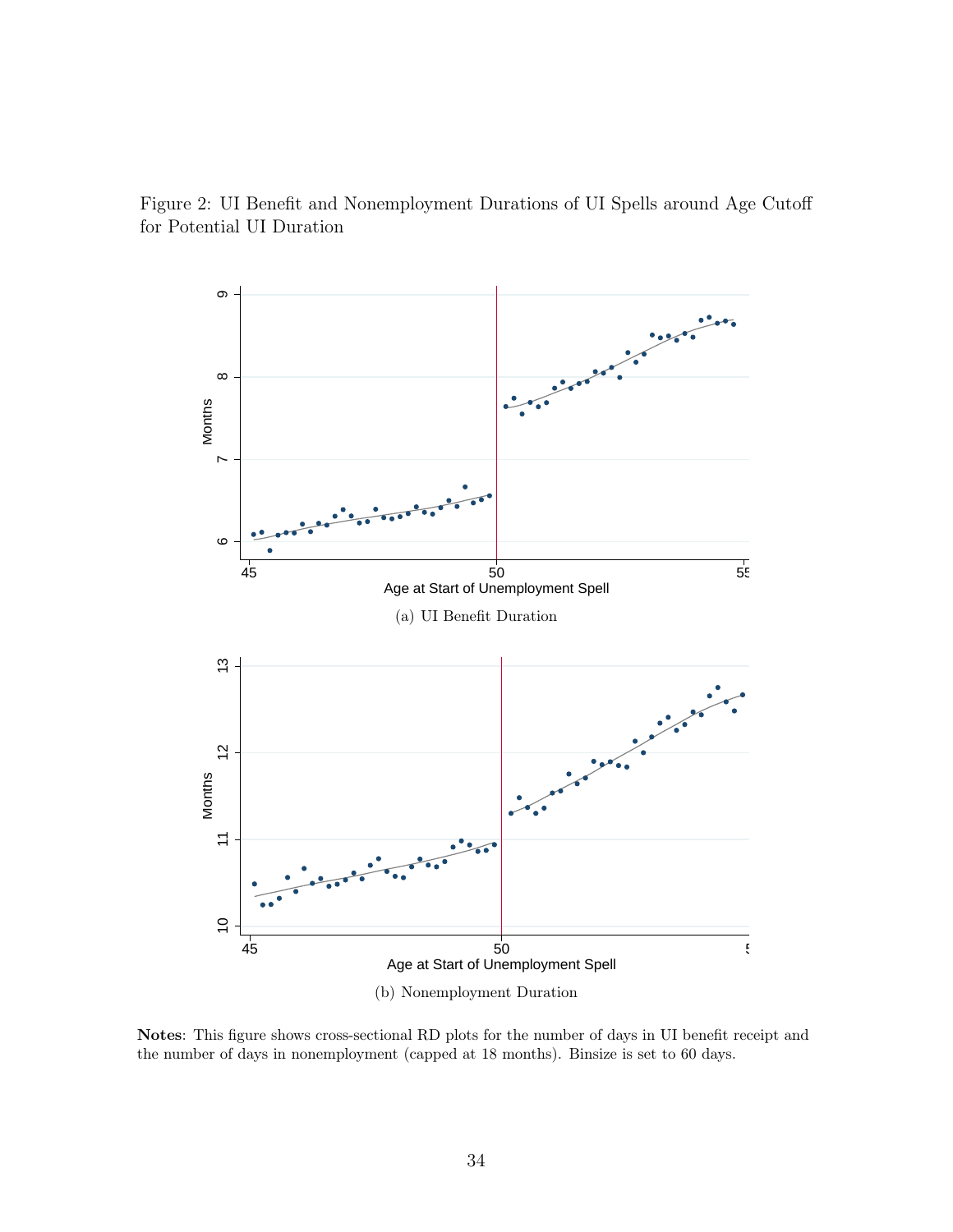Figure 3: Unemployment Exit Hazard and Survivor Function around Age Cutoff for Potential UI Duration

<span id="page-37-0"></span>

Notes: This figure shows estimates of the monthly hazard- and survival rates for both eligibility durations over the spell of UI benefit receipt. The blue solid line shows monthly point estimates of the 12-, the red dashed line of the 15 months eligibility duration.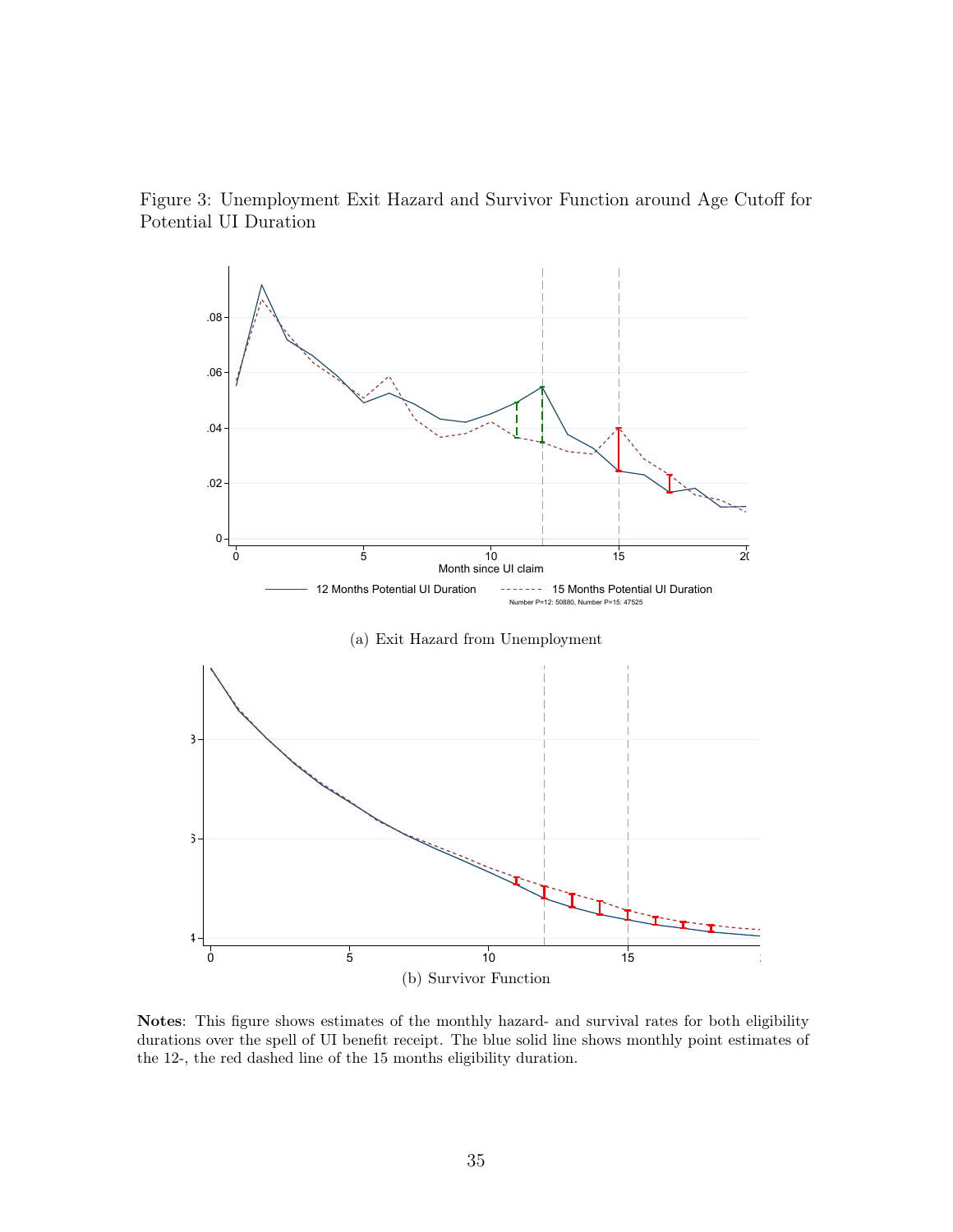

<span id="page-38-0"></span>Figure 4: Contacts with Caseworkers around UI Cutoff

Notes: This figure shows cross-sectional RD plots for caseworker contacts around the age cutoff 50. The outcome variables are measured as number of contacts per UI benefit receipt within the first twelve month of UI benefits for figure a) - c), and the assigned index value of the four relevant labor market profiles (where one means good prospects and four bad prospects) at the beginning UI entry for figure d). The binsize is set to 60 days.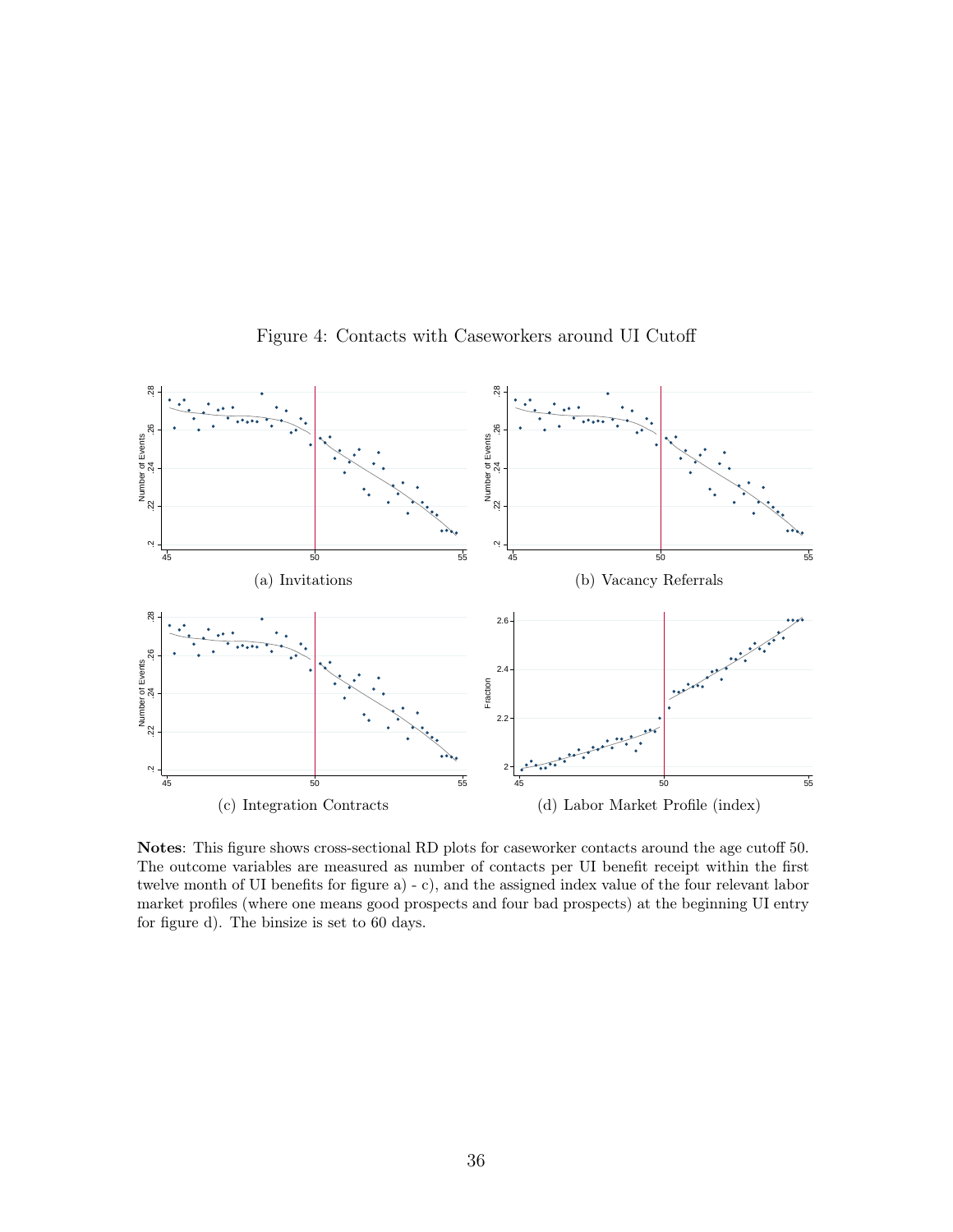

<span id="page-39-0"></span>Figure 5: Participation in ALMP of UI Spells around Age Cutoff for Potential UI Duration

Notes: This figure shows cross-sectional RD plots for training- and other ALMP programs around the age cutoff 50. The outcome variables are measured in days per month of UI benefit receipt within the first twelve month of UI. The binsize is set to 60 days.